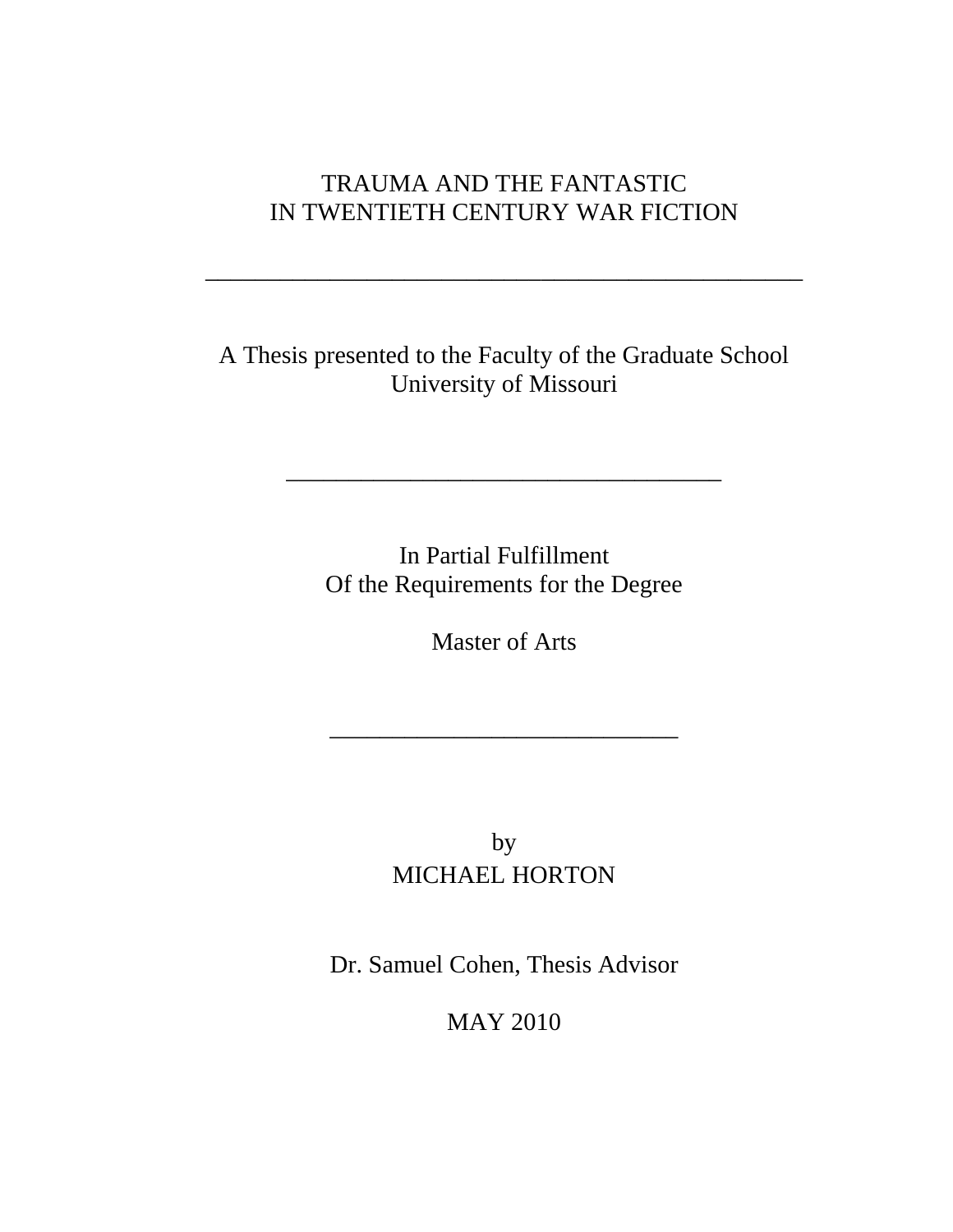© Copyright by Michael Horton 2010

All Rights Reserved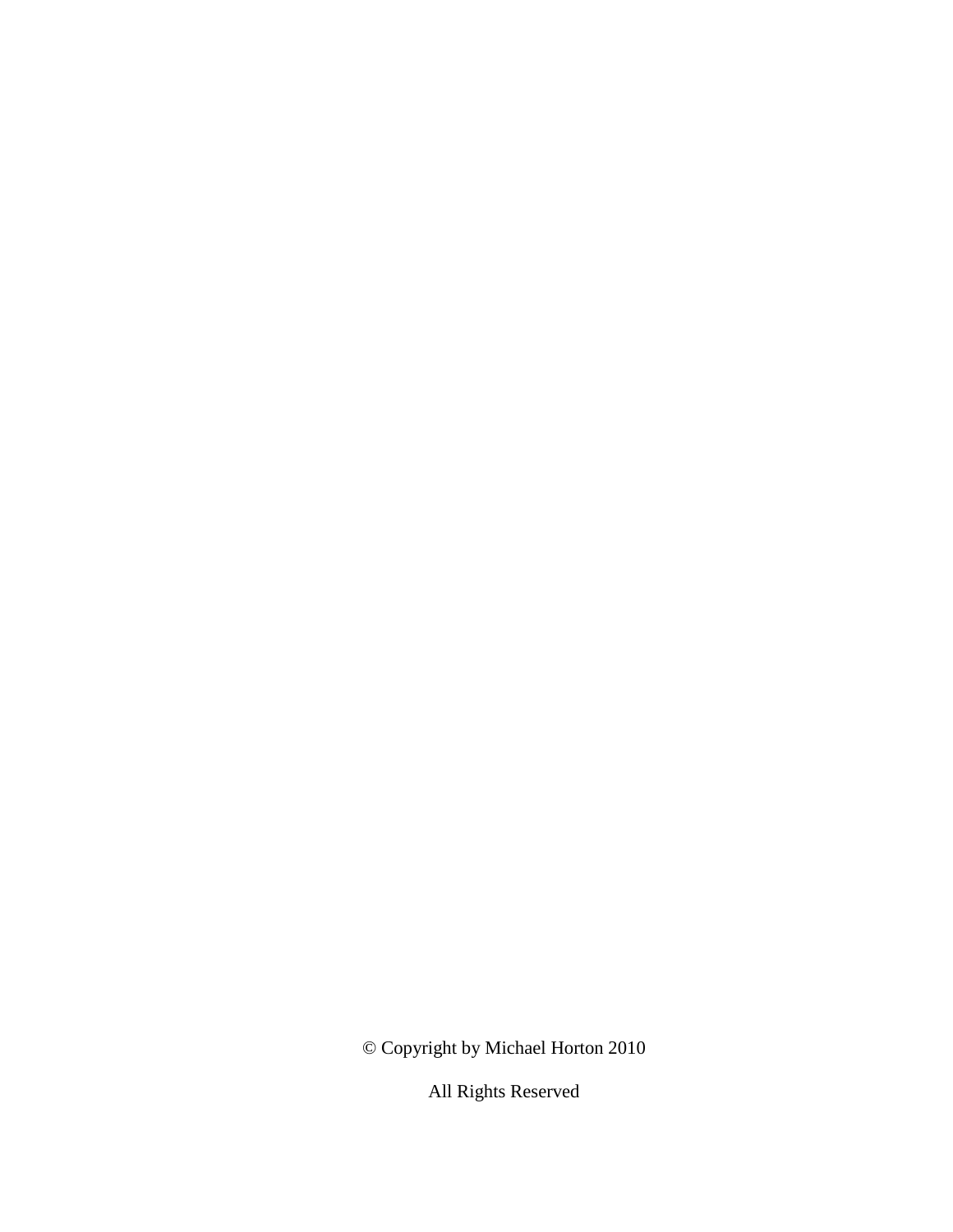The undersigned, appointed by the Dean of the Graduate School, have examined the thesis entitled

### TRAUMA AND THE FANTASTIC IN TWENTIETH CENTURY WAR FICTION

Presented by Michael Horton,

A candidate for the degree of Master of Arts,

And hereby certify that, in their opinion, it is worthy of acceptance.

Professor Samuel Cohen

\_\_\_\_\_\_\_\_\_\_\_\_\_\_\_\_\_\_\_\_\_\_\_\_\_\_\_\_\_\_\_\_\_\_\_\_\_\_\_\_\_\_\_\_

Professor Andrew Hoberek

\_\_\_\_\_\_\_\_\_\_\_\_\_\_\_\_\_\_\_\_\_\_\_\_\_\_\_\_\_\_\_\_\_\_\_\_\_\_\_\_\_\_\_\_

Professor Steven Watts

\_\_\_\_\_\_\_\_\_\_\_\_\_\_\_\_\_\_\_\_\_\_\_\_\_\_\_\_\_\_\_\_\_\_\_\_\_\_\_\_\_\_\_\_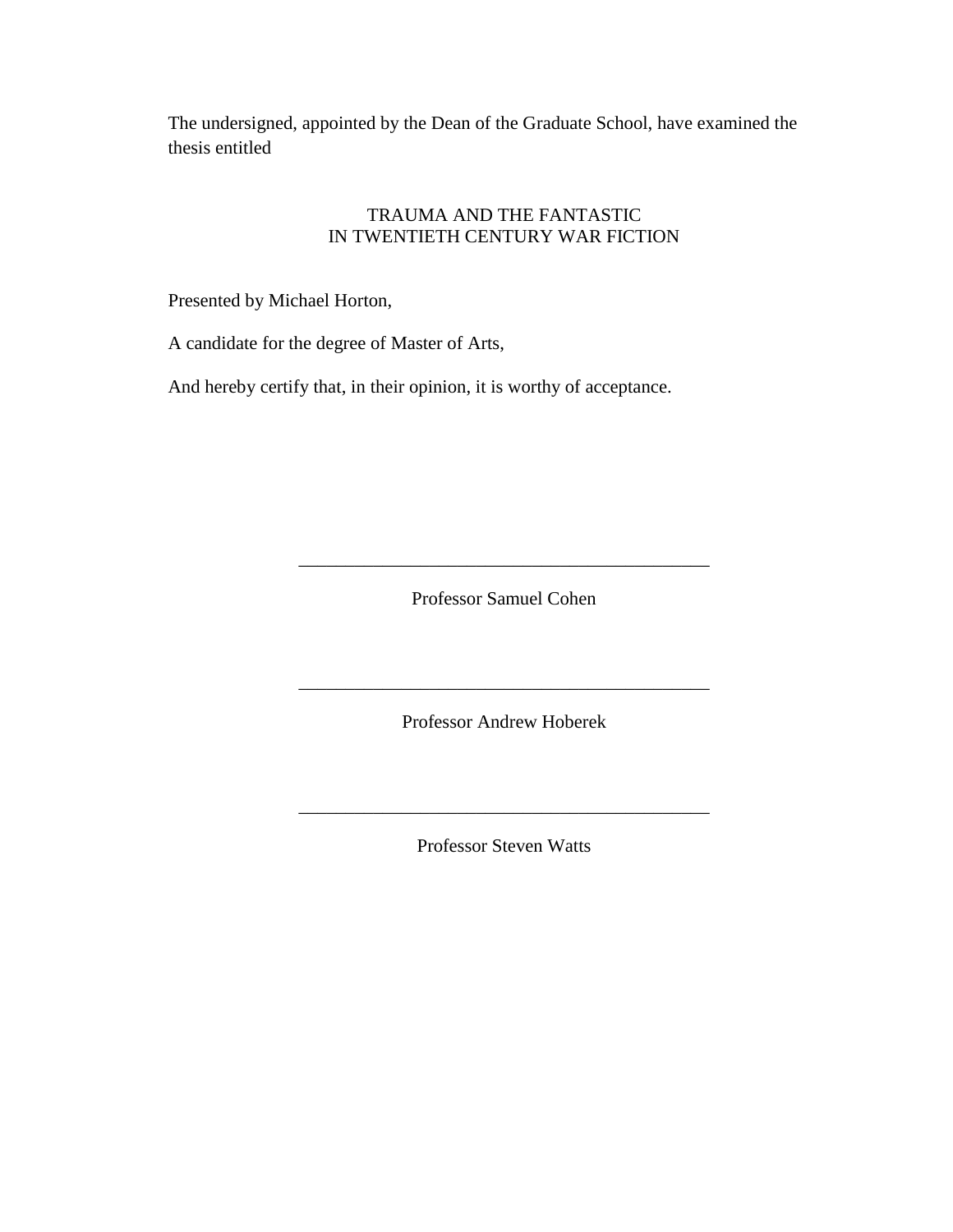For Tiff, who has supported me through everything.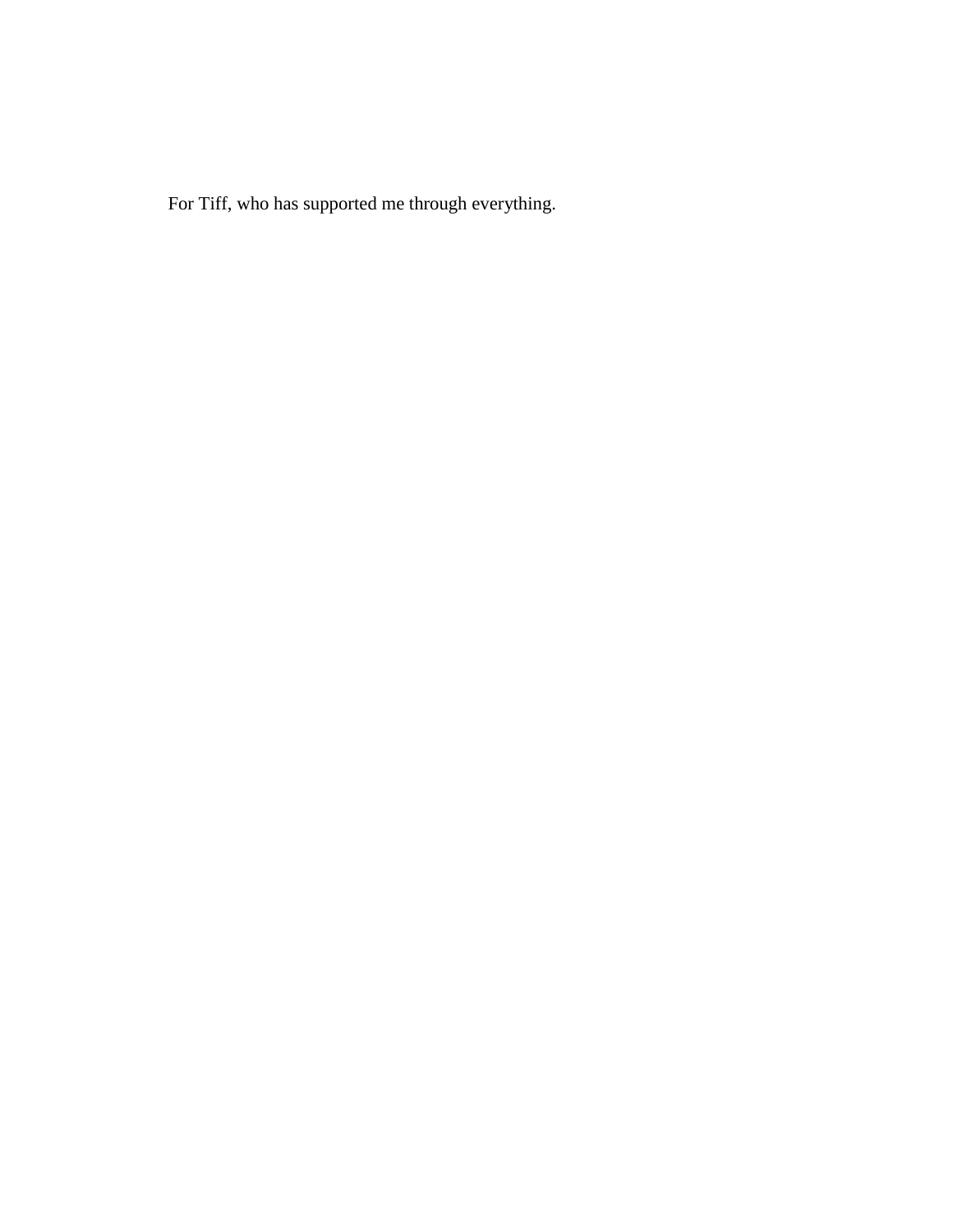### ACKNOWLEDGEMENTS

I would like to recognize my advisor, Samuel Cohen, for the direction and support he provided through all phases of the research and writing process. His numerous readings and rereadings of this project (and what at times seemed like its disparate fragments) were invaluable. Additionally, I would like to thank the other members of my committee, Andrew Hoberek and Steven Watts.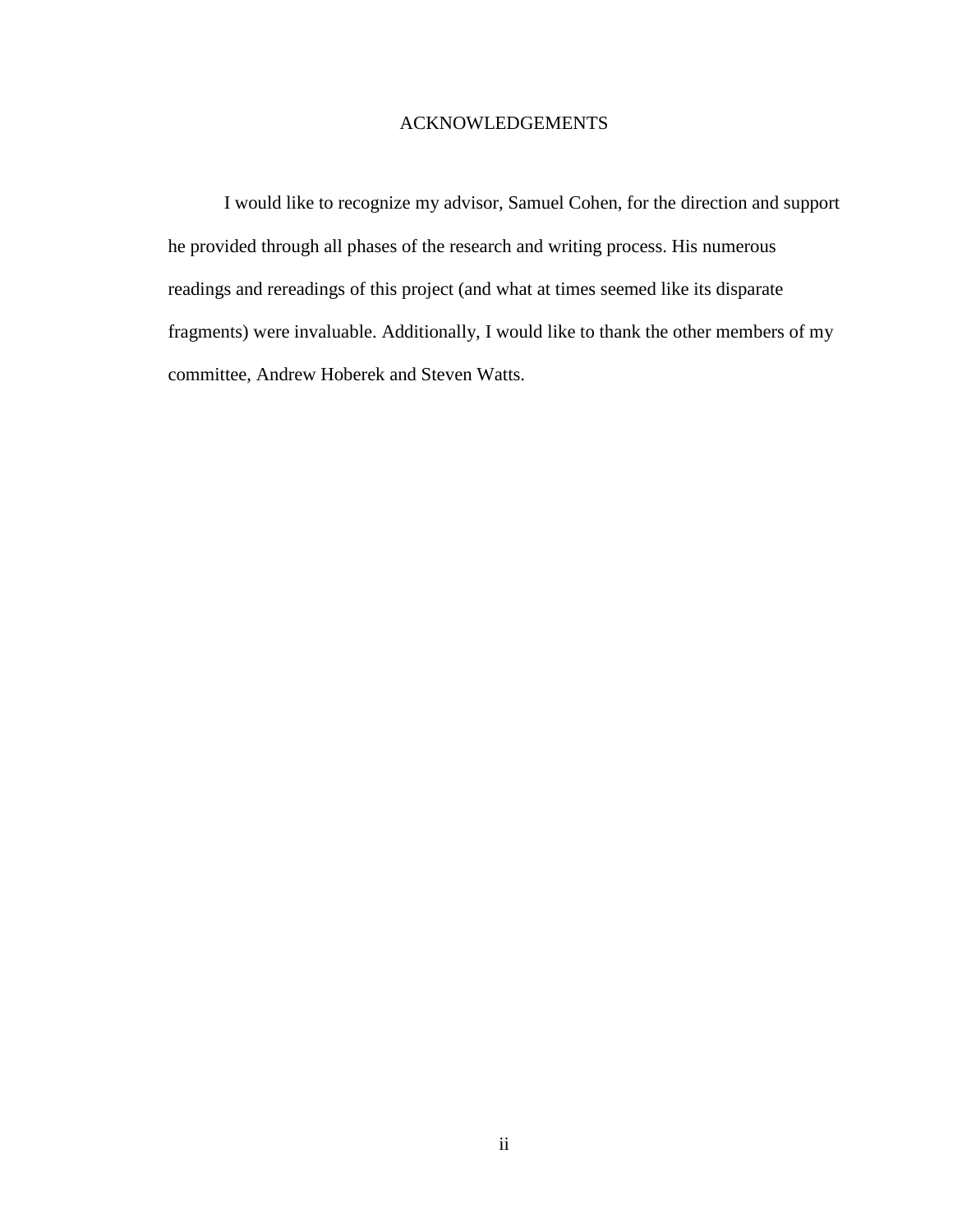| Chapter |  |  |  |  |  |
|---------|--|--|--|--|--|
|         |  |  |  |  |  |
|         |  |  |  |  |  |
|         |  |  |  |  |  |
|         |  |  |  |  |  |
| 3.      |  |  |  |  |  |
|         |  |  |  |  |  |
|         |  |  |  |  |  |

### **TABLE OF CONTENTS**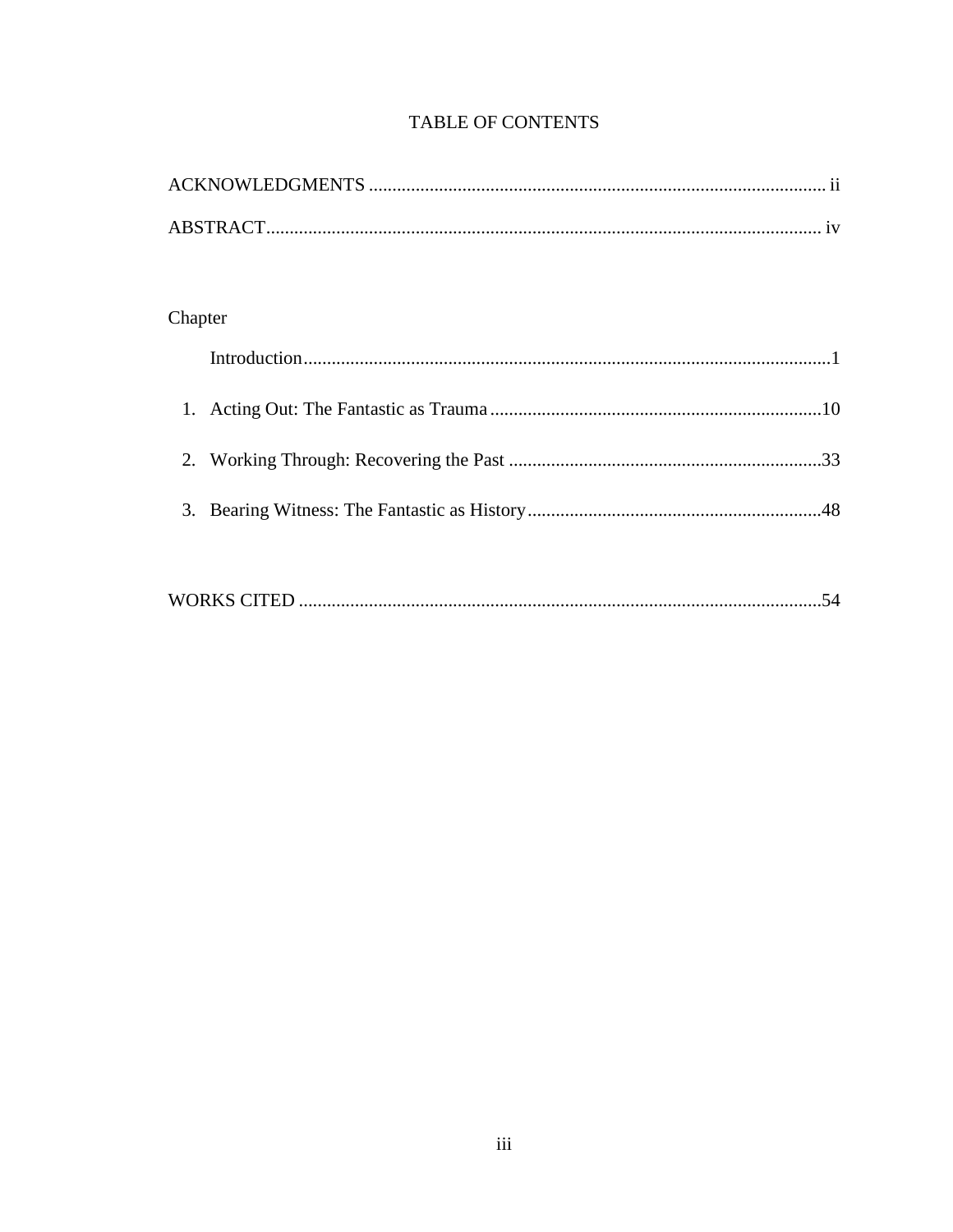#### ABSTRACT

This thesis examines the relationship between trauma and the literary mode of the fantastic. While the fantastic has historically been understood as an escapist mode or a literature of wish fulfillment, it may also play an important role in how victims of trauma construct their narratives. The fantastic does not simply leave trauma behind or provide pleasant alternatives to actual experiences; rather, it can constitute the acting out of trauma, facilitate working through, and even enable victims to bear witness to the traumatic past.

After a brief overview of both trauma theory and the effects of combat trauma, this study offers readings of Kurt Vonnegut's *Slaughterhouse-Five*, John A. Williams' *Captain Blackman*, and Tim O"Brien"s *Going After Cacciato* to show that fantastic elements in trauma narratives can be read as responses to and manifestations of trauma. The second chapter returns to O'Brien's novel to examine the fantastic mode as a means of healing. The study concludes with an analysis of the fantastic as bearing witness to real historical events in addition to those that make up the experience of trauma itself.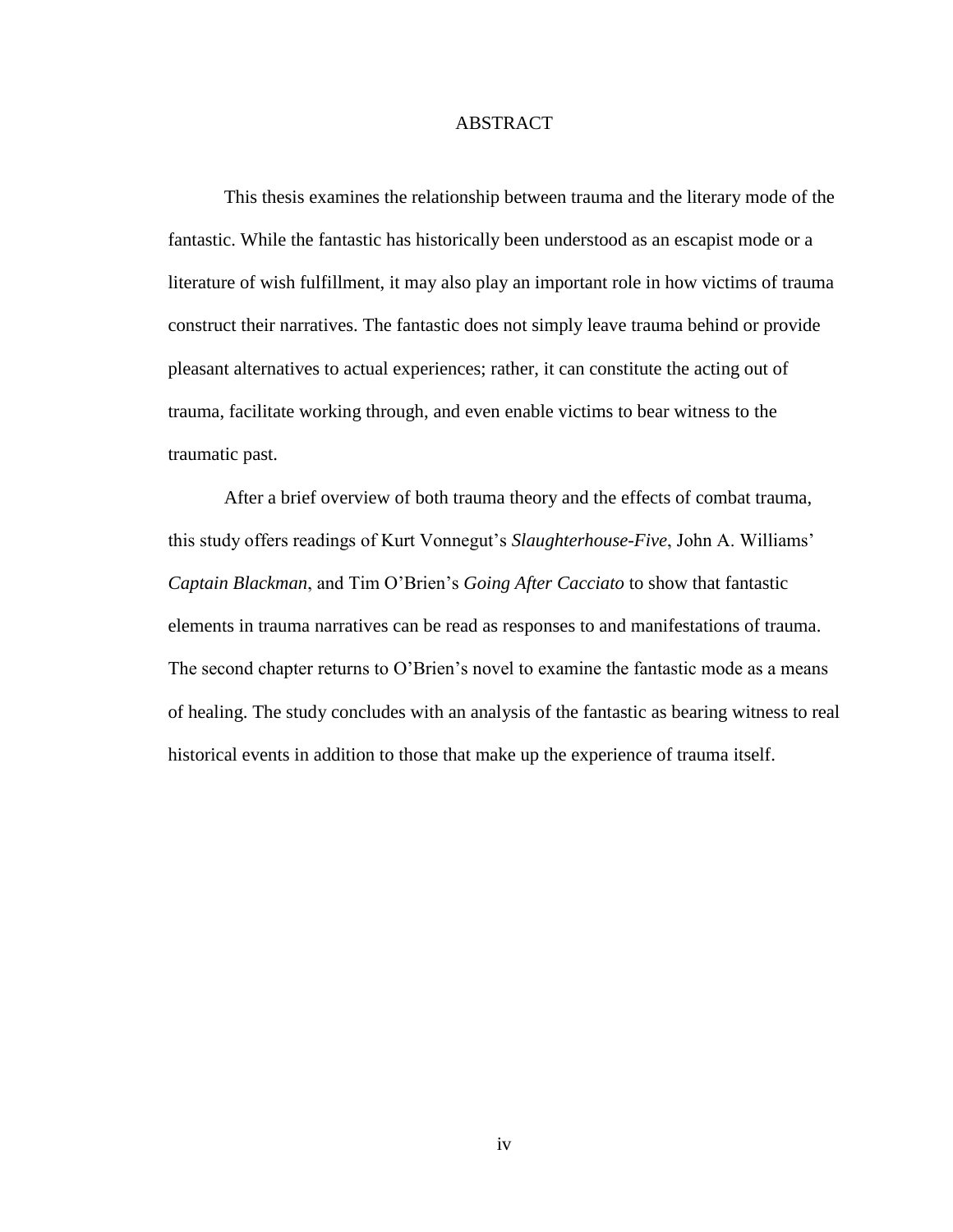## **Introduction**

 $\overline{\phantom{a}}$ 

Of course, these kinds of ailments, in one form or another, have been around as long as war itself. Historical examples date back to ancient Greece where the Spartans called it "fear shedding." After the American Civil War, the term "soldier"s heart" was used; in World War I they called it "shell shock"; later "combat fatigue"; and in the 1970s, it was known simply as "Post-Vietnam syndrome."

*Secretary of Defense Robert M. Gates, October 26, 2009*

As Secretary Gates suggests, both trauma and its now commonly-known and frequently-discussed counterpart Posttraumatic<sup>1</sup> Stress Disorder (PTSD) have been a part of armed combat, and indeed the human experience, for much longer than they have been either articulated in those particular words or understood as they are today. In fact, the American Psychological Association did not recognize Posttraumatic Stress Disorder as a diagnosis until 1980, almost one hundred years after Hermann Oppenheim coined the term "traumatic neurosis" (Lerner 126). In a way, though, this failure to describe or define PTSD in specific terms reflects the very nature of trauma: the traumatic event is precisely that which, for the victim, resists articulation. Just as trauma was (and remains) difficult to outline or pin down, so does the traumatic event defy the sense-making process of narrativization.

Despite this difficulty, novels have long presented readers with narratives of trauma. And they do so, according to Laurie Vickroy, by "go[ing] beyond presenting trauma as subject matter or in characterization; they also incorporate the rhythms,

<sup>&</sup>lt;sup>1</sup> In recent literature from the American Psychological Association, the term *posttraumatic* is a single, unhyphenated word, and I adhere to this convention. Some of texts cited in this study, however, use the hyphenated *post-traumatic* instead*.*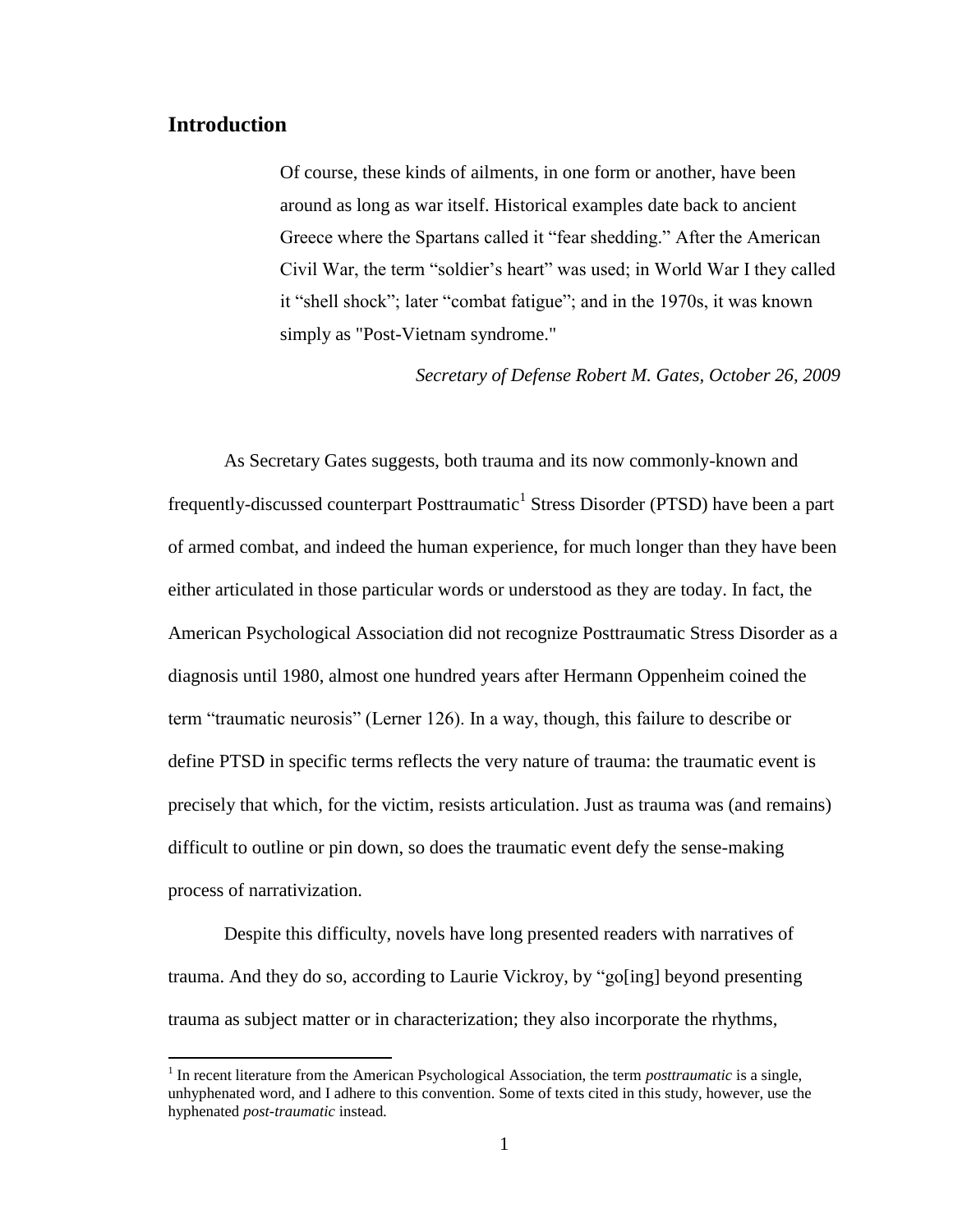processes, and uncertainties of trauma within [their] consciousness and structures" (xiv). Yet narrativization is one of the novel"s most central operations: it creates stories in language. A novel about trauma or traumatic events thus seemingly, and paradoxically, puts into words the non-narrativizable. This study is at its most basic level concerned with how this happens, that is, with how the events and the emotions of unrepresentable traumatic experiences come to be represented in words. Specifically, through my reading of three war novels—Tim O"Brien"s *Going After Cacciato*, John A. Williams" *Captain Blackman*, and Kurt Vonnegut"s *Slaughterhouse-Five*—I will argue that the narrativization of trauma is intimately connected to the literary mode of the fantastic, which, for the purposes of this study, I define in both Rosemary Jackson's more general sense of "the introduction of the "unreal" [into] the category of the "real,"" and Tzvetan Todorov's narrower sense of the reader's or character's hesitation between explaining an event by "natural causes or supernatural causes" (4; 26). My analysis of these novels suggests that elements of the fantastic emerge in certain trauma narratives almost by necessity, as if the fantastic is a natural response to or expression of trauma. That is to say, although the fantastic appears in these novels as the result of the authors" conscious aesthetic decisions, their use of the fantastic performs for the reader a real victim"s actual difficulties in constructing a narrative of traumatic events, difficulties that are overcome in ways that read as or sound like the fantastic. More significantly, however, I contend that the fantastic also serves the dual purposes of enabling a victim to work through their trauma and of allowing any person engaged in retelling a traumatic history (be it the original victim, a novelist, or a historian) to bear witness to it in a ethically appropriate manner. Because this study is so much about the real conditions and experiences of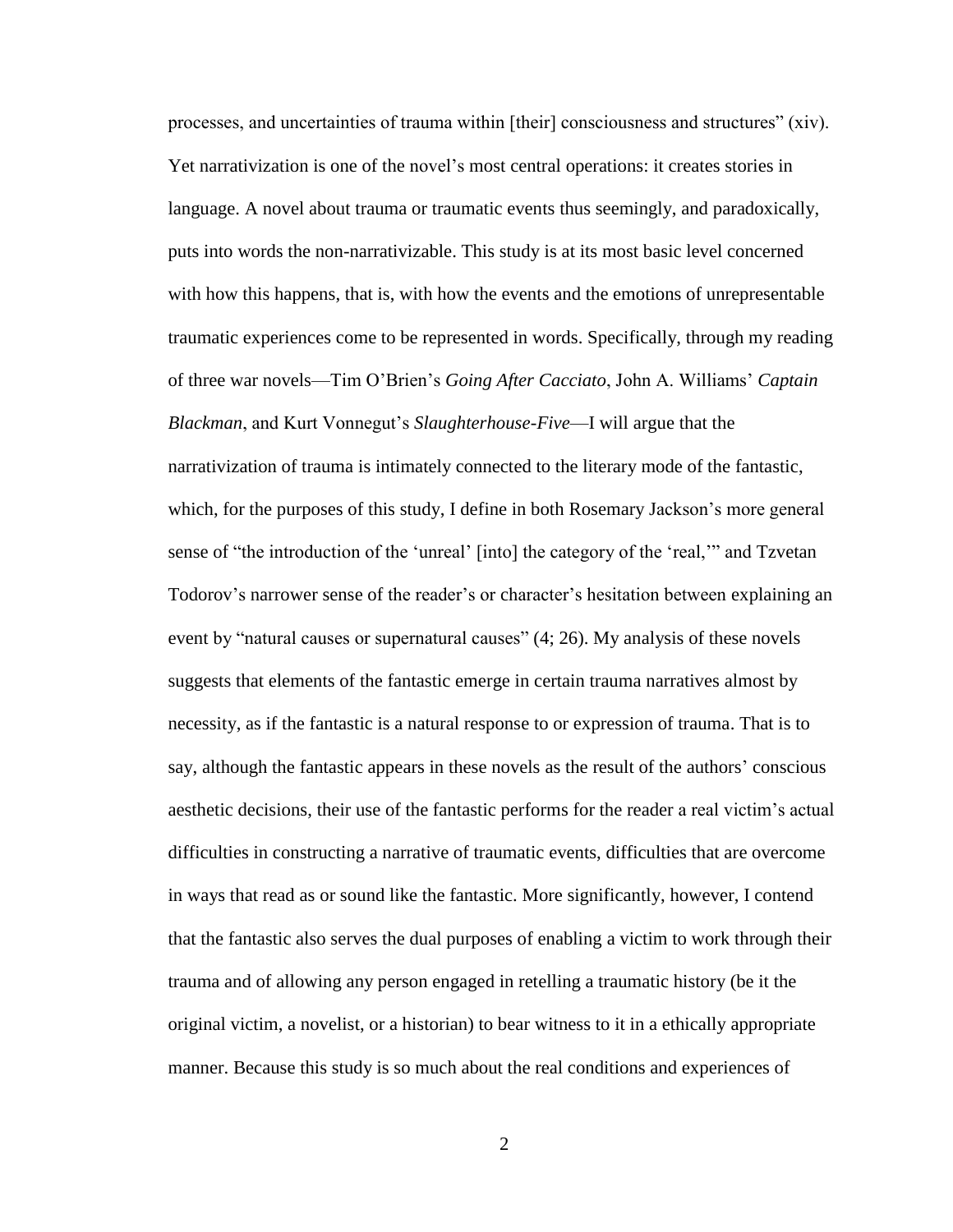trauma, my goal, then, is to contribute to scholarship in trauma theory, from which the fantastic has been largely omitted, as much as it is to provide commentary on these novels.

Many critics identify Sigmund Freud"s *Beyond the Pleasure Principle* (1922), along with several of his later texts, as the basis for the modern understanding of trauma, though it is worth noting that significant studies do predate those texts, such as Sándor Ferenczi"s *Psycho-analysis and the War Neuroses* (1921), to which Freud wrote the introduction, and Hermann Oppenheim"s work in the 1880s. Ruth Leys locates the origin of trauma studies earlier still, arguing that it in fact begins with John Erichsen"s *On Railway and Other Injuries of the Nervous System* (1867), even if Erichsen mistakenly attributes the effects of trauma in railroad accidents to "shock or concussion of the spine" (Leys 3). Nonetheless, as Samuel Cohen notes, trauma theory as we currently know it really takes shape in two issues of *American Imago* in 1991 and, from there, develops over the course of the 1990s (226). Today the field consists of work from a wide range of disciplines, including psychology, neurobiology, history, and literature, the most prominent of these studies probably being Cathy Caruth"s *Unclaimed Experience: Trauma, Narrative, and History (1996). Although not without its problems,*  $2$  Caruth's text occupies a central position for trauma theorists (and, for that matter, for critics of

 $2^2$  Caruth, like some others, at times makes trauma such an all-encompassing term that it becomes almost useless or, worse, that it undermines the very real, specific traumas suffered by individual people. Perhaps most famously, she claims that history is in fact "a history of trauma," the implications of which—that history is inherently traumatic or that history is perceived like trauma—remain problematic, even if initially quite fascinating (*Unclaimed* 18). If all history is perceived like trauma, why should we care about particular victims" narratives? If all history is traumatic, is everyone a survivor? What then is special about a specific traumatic event? In *Post-traumatic Culture*, Kirby Farrell echoes this idea when he writes of a 1990s "post-traumatic mood [that is] a fairly straightforward response to the slings and arrows of recent history" (5).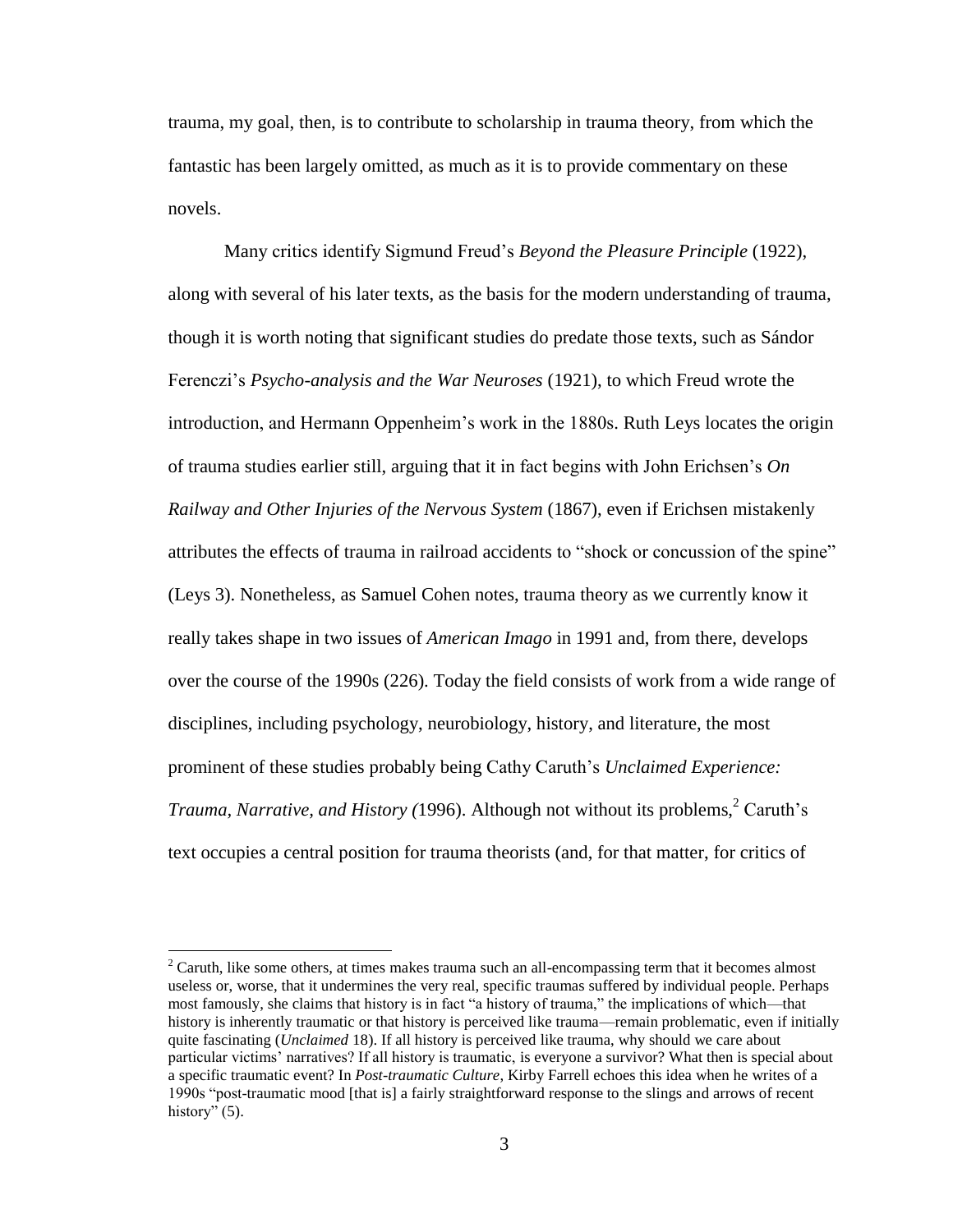contemporary trauma theory, such as Leys) and therefore informs the work at hand to a greater extent than any other single work.

The word *trauma* comes from the Greek for "wound," which Caruth observes, "originally referr[ed] to an injury inflicted on a body" (*Unclaimed* 4). Only later did trauma come to refer to the mind"s response to witnessing or experiencing events outside of normal experience. According to the dominant views of trauma, such events result in the shattering of the victim"s sense of wholeness and sense of self. In *Writing History, Writing Trauma*, Dominick LaCapra writes, "Trauma brings about a dissociation of affect and representation: one disorientingly feels what one cannot represent; one numbingly represents what one cannot feel" (42). Meanwhile, the events themselves are experienced as gaps: they are so terrible, so absolutely incomprehensible to the victim that they are not experienced as they happen and therefore become unavailable to willful recall. Thus, Caruth observes, trauma is only known at all "in and through its inherent forgetting" (*Unclaimed* 17). And it is through this forgetting that the victim suffers: as the mind tries to understand the event that was never consciously experienced, the event paradoxically returns in the form of literal reenactments, intrusive thoughts, hallucinations, flashbacks, and nightmares.<sup>3</sup> Here, even time seems to break down for the victim: the past refuses to remain *past*, causing the victim to relive the fear and the pain over and over again, even while the event remains unrepresentable because it was never fully grasped in the first place.

 $\overline{a}$ 

<sup>&</sup>lt;sup>3</sup> Other clinical symptoms of PTSD include avoidance, emotional numbing, difficulty sleeping, irritability, and emotional outbursts (Hamblen 2). Although none of these responses to trauma is a part of my study, each is significant. If we forget about them, we deny the experiences of those who happen to exhibit these particular, perhaps less-pronounced symptoms. Their trauma is just as real as the traumas that manifest themselves as nightmares or flashbacks.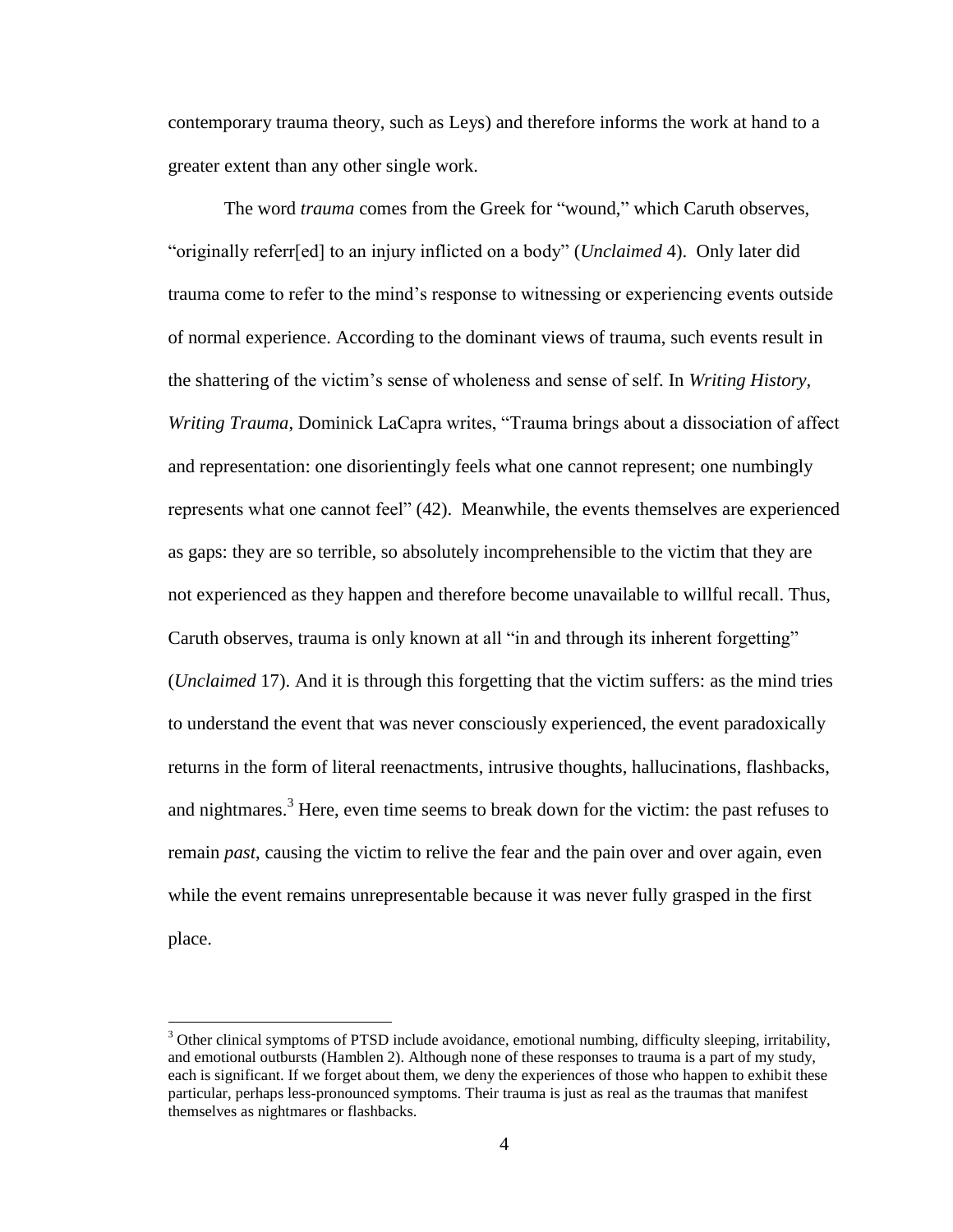Despite what I may seem to imply by choosing three war novels to illustrate my points, trauma is by no means something that affects only soldiers or those involved in combat. Indeed, both the American Psychological Association and the United States Department of Veterans Affairs remind us that a number of events, ranging from sexual abuse to serious accidents to natural disasters, may be experienced as traumatic events and thus have serious psychological effects, to include Posttraumatic Stress Disorder.<sup>4</sup> Nevertheless, the acronym PTSD, and, correspondingly, the popular conception of trauma, is today inextricably linked with war, particularly the Vietnam, Iraq, and Afghanistan wars, due largely to the many thousands of veterans still suffering as a result of their experiences in those conflicts, not to mention the preponderance of media coverage they receive. A simple keyword search for PTSD on *Google*, for example, reveals hundreds of stories from nearly every major news outlet, both television and print. Among them are studies on the long-term effects of combat stress, editorials expressing fear about the inability of United States mental health facilities to deal with the sheer number of affected men and women, and narratives of hardship and crisis, like that of an Indianapolis man, a veteran of two deployments and my longtime friend, who made headlines last year by engaging in an eight-hour armed standoff with police before being subdued by bean bag rounds. $5$ 

Such occurrences seem almost inevitable, though, when we take into consideration the RAND Corporation"s 2008 study *Invisible Wounds of War: Psychological and Cognitive Injuries, Their Consequences, and Services to Assist* 

 4 See Jessica Hamblen, "What is PTSD?"; "Trauma," *APA.org*; and "PTSD," *APA.org*.

 $5$  My friend is now doing comparatively well, due in no small part to the judge's decision upon a treatment program in lieu of a jail sentence. Nonetheless, this incident remains a significant part of my motivation for writing about trauma.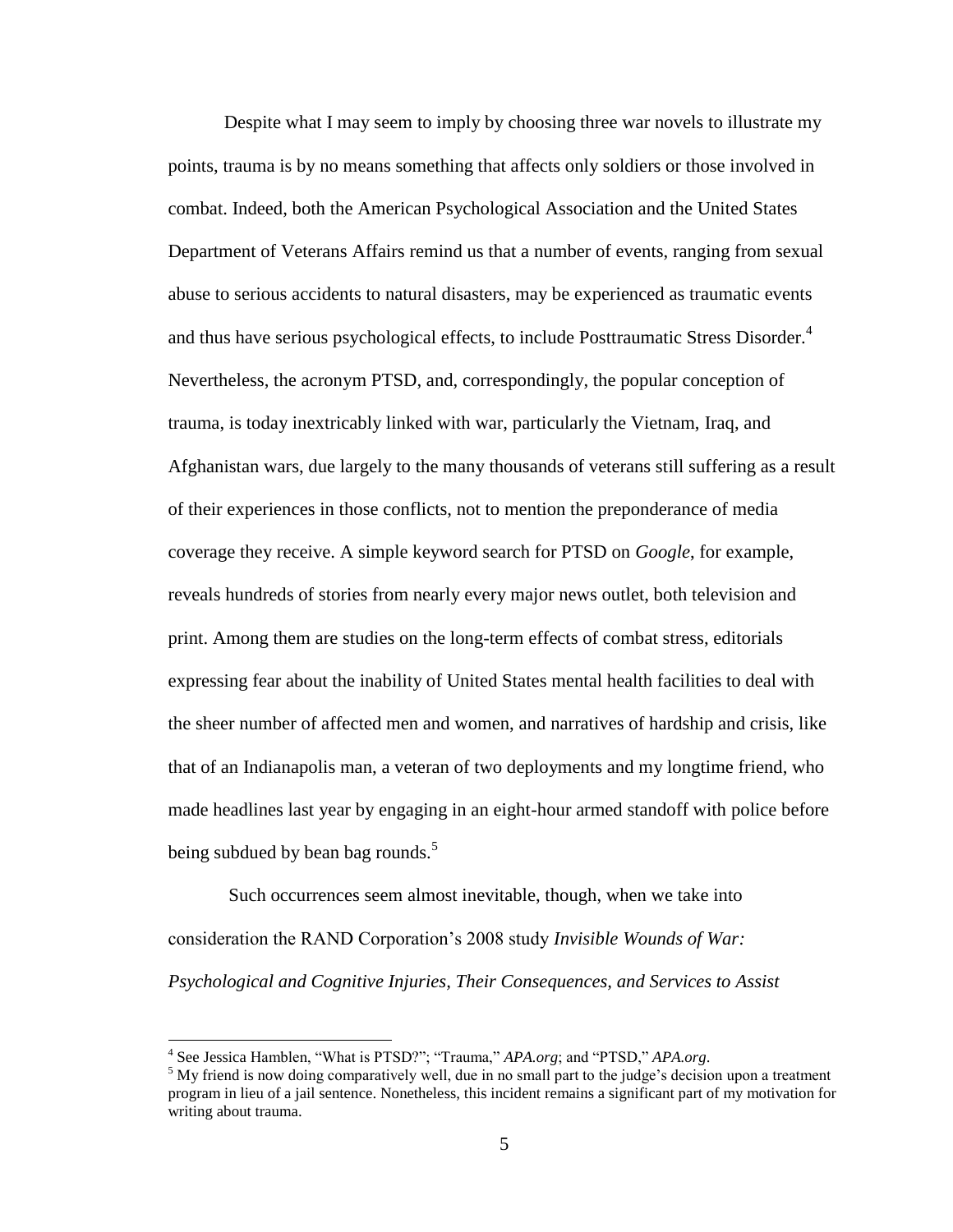*Recovery*. The findings, reached through both a study of existing medical literature and a new survey of OIF and OEF veterans, suggest that 14% of the 1.64 million service members who have been deployed since September 11, 2001, or approximately 300,000 men and women, suffer from Posttraumatic Stress Disorder or a related condition (xxi). Distressingly, only 53% of survey respondents reporting symptoms of PTSD had sought psychological treatment within the previous year. The findings also note that the percentage of those receiving quality care is likely less (xxii). And, while violence in Iraq has significantly decreased since the publication of this report, there appears to be little reason to believe trends will improve drastically in the near future, as both the number of US troops and the level of violence in Afghanistan have greatly increased in that same time. Trauma due to combat experiences is thus one of the central issues facing the United States at present, one with far-reaching moral, cultural, and economic implications, and one which we must all try to understand.

By not only telling stories of traumatic events but by performing for readers the composing of those stories, all three of these novels provide a small part of that understanding. O"Brien"s National Book Award winning *Going After Cacciato* tells the story of Army Specialist Paul Berlin, who, in turn, is passing time in an observation post in Vietnam by telling *himself* a story. Imagining a series of events that involve over-thetop action and heroism, improbable coincidences, and physical impossibilities (most famously the squad's miraculous escape from a tunnel system by "falling out," which, as many have noted, recalls *Alice in Wonderland*), he tries to answer the question of "what might have happened" if the squad had chased Private Cacciato who, in the beginning of the novel, goes AWOL with intention of walking to the Paris Peace Accords (29).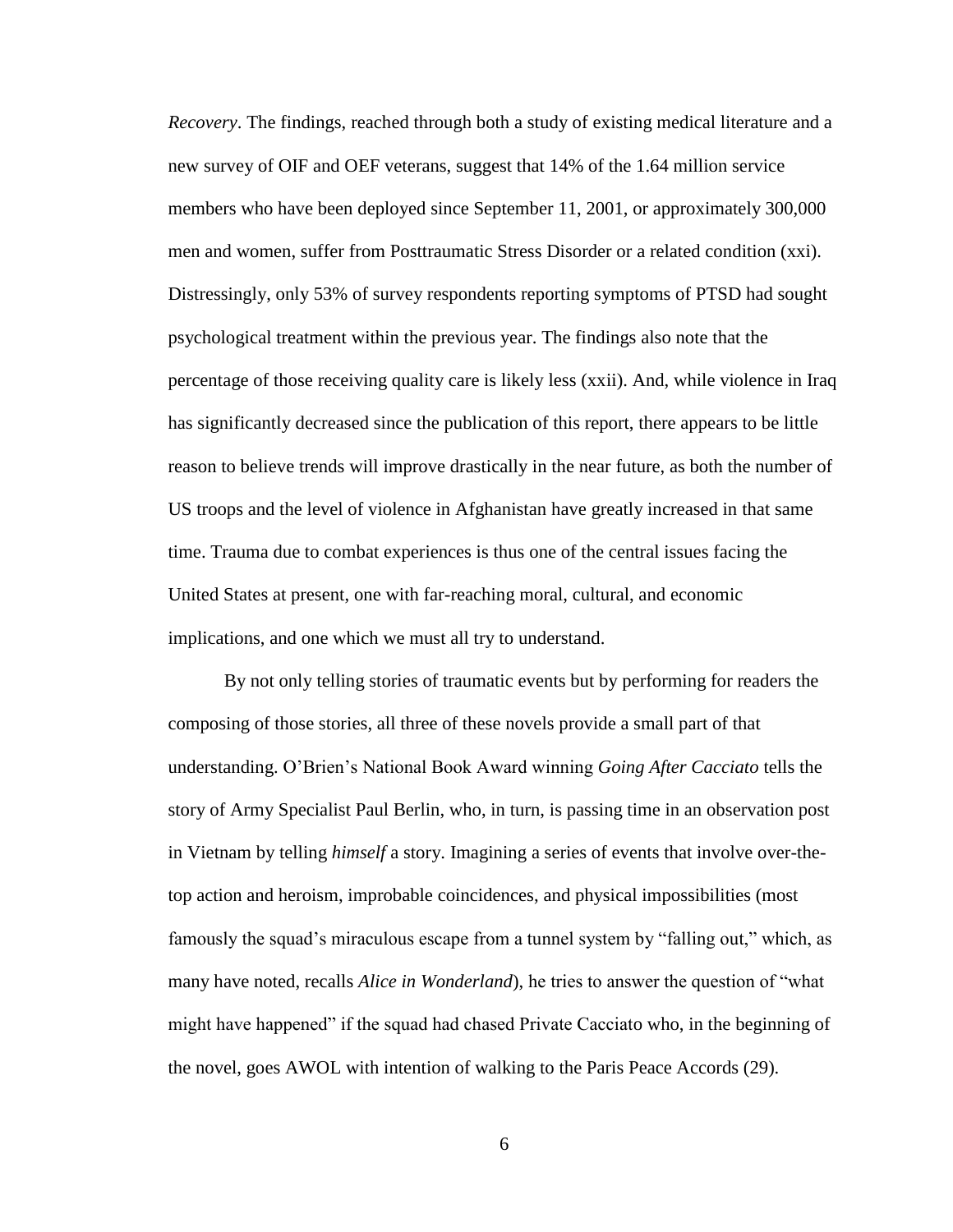Interspersed among the two main narrative threads—the Cacciato chase and Berlin"s reflections in the tower—are chapters dedicated to Berlin"s memories, also narrated by Berlin, many of which relate terrifying or gruesome instances sometimes involving the death of a squad mate. Thus, both Tim O"Brien the author and Paul Berlin the character are taking part in narrativizing trauma as well as creating narratives of the fantastic.

John A. Williams and the titular protagonist of *Captain Blackman* have a similar relationship. Within the first few pages of the text, Abraham Blackman is critically wounded in Vietnam. In an attempt to draw fire away from his troops and to direct them away from an ambush, he stands up during a firefight, taking several AK-47 rounds in the process. Afterwards, while fading in and out of consciousness, Blackman lives multiple lives as a Black soldier in every major military conflict in United States history, from the Revolutionary War to the Spanish-American War to World War II. In each of those episodes, he endures the death of friends and sees incredible violence, as much of it carried out by racist allies as by enemy combatants, bringing him face to face with the traumas he previously only knew through history books. Additionally, he frequently encounters the fantastic, occasionally in the form of completely inexplicable or impossible events, but more often in the form of violence so unfathomable that it feels fantastic; neither the reader nor Captain Blackman want to believe such atrocities are really possible. That these narratives are dreams or, by some critics' accounts, hallucinations makes *Captain Blackman* different from *Going After Cacciato,* as does the suggestion that Blackman is not dreaming but actually travelling through time.<sup>6</sup> Yet, the

<sup>&</sup>lt;sup>6</sup> In an interview, Williams' son Dennis says: "I know [my father] was telling me once how he was trying to work out the technique.... Characters that go through time were going to be treated as ghosts.... It's sort of like Blackman"s consciousness first goes back and these alter egos are created, they sort of have a life of their own, for they seem to exist for long periods of time in the past" (Cash 161).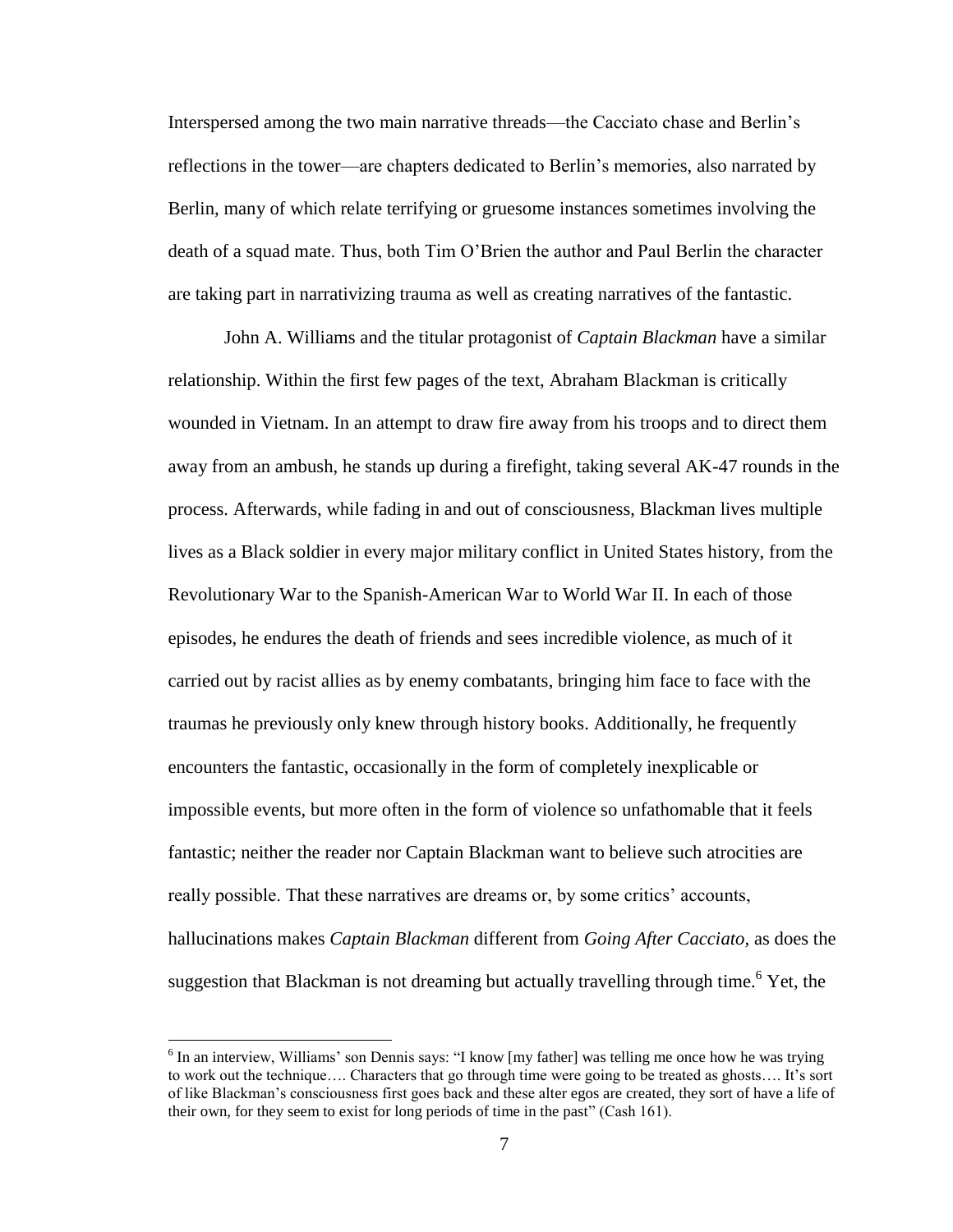straightforwardness of the dreams gives the novel a strong affinity to *Cacciato* as well; the text reads as if Blackman is, along with Williams, relating accounts of past wars and of trauma, accounts that are also about Blackman"s current life in the current war.

The layers of narration and of narrativization in *Slaughterhouse-Five*, Kurt Vonnegut's "famous book about Dresden," are somewhat more complex (18). Here Vonnegut is both the author and a character (who is also the narrator and, moreover, who as an artistic creation must be understood as distinct from the "real" Kurt Vonnegut), but he is not the protagonist. After the first chapter, Vonnegut-the-character/narrator focuses on the tale of Billy Pilgrim, a chaplain"s assistant in the Second World War who "has come unstuck in time" and, as a result, experiences time non-chronologically (23). At seemingly random intervals, he is transported to other moments earlier or later in his own life: his own conception, a New Year"s Eve party in the future, a plane crash—of which he is the only survivor—and his abduction by aliens from the planet Tralfamadore. In the main, most linear part of the narrative, Billy is captured by the Germans, taken to a prison camp, and then, like the "real" Vonnegut, sent to Dresden, which is shortly thereafter firebombed by the Allied Forces. Vonnegut appears at several key intervals in these sections of the book to let the reader know that he shares at least this part of Billy Pilgrim's experience, that he shares this trauma. Yet, every time he does so, he refers to himself as "I" to remind the reader that neither Billy nor an omniscient narrator but Kurt Vonnegut-the-character is telling the story. In this way, both the living and fictional Vonneguts are narrativizing trauma, and not just their own, but that of Billy Pilgrim as well.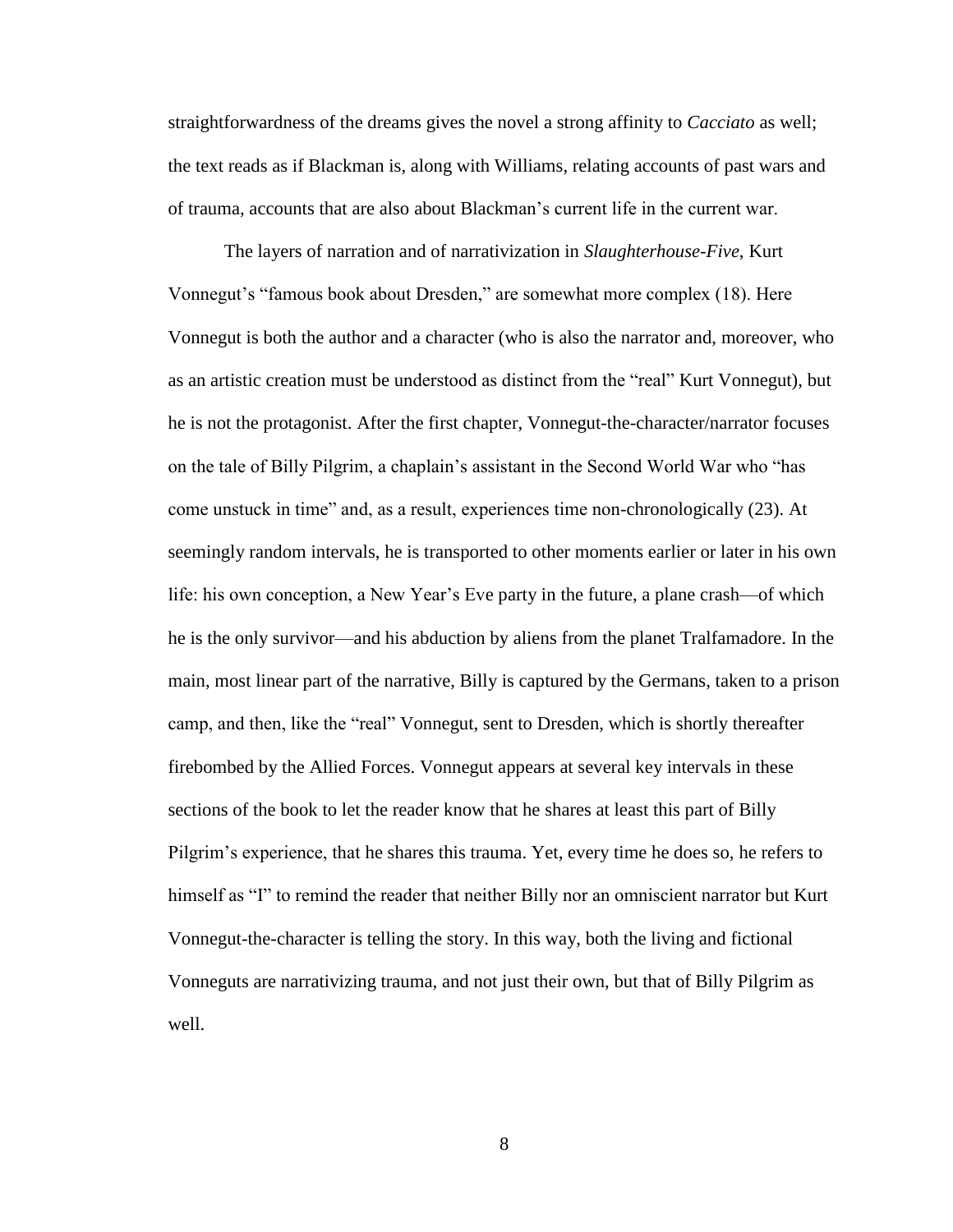The insight and understanding provided by these novels cannot be underestimated. In fact, the lack of understanding about trauma is in many ways the root of what may be becoming a public health crisis. Before the APA introduced the Posttraumatic Stress Disorder diagnosis, trauma was generally seen as "an inherent individual weakness" and not as the product of events outside the individual (Friedman). The traumatized person thus becomes a coward or a malingerer instead of a victim. This type of thinking still contributes appreciably to the stigma attached to seeking psychological help and therefore discourages soldiers from reporting symptoms or even acknowledging their trauma. And without this acknowledgment, there can be no hope of ever moving beyond the trauma. James Berger insists that to begin the process of recovery the victim has to bring trauma "to the consciousness through narrative" (27). The event and its pre-narrative returns (nightmares, flashbacks) must be acknowledged and somehow the unrepresentable must be made into a coherent account. Only then can the event be translated into a non-traumatic memory, a memory that is no longer an incomprehensible return.

But, in order for this to happen, writes Mark Heberle, author of *A Trauma Artist: Tim O'Brien and the Fiction of Vietnam*, "The survivor must feel safe to fully share his or her story with others, an audience that will not be incredulous or dismissive or feel threatened by the unspeakable horror that has left the narrator with unresolved feelings of grief, anger, guilt, shame, disgust" (13). For this reason, understanding the relationship between trauma and the fantastic is much more significant than it might at first appear. If we as readers or listeners do not appreciate that the fantastic can tell the story of trauma, as I will argue in my first chapter readings of *Going After Cacciato, Captain Blackman,*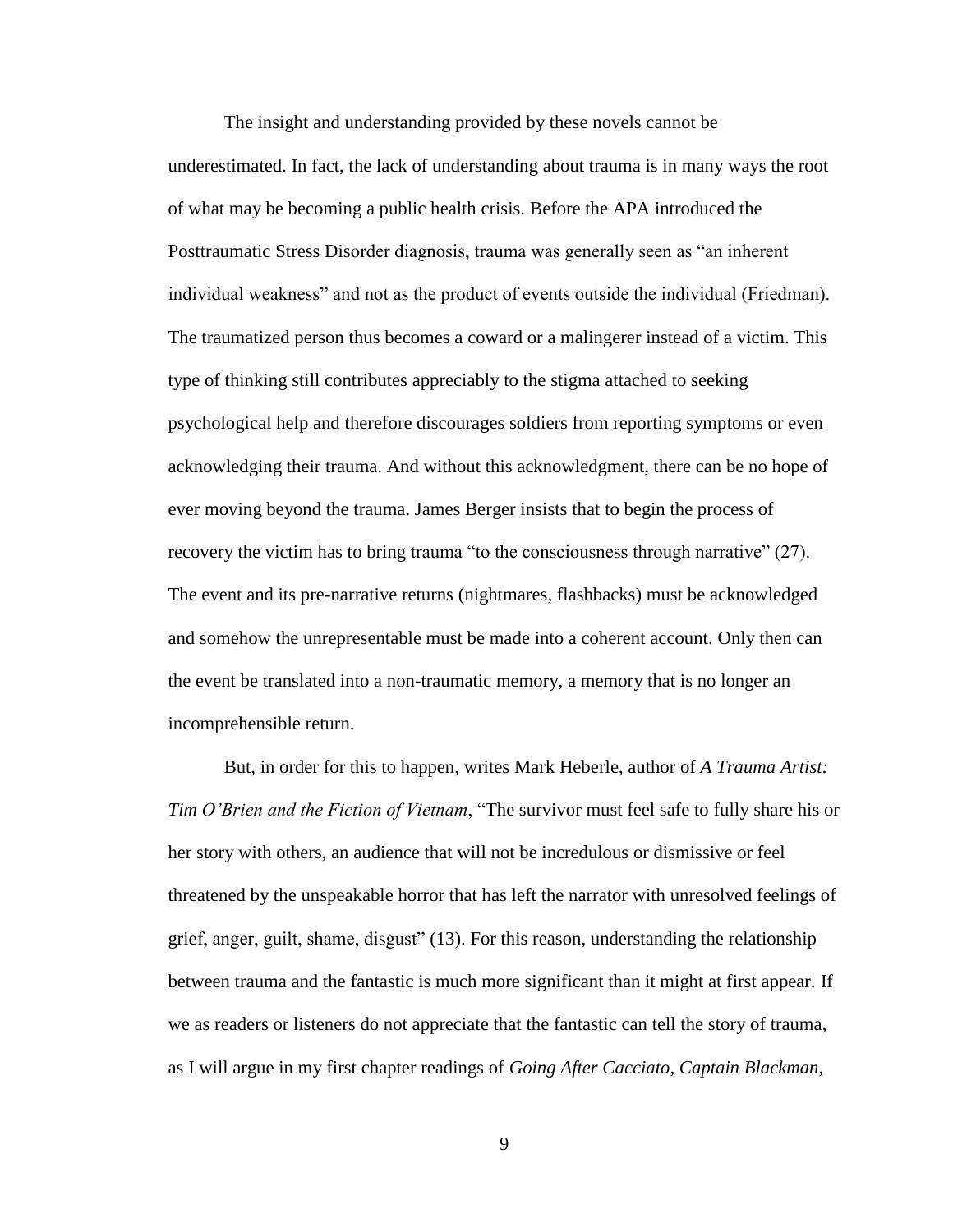and *Slaughterhouse-Five*, then we do worse than simply misunderstand the novels. We are in fact prescribing how actual victims should narrativize traumatic events, implicitly demanding that their accounts be mimetic, that they refer to the real world and events. Sometimes, though, it simply is not possible for the victim to do so, nor is it always ethical. The victim needs to feel free to piece together the traumatic narrative however he or she is able, which, like a novel, may include any variety of narrative modes. As Heberle rightly says, we must not be "incredulous or dismissive or feel threatened" even when the tale is at its most fantastic. If we do not foster a more open discourse, not only returning veterans but thousands of other traumatized people are going to remain unable to render their traumatic memories as narrative, which in turn leaves them unable to overcome them.

### **Chapter 1—Acting Out: The Fantastic as Trauma**

The fantastic traces in that which cannot be said, that which evades articulation.

*Rosemary Jackson,* Fantasy: The Literature of Subversion

The recent documentary *Restrepo* by Sebastian Junger and Tim Hetherington examines the lives of fifteen U.S. Army soldiers deployed to a tiny base built mostly from plywood and sandbags in Afghanistan"s Korangal Valley, one of the most dangerous places in the world. Though the film is composed primarily of footage recorded during the soldiers" year-long tour of duty, it also contains several interviews with them that were conducted after returning to the United States. In one the most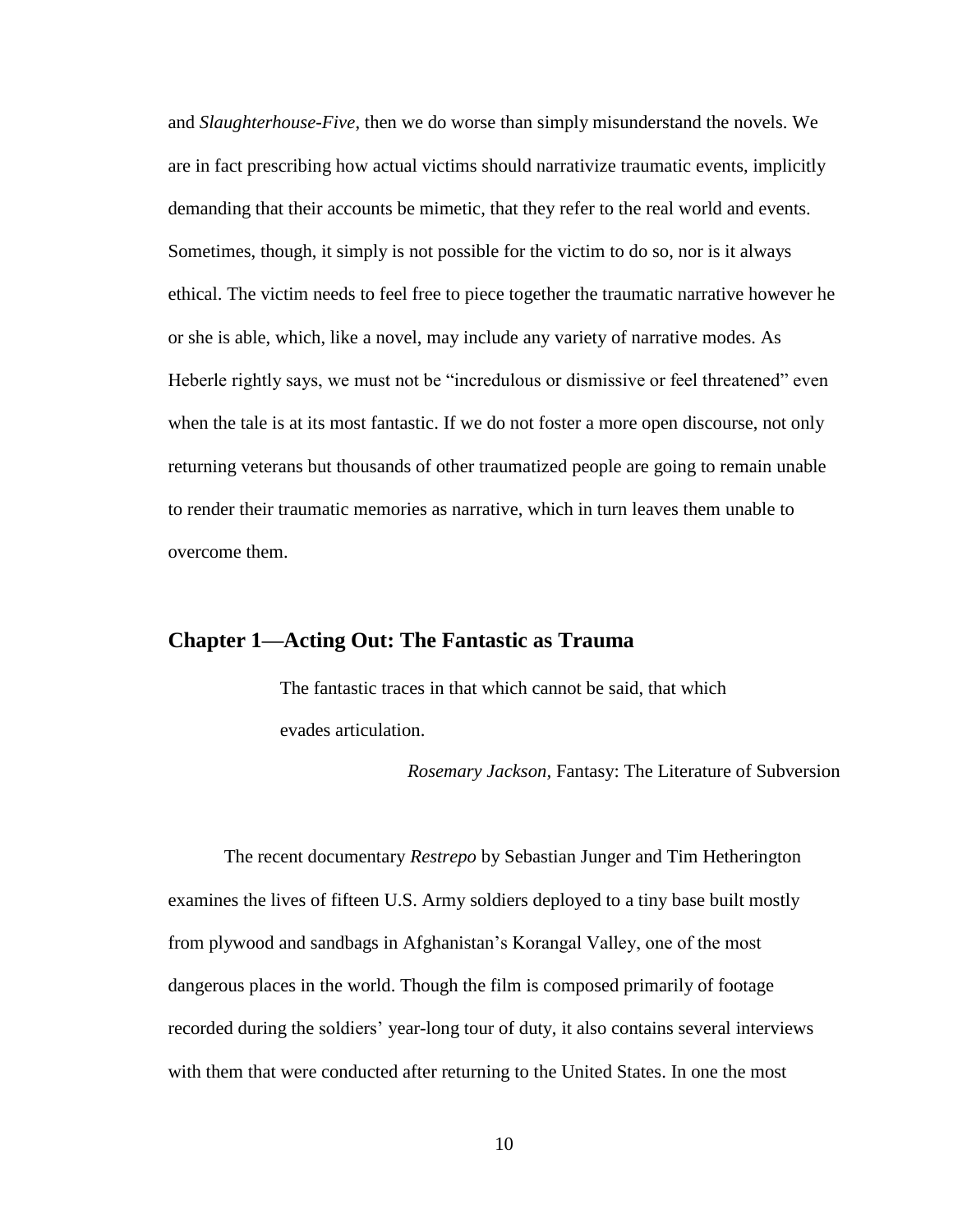moving yet difficult-to-watch portions of the film, a young sergeant who is speaking about the death of his friend Staff Sergeant Rougle has to stop in the middle of his story, asking the interviewer for a "time out." But instead of cutting away, the camera remains focused on him, until, after a long silence, he shakes his head and tells the camera he "lost [his] train of thought." This moment, I suggest, *is* the traumatic gap. It is not solely that the soldier is being overcome by emotion. Rather, even after composing himself, even after preparing himself to begin speaking again, the young man cannot tell the story. There is some core, difficult-to-understand memory that cannot be adequately represented in words. Trying to address the memory directly, through a realistic narrative that supposes a mimetic relationship to the actual events, the soldier cannot speak his trauma.

I maintain that one way the mind bridges this gap between trauma and narrative is through the literary mode of the fantastic. Historically, though, literary criticism has treated the fantastic as escapism or, says Rosemary Jackson, "as an art form providing vicarious gratification" (2). And on the surface, such characterizations can seem somewhat fair. Many novels, especially those found today in bookstores under the heading *Fantasy*, fulfill precisely those functions. As Jackson observes, those texts create worlds which are *compensatory*, which fill up a lack, making up for an apprehension of actuality as disordered and insufficient. These fantasies *transcend* that actuality. Their romance base suggests the universe is, ultimately, a self-regulating mechanism in which goodness, stability, and order will eventually prevail. (173-74)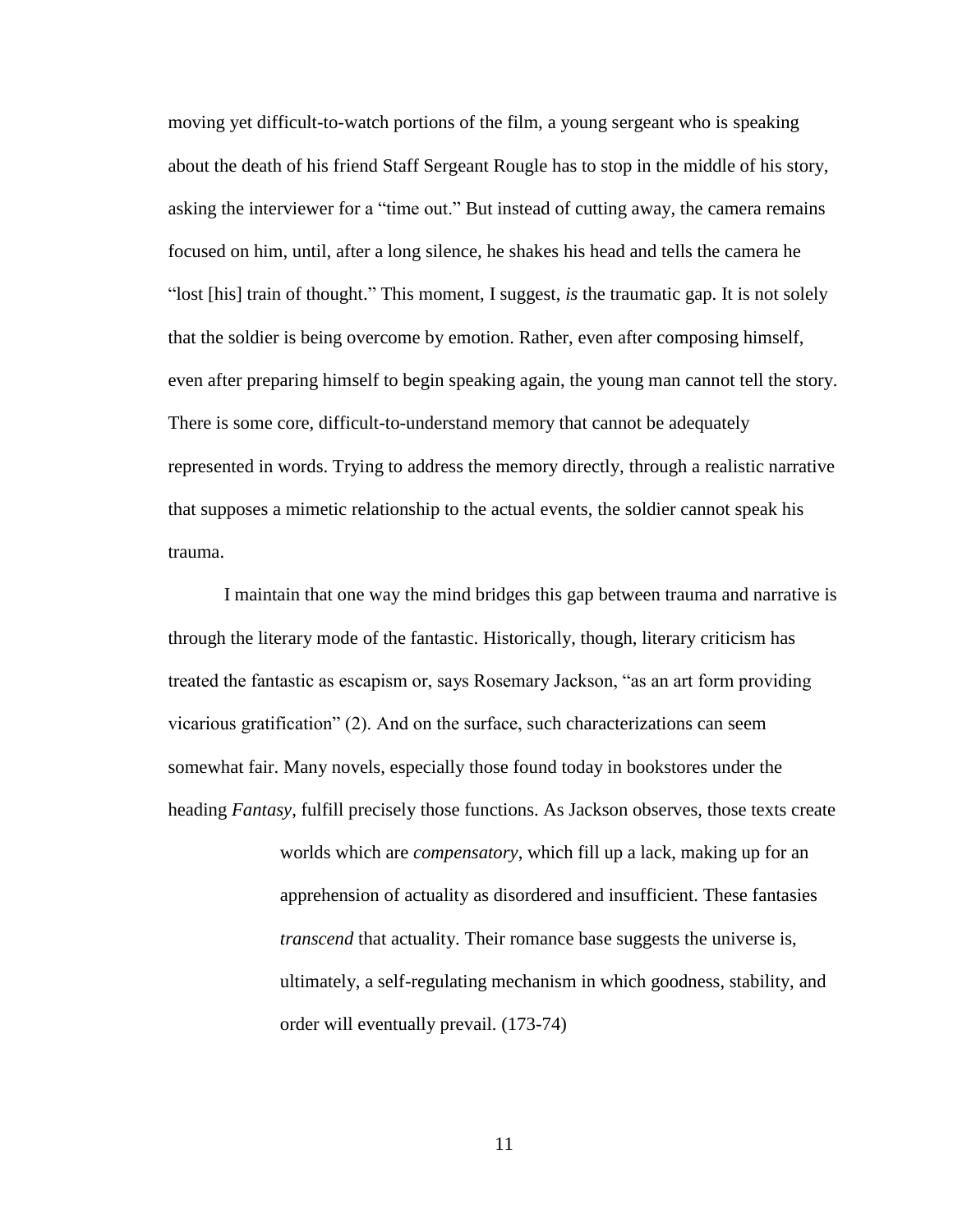These definitions, though, apply to only a fraction of the novels containing fantastic elements. They seem largely useless for discussing texts whose stories are rooted in our own world and its logic, and to impose these readings on such narratives is both distorting and reductive. As Jackson notes, it problematically forces us to read Gregor Samsa"s transformation in *The Metamorphosis*, for example, as a manifestation of the desire for death, a reading most will identify as, if not wholly *wrong*, then too simple for so rich a novella (178). Moreover, these definitions provide no account for *why* the fantastic enters a narrative at all. If, as Freud contends, "there is nothing arbitrary or undetermined in the workings of the mind," the fantastic must be explainable in more meaningful ways than escape and "vicarious gratification" because those things can be provided by any number of narrative modes (*Psychopathology* 232). The fantastic, then, must have some greater significance than traditional criticism has ascribed to it.

My emphasis here on what the fantastic is *not*—or at least what it is not limited to—is central to my conception of how traumatic events get translated into stories. My argument, put in the most basic terms, is that in the three novels being discussed the fantastic is a response to trauma. Of course, not all traumatic events get turned into fantastic narratives, nor do all fantastic narratives point back to trauma. But in *Going After Cacciato, Captain Blackman,* and *Slaughterhouse-Five*, the connection between the two is immediately evident, even if only in a superficial way. In *Going After Cacciato*, several terrifying combat experiences (at least two of which induce Paul Berlin to urinate on himself) and the deaths of several soldiers prompt Berlin to tell an impossible story about leaving the war in Vietnam to go to France. The bombing of Dresden produces a narrative featuring time travel and aliens. Getting shot in Vietnam and facing racial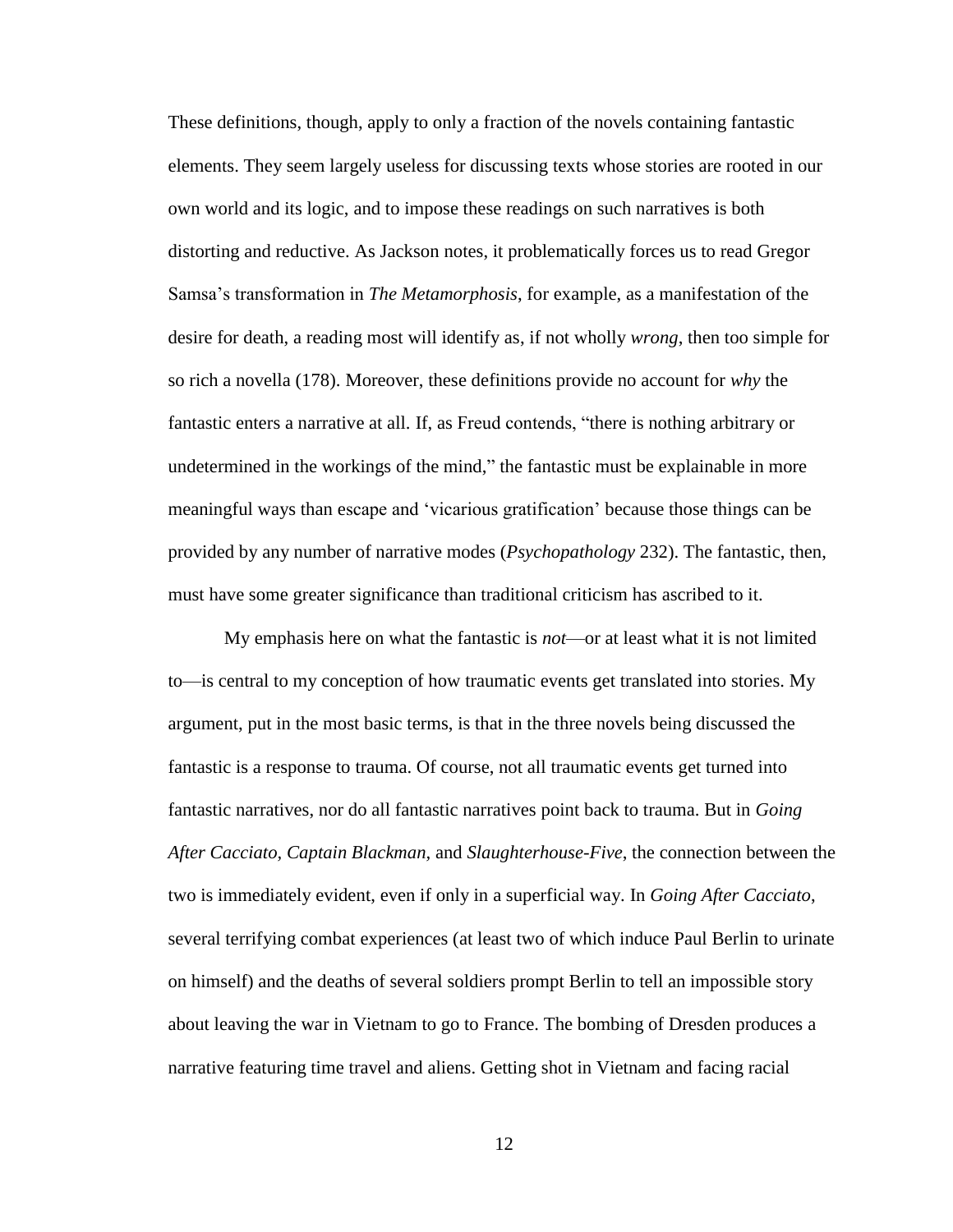injustices lead Captain Blackman to dream about living multiple lives in the past. Or, if we read *Captain Blackman* as the story of a soldier actually travelling through time, then Williams' own attempt to write about traumatic events produces a fantastic narrative.

Significantly, these admittedly simplistic readings of the novels are precisely the kinds of interpretations that have prompted critics to identify the fantastic narratives as escapist or as mere wish fulfillment. John Jakaitis, for instance, claims that the point of Berlin's tale is to "to deny [the Vietnam War's] reality through his imagination" (194). Similarly, Jack Slay Jr. writes, "The going-after-Cacciato chapters … represent an escape; they are a pretending, a chance for Berlin momentarily to forget the war" (80). And of *Slaughterhouse-Five*, Charles Harris asserts that the Billy Pilgrim plot simply reveals Vonnegut-the-character's desire to make the war less painful: "By reinventing the nature of time, Vonnegut deprives death of its sting"  $(238)$ .<sup>7</sup> The problem with these appraisals of the fantastic narratives, and the reason I depart from them, is that they tend to make the novels about trauma in only a very limited sense. This approach takes the trauma out of the fantastic narrative, and the fantastic narrative becomes something that is simply *after* trauma, pointing to traumatic events only to the extent that it tries to leave them behind. But neither Paul Berlin nor the other protagonists are just dreaming events better than those they have actually experienced. Rather, the fantastic narratives in these novels are the products of trauma in that they tell the shattering of self and of narrative engendered by trauma. Even when the fantastic narratives seem to be departures from the original traumatic events, trauma remains a part of their narrative structures and, furthermore, is represented by and *returns as* the fantastic elements themselves.

<sup>7</sup> I am not deliberately neglecting *Captain Blackman* here. Few critics have written about the novel, and even less discuss its use of the fantastic, except to say that *Captain Blackman* is unique among Williams" writings because of it.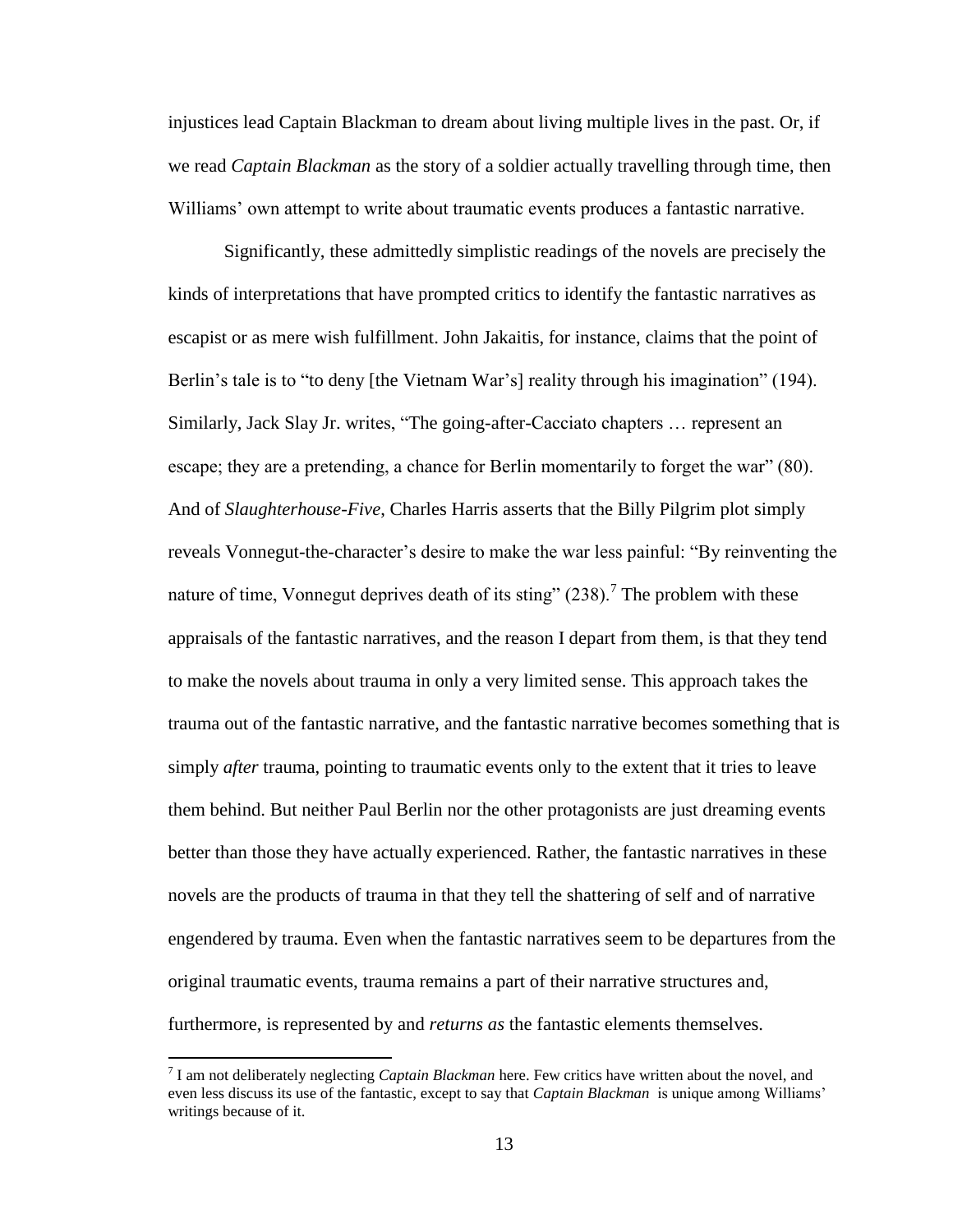Of the three novels, trauma"s influence on the form and content of the narrative is most apparent in *Slaughterhouse-Five*. At the heart of the novel is Kurt Vonnegut"s (real) and Billy Pilgrim"s (fictional) survivals of the Allied bombing of Dresden in World War II, which, according to Vonnegut's research, killed 130,000 people, almost all of whom were civilians. $8$  But, despite the fact that the novel is supposed to be Vonnegut's "famous book about Dresden" (18), neither he nor Billy arrive in the city until almost three-fourths of way through the text, and the destruction itself occupies only a little over two pages. Moreover, in those two pages the story of the bombing is told twice, the main difference between the two narratives being their perspectives, not the raw information they provide. First, we read it as Billy"s memory of the event (being narrated to us by Vonnegut-the-character):

> He was down in the meat locker on the night that Dresden was destroyed. There were sounds like giant footsteps above. Those were sticks of highexplosive bombs. The giants walked and walked. The meat locker was a very safe shelter. All that happened down there was an occasional shower of calcimine. The Americans and four of their guards and a few dressed carcasses were down there, and nobody else. The rest of the guards had, before the raid began, gone to the comforts of their own homes and Dresden. They were all being killed with their families.

> > So it goes. (177)

then again as Billy"s memory of talking about it:

 $\overline{\phantom{a}}$ 

"Dresden was destroyed on the night of February 13, 1945," Billy Pilgrim began. "We came out of our shelter the next day." He told Montana about

 $8$  The BBC reports that a recent study suggests the number is much lower, near 25,000.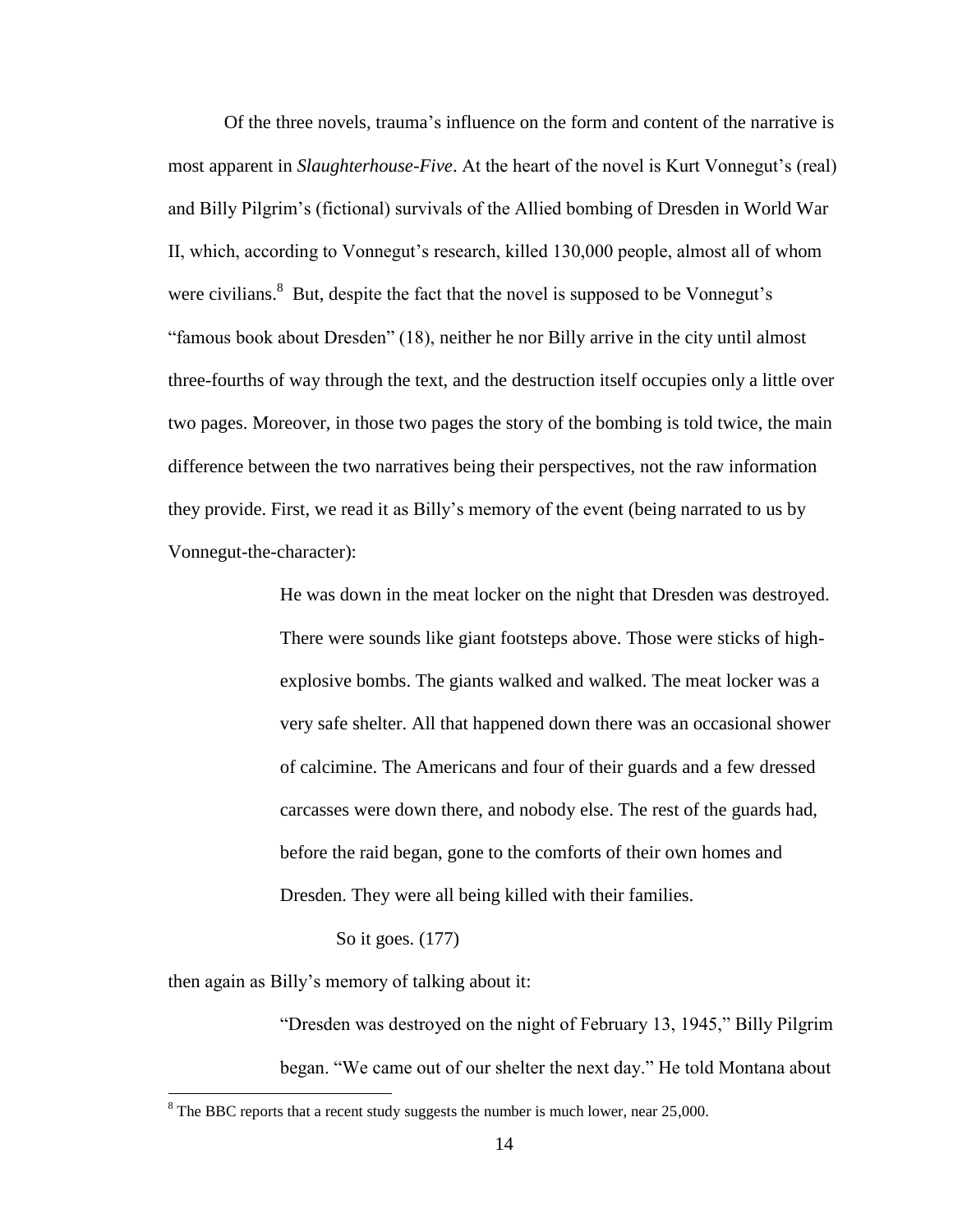the four guards who, in their astonishment and grief, resembled a barbershop quartet. He told her about the stockyards with all the fenceposts gone, with roofs and windows gone—told her about seeing little logs lying around. There were people who had been caught in the firestorm. So it goes. (179)

There is very little in *Slaughterhouse-Five* beyond these two paragraphs that attempts to engage the destruction of Dresden in such a direct way. And even here, the narrative does not focus solely on the bombing itself or its effects. Vonnegut"s attention moves from the explosions to the "safe shelter," dwelling there for several lines before moving back to realities of death outside, while Billy can only briefly discuss the aftermath in a manner that draws attention away from the loss of human life. Furthermore, neither narrative contains an overtly emotional response. Indeed, Billy summarizes the whole thing in what might be the most detached way possible: "Dresden was destroyed on the night of February 13, 1945." There are few details, no reaction, and no judgment. It simply becomes a cold fact.

In place of a grand war story telling the military maneuvers that led to and came after Dresden, instead of intense action or battle scenes or lists of details and statistics, Vonnegut gives the reader an account of a meek, bumbling soldier who "has come unstuck in time" and is abducted by aliens several years after the war (23). Because Billy Pilgrim spends large chunks of the novel moving backward and forward in time, the novel devotes fewer pages than would be expected in a conventional war novel—what Jeffrey Walsh calls "the Hemingway-Mailer-James Jones … line of war fiction" (196) to the days leading up the bombing, and fewer still to the narrative present (the year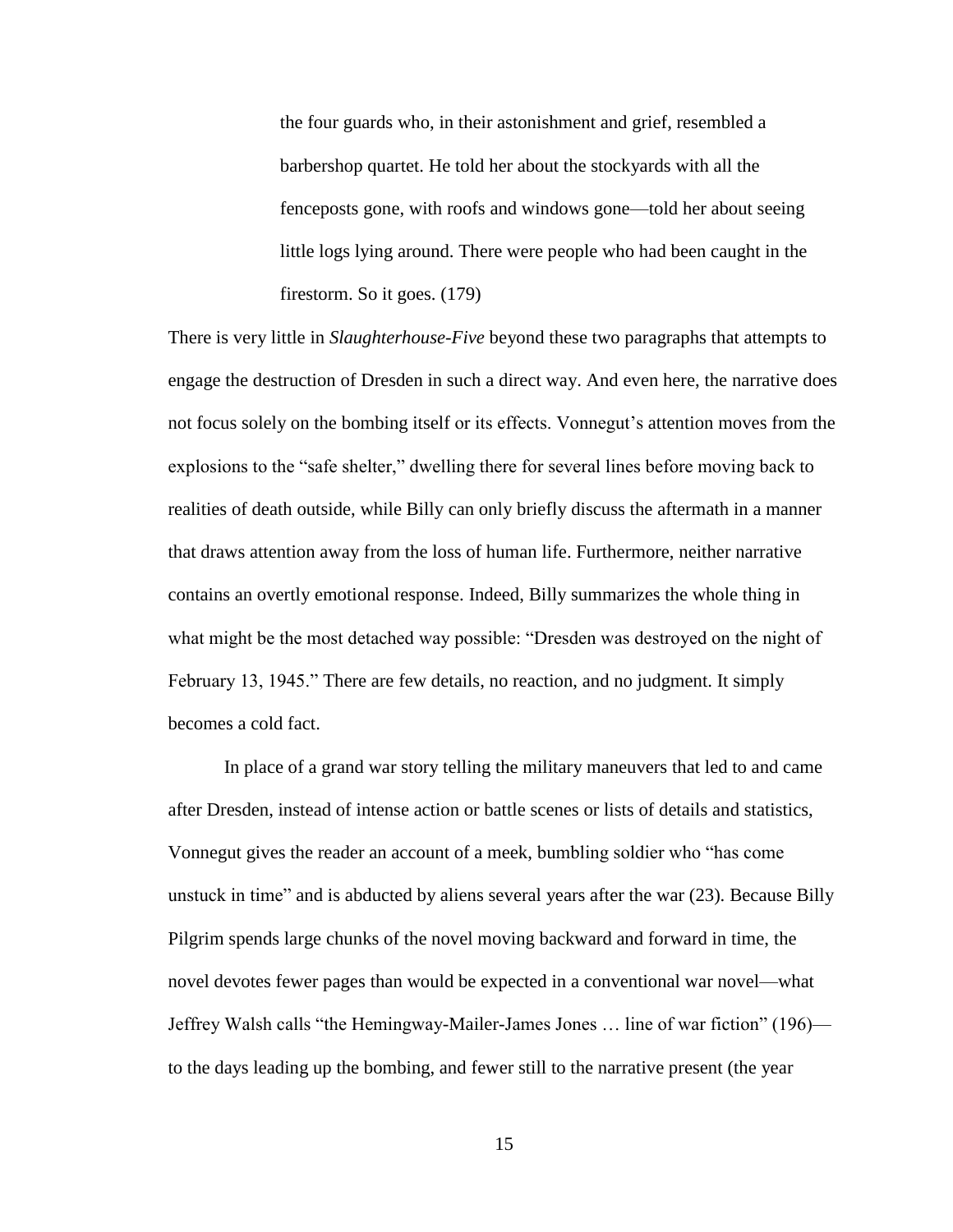1968). Several subsections of the novel leave Earth altogether: by Billy"s own reckoning, he lives for years in the zoo on Tralfamadore with the famous actress Montana Wildhack (nobody at home notices because the Tralfamadorians use a time warp). Yet, in the first chapter, Vonnegut informs us that his original intention was to write a completely different type of story, one more firmly grounded in reality: "I thought it would be easy for me to write about the destruction of Dresden, *since all I would have to do would be to report on what I had seen*" (2, emphasis added). He continues:

> But not many words about Dresden came from my mind then—not enough of them to make a book, anyway. And not many words come now, either, when I have become an old fart with his memories and his Pall Malls, with his sons full grown.

I think of how useless the Dresden part of my memory has been, and yet how tempting Dresden has been to write about. (2)

Later still, he admits that he has written five thousand pages, all of which he has thrown away. He claims even having tried charts and graphs of characters and plotlines, none of which seemed to work. What all of this suggests, then, is that the firebombing of Dresden—or any traumatic event—is not something that can be narrativized in a straightforward way. When Vonnegut tries to stick to "what [he] had seen," nothing comes to him. Charts and graphs imply a logic or structure that simply is not there. The fact is that the memories are too powerful to be made into a realistic, linear, cohesive story; the event itself defies such representation. When his narrative of the traumatic event *can* finally come into being, it can only do so as a fragmentary, fantastic one.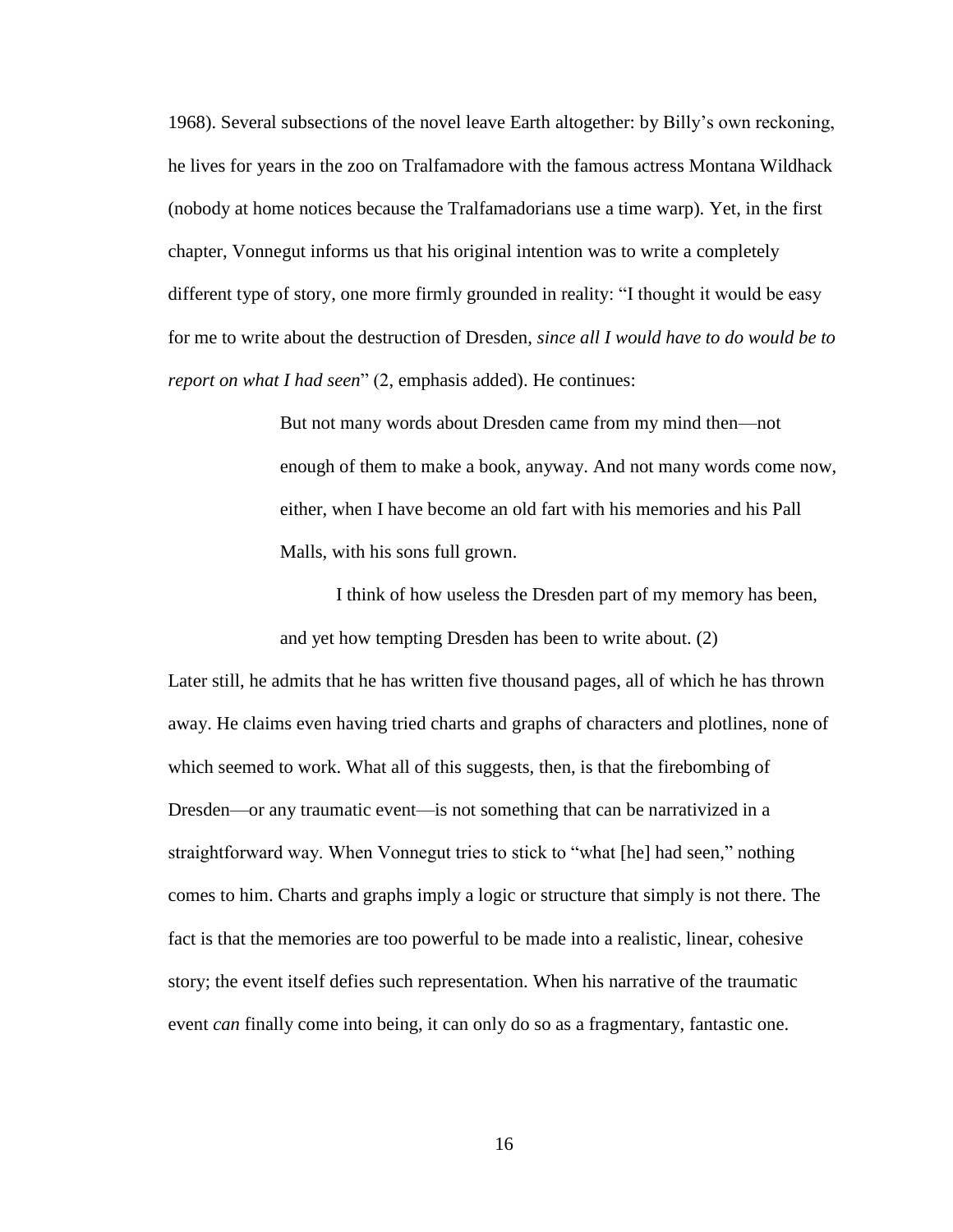*Slaughterhouse-Five* can be approached in two main ways: either Billy Pilgrim actually travels through time and space or he simply believes that he does. If Billy is really time traveling, then the fantastic is in the manner just described the product of Kurt Vonnegut"s (the character/narrator) own trauma. Because trauma renders the normal sense-making process of narrativization impossible, Vonnegut-the-character cannot write a realistic story that refers directly to the event. Instead, he gives us a story conveying the fragmentation and incomprehensibility of trauma, one telling the difficulty of telling, reminding us that "there is nothing intelligent to say about a massacre" (19). The novel's splintering of time—the non-linearity of the narrative, its jarring and disorienting leaps forward and backward through Billy Pilgrim"s history—relate, in Cathy Caruth"s words, "the story of the unbearable nature of an event *and* the story of the unbearable nature of its survival" (*Unclaimed* 7). It breaks up the reader"s perception of reality and time just as the narrator"s has been broken. The fantastic narrative thus does not simply emerge in place of the traumatic narrative; rather, it *is* the traumatic narrative.

Conversely, if Billy Pilgrim is only mentally unstuck in time, the time- and space travel narratives can also be profitably read as the rather direct recounting of Posttraumatic Stress Disorder as it is experienced by the victim. (It is not, as Lawrence Broer and Jerome Klinkowitz suggest, a depiction of schizophrenia. This interpretation, I think, takes the last part of the subtitle—*A Novel Somewhat in the Telegraphic Schizophrenic Manner of Tales of the Planet Tralfamadore*—a bit too literally). Everything in the text after Billy Pilgrim"s brief back story, on this view, takes place in 1968. The sections of the novel that appear to take place in other times or places become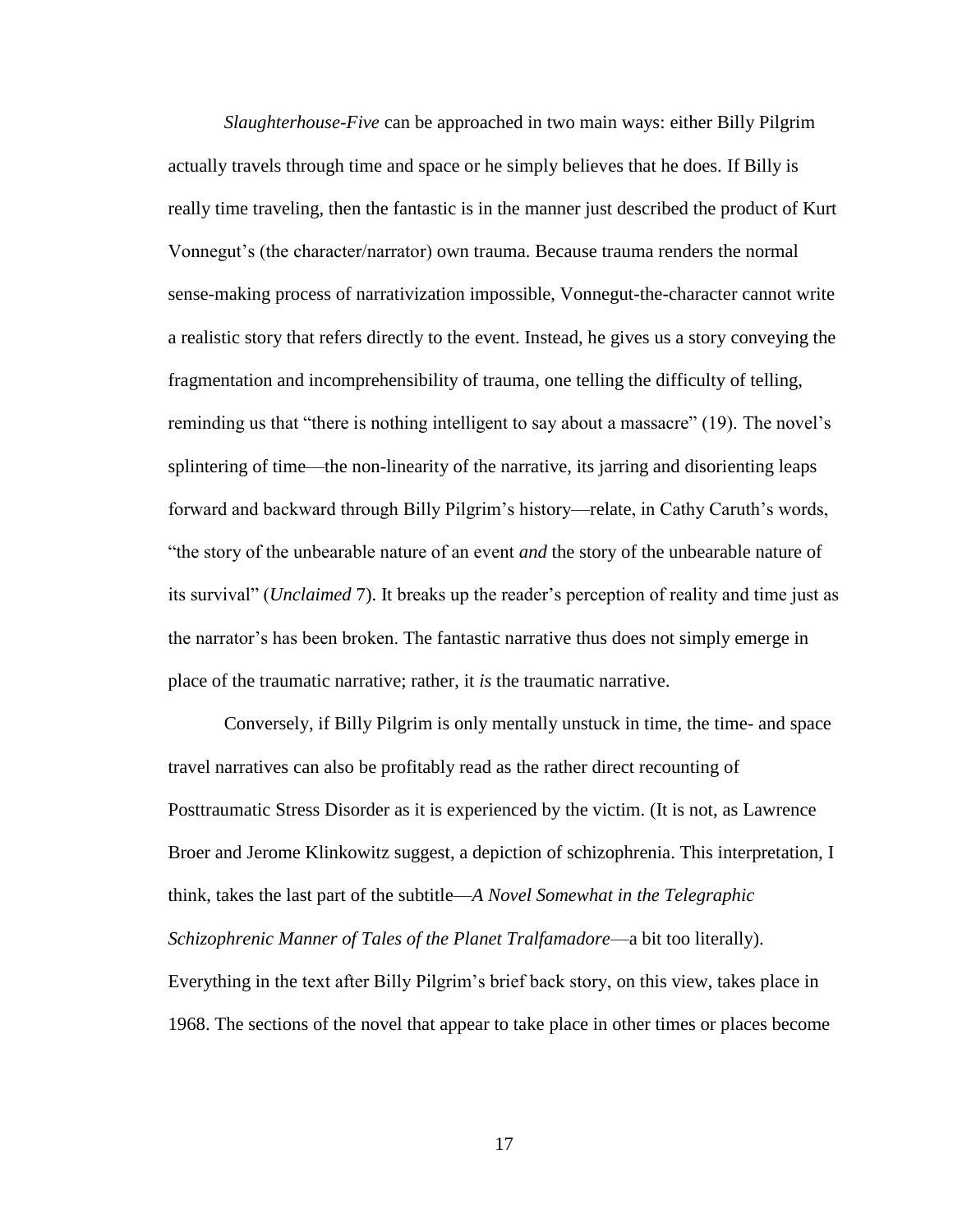either normal memories or, more often, flashbacks and other traumatic recurrences, all originating in Billy"s mind in 1968.

Understood this way, the novel's main action begins with Billy "working on [a] letter in the basement of the rumpus room of his empty house" (27). His daughter Barbara enters his home to check on him, partly because she thinks her father is senile, but also because he has just published an article about the Tralfamadorians in the local paper, which, in turn, causes her to fear for his sanity. In the middle of their discussion about his recent writings, the narrative shifts to the beginning of Billy Pilgrim"s account of the war and remains with that plot until he first comes unstuck in time. Over the subsequent hundred pages, Billy relives dozens of moments, including both his life's more mundane episodes (examining a woman"s eyes at his optometry clinic, for example) and its more significant ones (visiting his mother in the nursing home, cheating on his wife, and planning the trip during which his plane will crash), returning most frequently to the war narrative. Suddenly, his conversation with his daughter picks back up exactly where it left off, after which she tucks him into bed. He begins moving through time again, awakens in that bed when a repairman comes to fix the heater, and finally spends the rest of the novel unstuck in time.

These returns are significant because they represent one of the few narratives that resumes from the same point at which it last ended. This continuity makes the scenes with Barbara both rare and special among the hundreds of fragmented visions in the text. In fact, the only other thread to maintain such linear coherence is Billy"s war story, which, though interrupted by countless other narratives, moves in a chronological fashion from his entering the war to walking through Dresden"s charred rubble. I would like to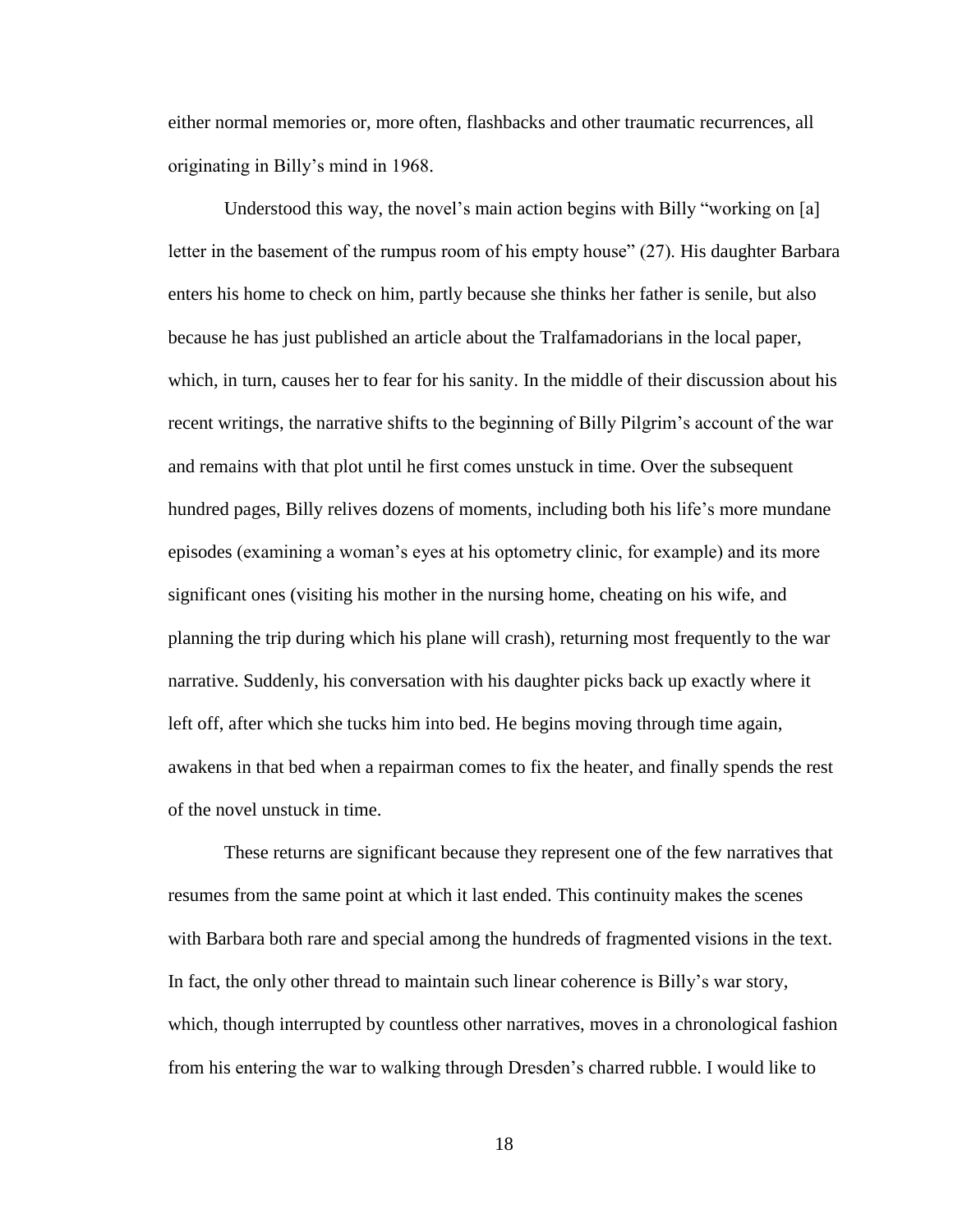suggest that this continuity in action also indicates a temporal continuity as well as a stability to Billy"s physical presence. The actual time between each of these snippets of conversation is thus mere seconds, even though they are separated by considerable amounts of prose. Billy Pilgrim is not slipping through time physically but experiencing dozens of discrete moments in quick succession while still in the presence of his daughter. The whole text is therefore linear in a sense: it chronicles events in the order that Billy relives them, even though he relives them non-chronologically. When he feels as if he jumps forward through time, the move is only relative: he experiences the future *as future* only by proceeding from an older memory to a newer one or to the present.<sup>9</sup> When the "real" narrative feels like a dream, it is because the images imposing themselves on Billy are so powerful that they make the present seem unreal or like just another stop on his expedition through time.

What seems to Billy Pilgrim to be time travel, then, is a symptom of trauma. As Caruth notes, trauma manifests itself in "the often delayed, uncontrolled repetitive appearance of hallucinations and other intrusive phenomena" (*Unclaimed* 11), and the whole fantastic narrative in *Slaughterhouse-Five* can be explained in precisely this way. It continually interrupts his consciousness against his will, displacing any awareness of the present. The reason he lives them, as opposed to simply remembering them, is that, explains Freud, "the [trauma] patient is obliged to repeat the repressed material as a contemporary experience, instead of remembering it as something belonging to the past" (qtd. in van der Kolk 167). It is important to note here that Vonnegut-the-character does

<sup>&</sup>lt;sup>9</sup> Significantly, Billy's only 'memory' that actually takes place in the future (after 1968) is his death. That he has imagined his death so vividly that it feels like memory is unsurprising, given the number of times he has been confronted with both his own death and the deaths of loved ones.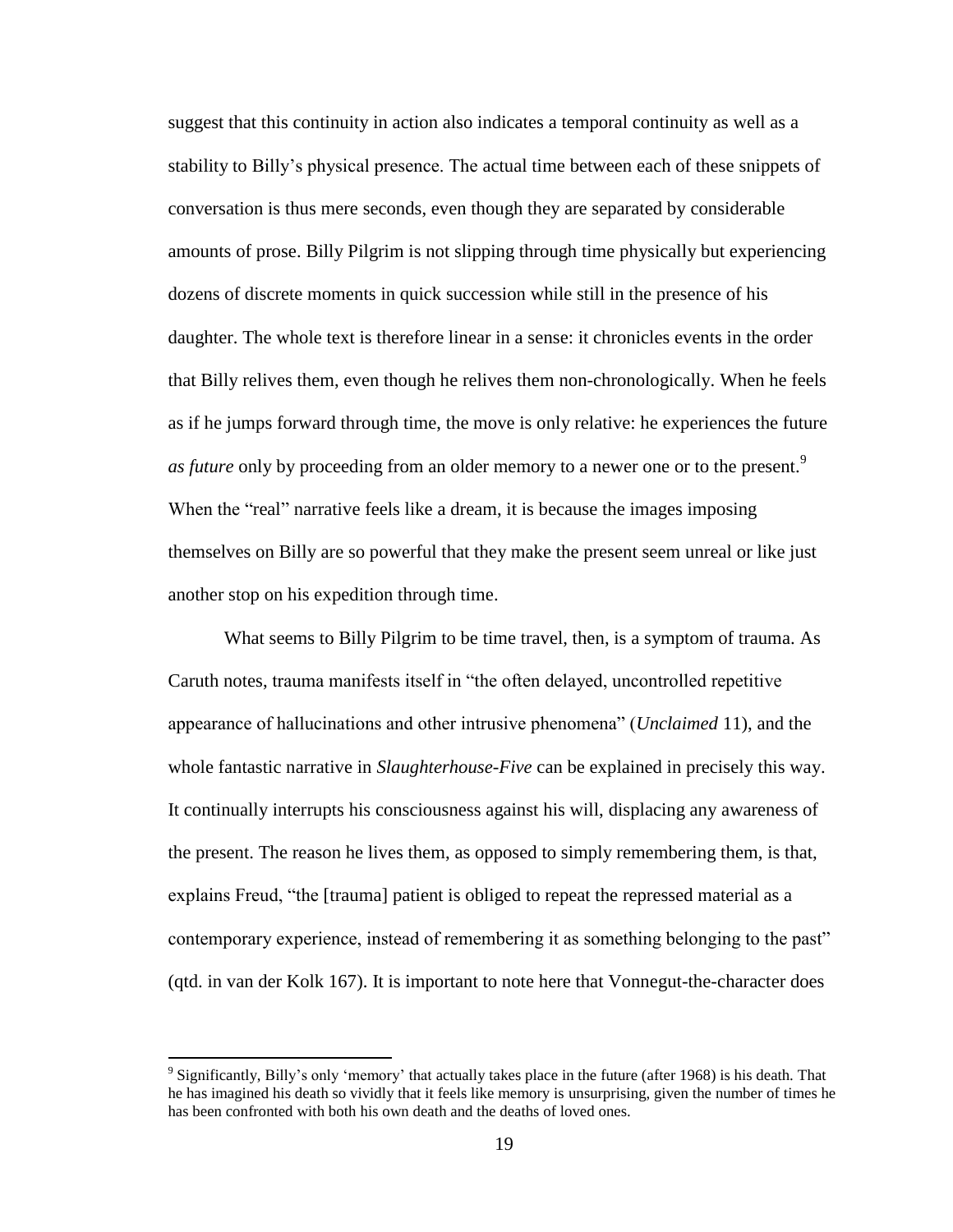not take the stance of an authoritative narrator. The chapter that introduces Billy Pilgrim begins:

Billy Pilgrim has come unstuck in time.

Billy has gone to sleep a senile widower and awakened on his wedding day. He has walked through a door in 1955 and come out another one in 1941. He has gone back through that door to find himself in 1963. He has seen his birth and his death many times, he says, and pays random visits to all the events in between.

He says.

Billy is spastic in time, has no control over where he is going next, and the trips aren"t necessarily fun. He is in a constant state of stage fright, he says, because he never knows what part of his life he is going to have to act in next. (23)

The phrase "he says," repeated three times and emphasized as its own two-word paragraph, puts Vonnegut instead in the position of someone who is relating a story not of his own devising. Billy Pilgrim told it to him, and Kurt Vonnegut is repeating it to us without necessarily vouching for its accuracy. The point, however, is neither to make the reader believe Billy is a real person nor to question the veracity of Billy's account; rather, it is to emphasize for us that Billy"s attempt to construct a narrative out of his trauma is what produces the fantastic story. Because flashbacks and "other intrusive phenomena" are perceived as contemporary experience, they make him feel as if he is literally travelling to other moments in his life (Caruth even calls trauma "a break in the mind"s experience of time" [*Unclaimed* 61]). The rapidity with which the visions bombard him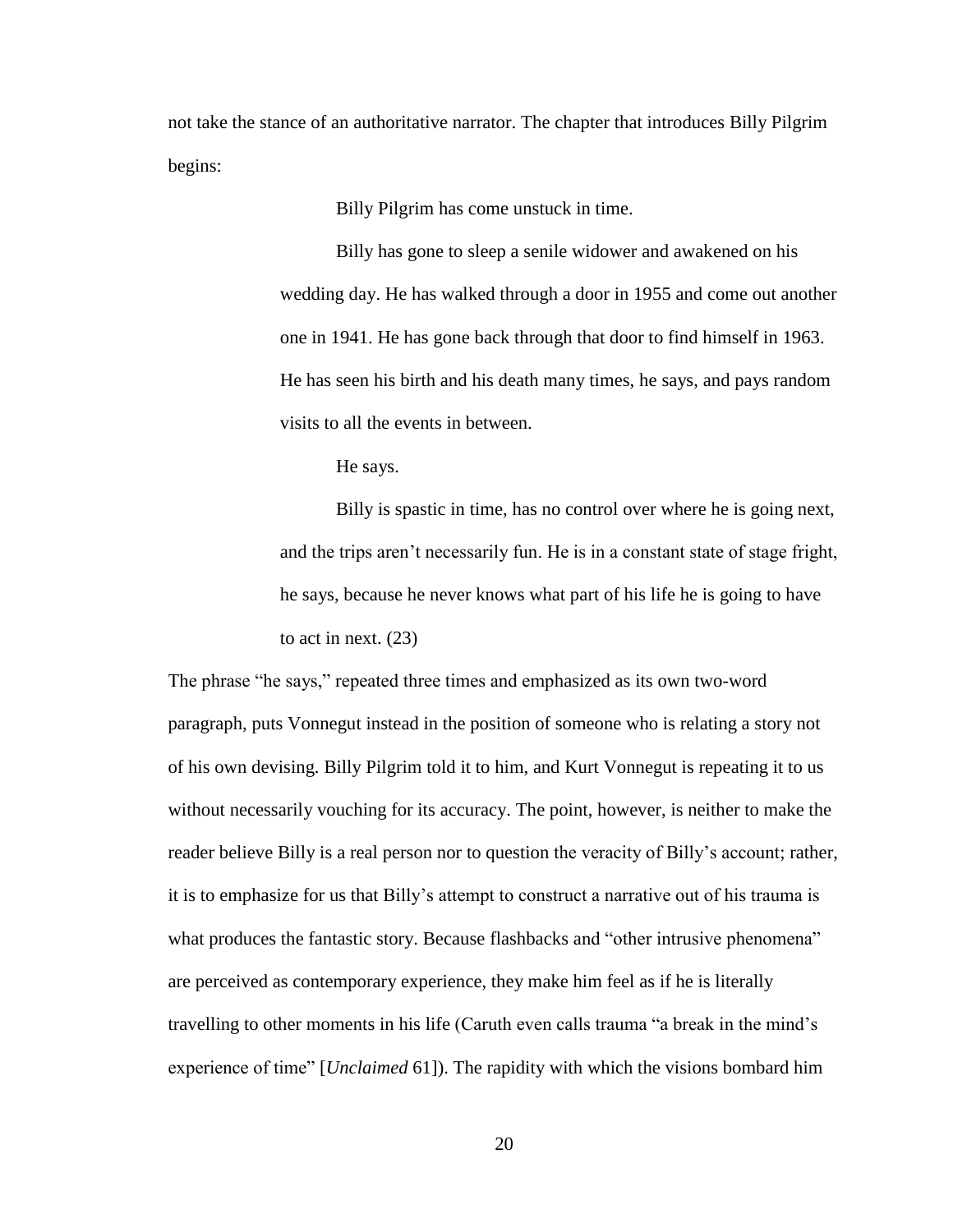creates the sensation of quickly jumping through the space-time continuum or, as Billy phrases it, being "spastic in time." He tells the story of his trauma, which he does not recognize *as trauma*, as literally and straightforwardly as he can, and it falls upon the listener's ears (both Vonnegut's and the reader's) as the fantastic.

The difficulty with this interpretation, though, is that Caruth, Bessel van der Kolk, and others insist that traumatic memories are "precisely literal" and unchanging (*T:EM*  5). By their formulation, Billy"s visions or experiences—especially the fantastic ones cannot be trauma because they depart from the real events. However, while this model of trauma is still well-regarded in the humanities, more recent research suggests that it is not entirely correct. Both Ruth Leys and Richard McNally argue that, though traumatic memories might *feel* like literal relivings of the past, they are actually subject to the same distortion and amplification as non-traumatic memories.<sup>10</sup> "One veteran," McNally observes during a study of PTSD in war veterans, "saw himself killing a Vietnamese woman, who promptly rose from the dead" (115). Moreover, he writes, "The more flashback-like [the] intrusive images were, the more likely the imagery exaggerated the severity of what had actually happened" (116). In other words, the more "real" a traumatic memory feels, the more likely it is to depart from the historical event. Understanding this, even Billy"s abduction by aliens can be plausibly read as a trauma narrative. It is highly distorted, certainly more so than the woman rising from the dead (although this too is the fantastic). Still, the abduction retains some connections to the real world, particularly to his capture and subsequent imprisonment by the German

<sup>10</sup> See Ruth Leys, *Trauma: A Genealogy*, p. 38, 229-297 and Richard McNally, *Remembering Trauma*, p. 105-124.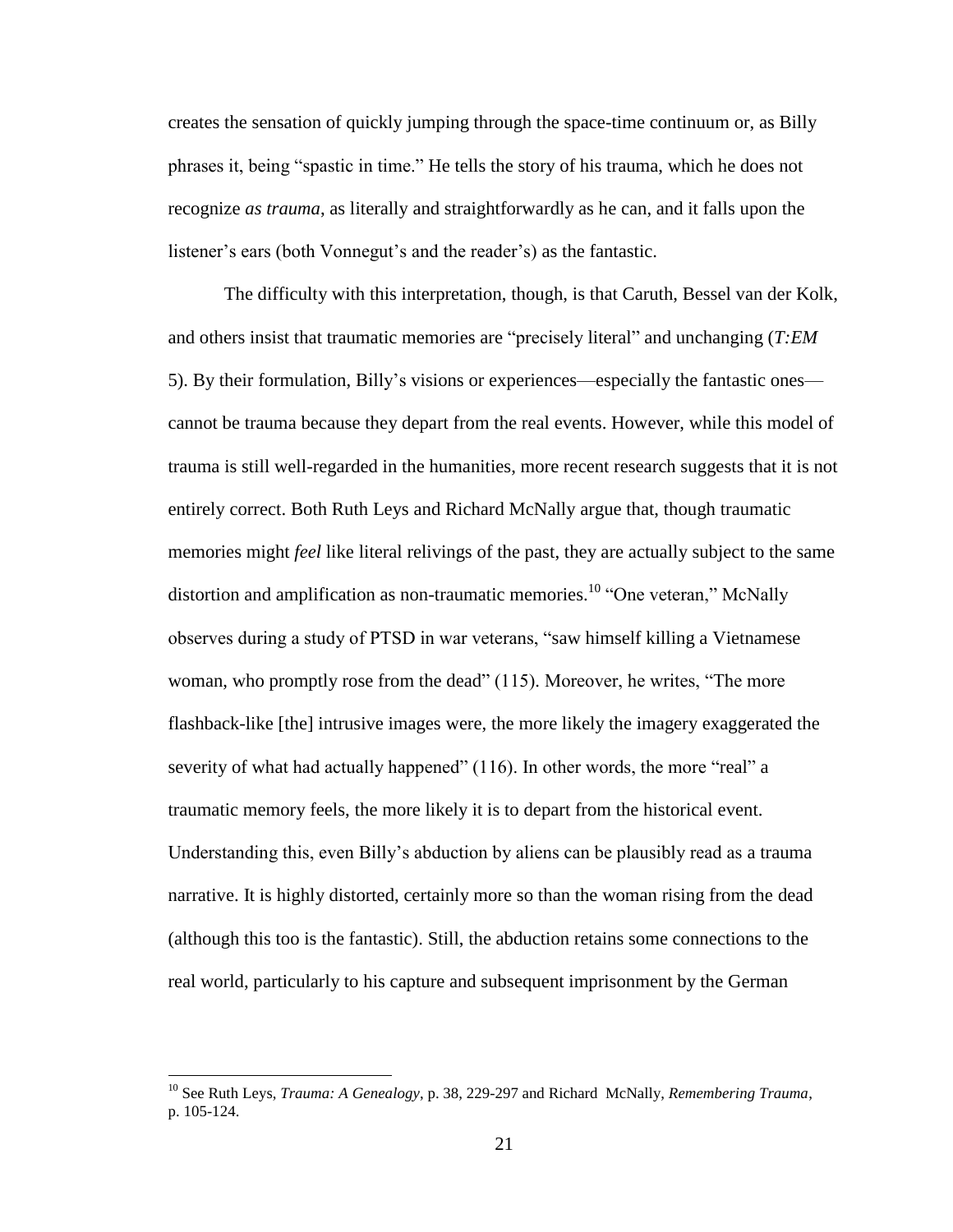forces. Even the end of the universe, which the Tralfamadorians reveal to Billy is their fault—they "blow it up"—mirrors his memory of Dresden's destruction (117).

That most of *Slaughterhouse-Five* transpires in Billy Pilgrim"s head is further supported by the repeated appearance of objects and events across multiple narrative threads. Most noticeably, the details of Billy"s encounters with the Tralfamadorians coincide with those in the science-fiction novels by Kilgore Trout, his favorite author. Billy explains that the Tralfamadorians see in four dimensions, but the truth of his report is called into question when we learn that Trout has written a book titled *Maniacs in the Fourth Dimension.* Similarly, the aliens in *The Gospel from Outer Space,* we are told, are "shaped very much like a Tralfamadorian" (108). Other, more subtle concurrences populate the Vonnegut"s novel as well. The orange and black stripes on the trains in Germany, for instance, match those on the tent in Billy"s backyard in 1967. Billy"s being asked to take off his clothes in the German prison camp reminds him of taking off his clothes on the spaceship. His wife eats a Three Musketeers bar while visiting him in the hospital, and Roland Weary, a soldier captured with Billy, refers to himself and two scouts as "the Three Musketeers" in Billy's recollection of the war. Taken together, these coincidences and repetitions (along with many others) prevent Billy"s narrative from being read as happening in the real world. Instead, it suggests that what we are reading is, to borrow from Peter Freese, "an imaginative re-processing" (215). There is some central, original event to all of these memories, but they have been distorted and amplified. The recurrent motifs intimate that Billy"s memories have merged with other memories; fantasies, literature, tales overheard, and direct experience are all intermingled. We can thus construe the novel"s fantastic narrative as a faithful depiction of Billy"s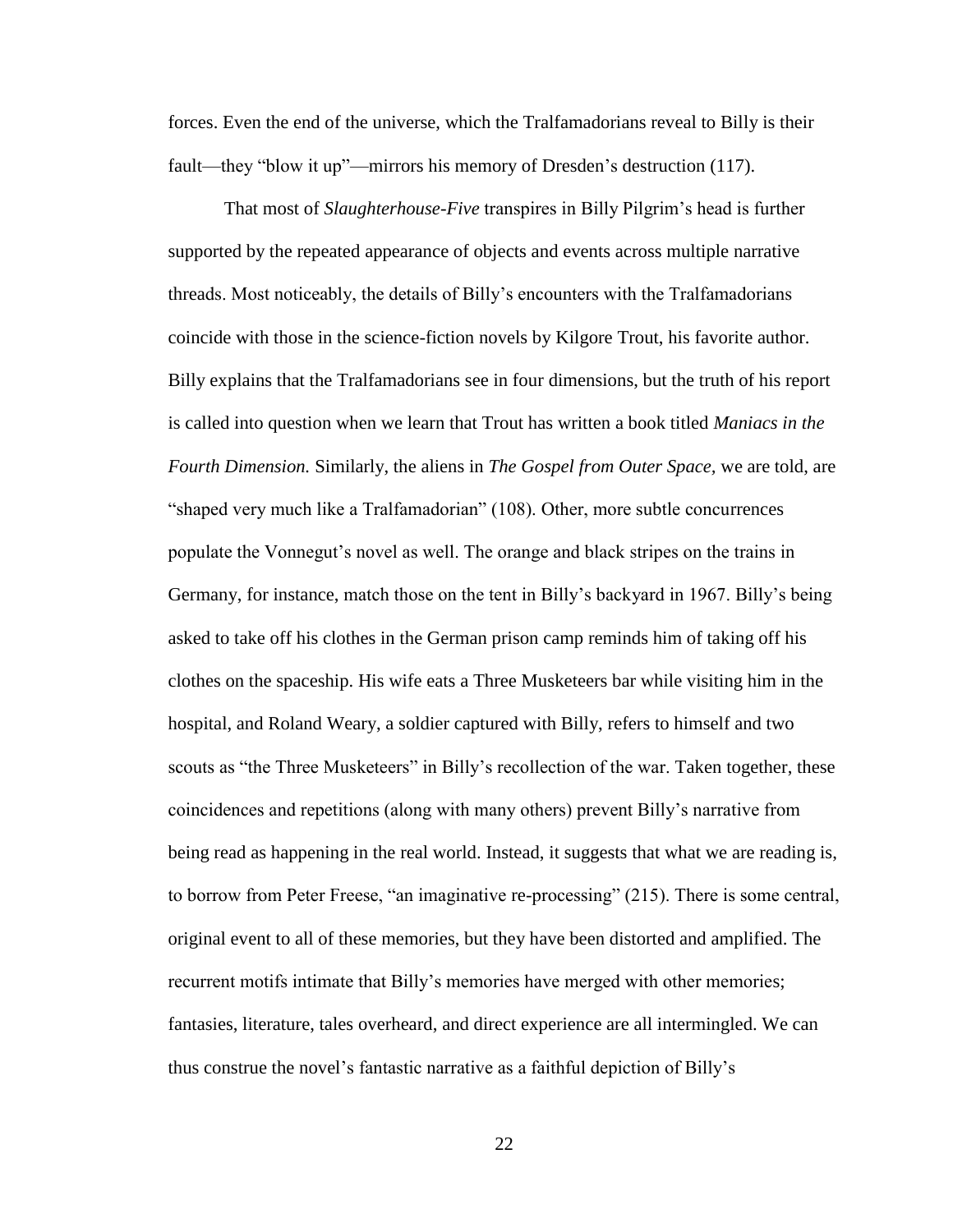psychological life—that is, of his trauma—but not as an accurate report of his material existence.

In each of these readings of *Slaughterhouse-Five*, combat trauma both produces and is conveyed by the fantastic narrative, particularly through time travel. In a manner reminiscent of Vonnegut"s novel, John A. Williams" *Captain Blackman* presents to the reader a protagonist who also travels repeatedly to the past. And, again like Vonnegut's book, *Captain Blackman* leaves open the question of whether the journey through history is literally happening or is only imagined (This is one of the characteristics of the fantastic. By Todorov"s definition, a text ceases to be the fantastic once we know one way or the other; it becomes either psychological fiction or the marvelous). After being shot in the opening pages, Abraham Blackman leans against a log, waiting to be rescued. Then, the text suddenly breaks before resuming, "As in a dream he saw them, these men in their wigs" (2). Inexplicably, Blackman is in Delaware in the year 1775, a few days before the Battles of Lexington and Concord. For the rest of the novel, he drifts between Vietnam in 1971 and past American wars, though each set of narratives proceeds chronologically. Blackman fights in the Revolutionary War and the War of 1812, returns to Vietnam still awaiting medical attention, then fights in the Civil War and Indian Wars before finally being rescued, and so on until the past catches up with the present.

The trauma that this novel tells, however, goes beyond a single violent incident (not to imply gunshot wounds are a trivial occurrence). Studies suggest that trauma may also develop over time as the result of numerous smaller shocks, or may be transmitted through stories or pictures to later generations who did not originally experience the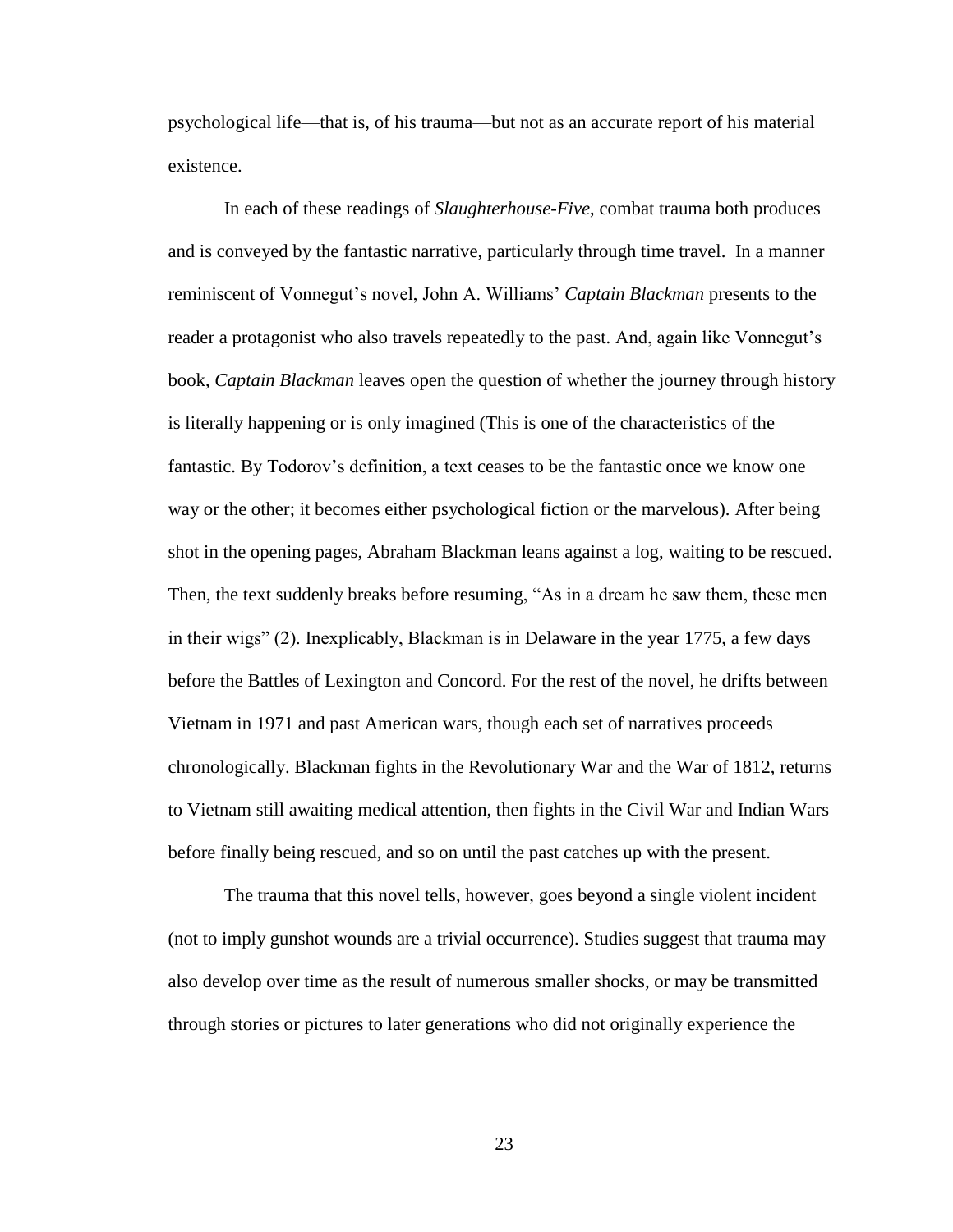event.<sup>11</sup> And over the course of the novel, we learn that Captain Blackman has been exposed in both of these ways. Out of his desire to teach his soldiers the history of Black men in the U.S. military, he reads every relevant source he can find. During that research, he uncovers almost unbelievable racial violence and injustice.<sup>12</sup> He already knows that African Americans were deceived (or forced) into fighting for less pay than white men, if any pay at all. What he learns, however, is that Confederate soldiers refused to take black prisoners, killing them and mutilating the bodies even if they surrendered; that white soldiers throughout U.S. history went unpunished for killing their black counterparts; and that American military units may have, under orders, executed large numbers of Black men and women. Blackman continues to see racial injustice in his own unit in Vietnam as well: the white colonel in charge of his brigade always assigns Blackman's all Black (except for one Jewish soldier) squad to the most dangerous missions, during which Blackman has seen men under his command injured and killed.

Whether we read the fantastic elements in *Captain Blackman* as a series of dreams or as actual time travel, the novel tells of a past that will not stay past. In both cases, Blackman lives simultaneously in a past and present that are collapsing into one another. As Earl Cash says of the novel, "Time becomes fluid; past and present seem to merge" (120). Moreover, events repeat themselves (Blackman is shot in multiple narratives), and characters reappear across several eras, some of whom, like Blackman"s friend Harrison, get killed both in the past and in Vietnam. In this way, the narrative's

 $\overline{a}$ 

<sup>&</sup>lt;sup>11</sup> In *Post-traumatic Culture*, Kirby Farrell maintains that trauma "need not be a direct reaction to a massive injury, but may represent the cumulative effect of a number of small by synergistic shocks" (11). For a recent discussion of "postmemory," the process by which traumatic memory is transmitted to the children and grandchildren of victims, see Marianne Hirsch's "The Generation of Postmemory."

 $12$  This mirrors Williams' own process of writing the novel. The project began as an investigation of the disproportionate number of casualties for black soldiers in Vietnam (Cash 119). But as Williams dug deeper into the historical record, the book evolved into *Captain Blackman*. The atrocities seen by Blackman are all based on Williams' research (Cash 120).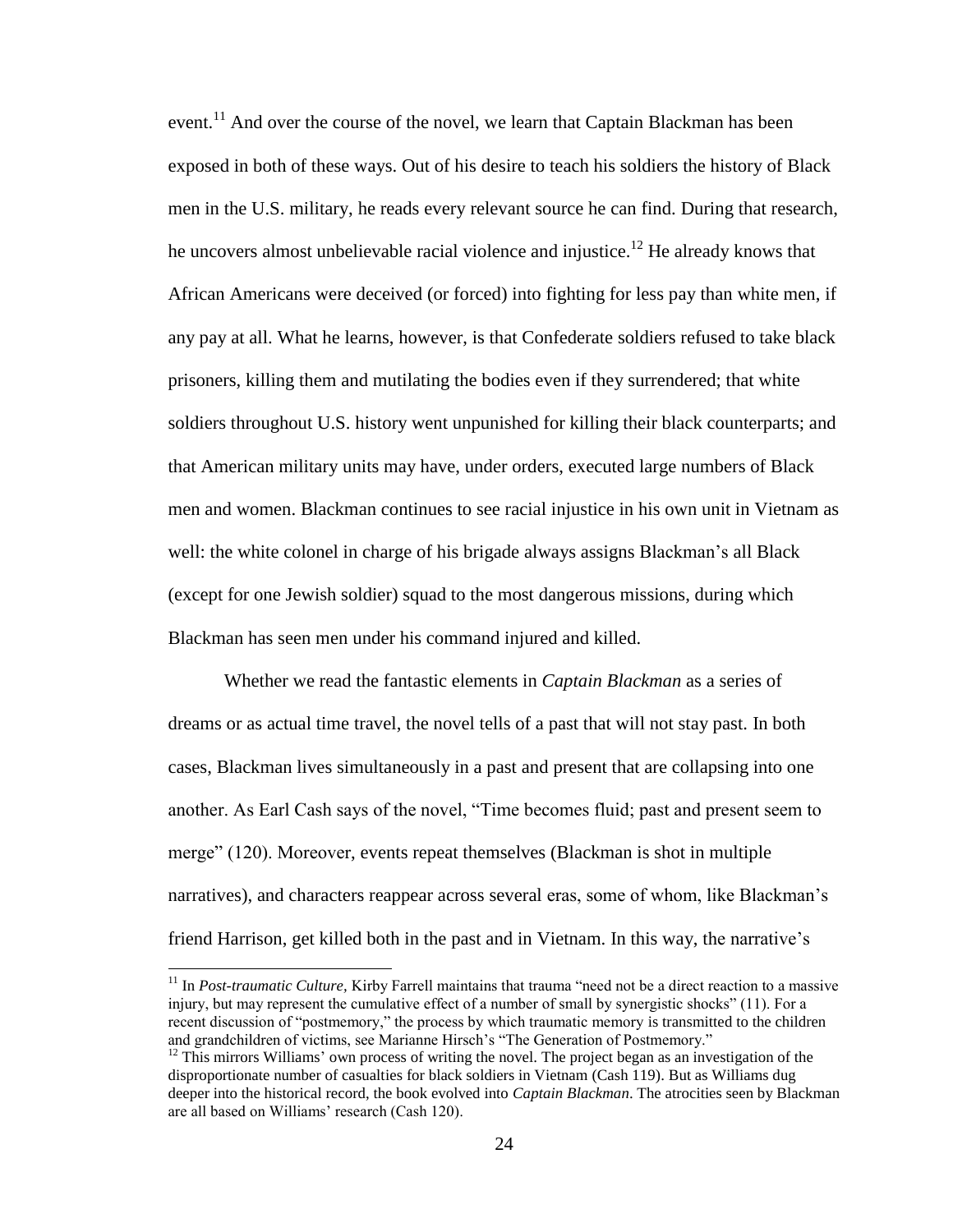movement between timelines blurs any sense of difference between them, performing for the reader the traumatized individual"s inability to construct a narrative that separates past from present. Significantly, Alexs Pate argues the tale comes from "the consciousness of Abraham Blackman" *and* "a unique, collective omniscience" (ii, vi). That is to say, both Blackman and some other narrator not directly experiencing trauma (the implied author) are narrativizing it as the fantastic; the result, it seems, is the same whether speaking from within or outside of the traumatic narrative.<sup>13</sup> Due to trauma's effects on him, Captain Blackman cannot make his story *not* fantastic; while Williams, in trying to convey the experiences of his protagonist, chooses to write in the fantastic mode because other modes fail to adequately communicate the truth of the traumatic occurrence. That John A. Williams is known almost exclusively as a naturalist writer and that *Captain Blackman* is treated as an anomaly in his oeuvre for its divergence from that strongly support the notion that Williams saw this material as necessitating a special kind of treatment, one that must reject the constraints of the linear realistic novel.

Despite the similarities between *Captain Blackman* and *Slaughterhouse-Five*, Williams' novel does not merely reveal to us the same relationships between trauma and the fantastic that are illuminated by its predecessor. The most important difference is that Blackman becomes a new Abraham Blackman each time he travels to another historical moment. In Revolutionary War, he initially believes he is dreaming, saying to himself, "Wake up! Wake up!" (4). But by the end of this episode and in every subsequent one,

 $\overline{a}$ 

<sup>&</sup>lt;sup>13</sup> Williams, of course, is not entirely outside of the traumatic narrative. Speaking of his own military experience, he writes:

I saw white Marines and black sailors line up for a race riot on Guam. A Chamorro girl told me she had been warned to stay away from black men because they had tails…. I have a pitted face from the dry shaves I got in the Marine brig. I traveled up and down the islands of the Pacific because black hospital corpsmen were not wanted aboard ship, and I wound up with a land force. A white Texan on a dark night in the New Hebrides was a minute away from shooting me. (qtd. in Muller 8)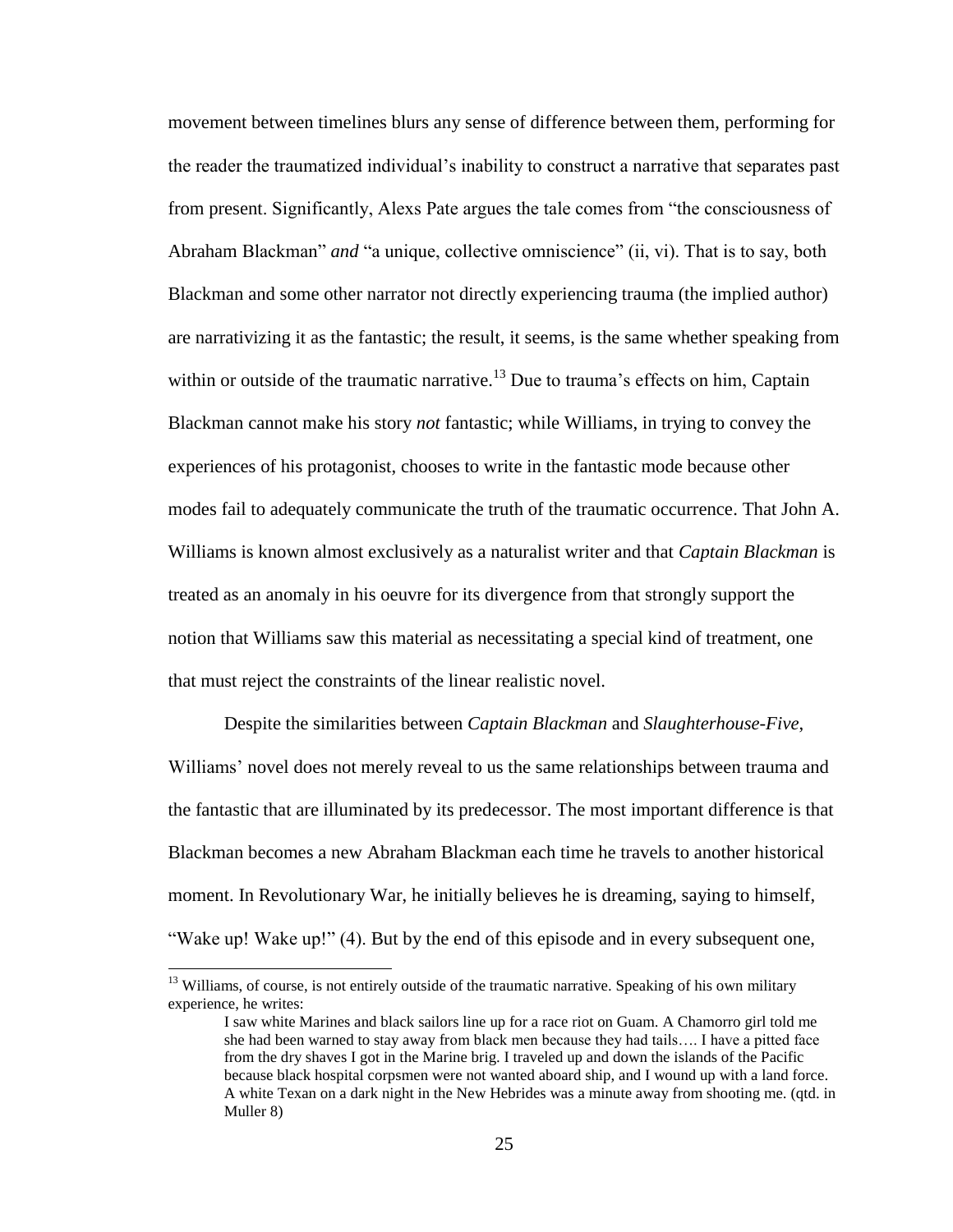Blackman has a unique identity (the only constant being his imposing stature) unaware of any other incarnation of Blackman in any other era. In the War of 1812, for example, he is not a professional soldier at all; he is simply a young, somewhat cynical, free Black man in New Orleans who agrees to fight in exchange for land. In the Civil War, he is again young. His career starts with a terrifying battle, the first one *this* Blackman has ever seen, and he is affected much more strongly than the previous Blackmans, "cowering at the whine of hot metal seeking flesh" (40). Still, this Blackman makes the military a career, reaching Sergeant Major while serving in the American west and First Sergeant in the Spanish-American War. He even grows to love the Army so much, he "didn"t know what he'd do once he was let out" (98). When we meet him in each subsequent conflict— World War I, the Spanish Civil War, World War II, and Korea—he is in every instance a different age, rank, and demeanor.

As the result of trauma, then, there can be no single Captain Blackman; instead, there must be several Captain Blackmans. Indeed, argue Robert Neimeyer and Alan Stewart, "The traumatic experience … fundamentally challenge[s] the unity of the victim"s selfhood" (362). Once again, the fantastic narrative *is* the traumatic narrative, and not simply because it shows us the violence and the fear involved in trauma, but because in a very literal way it performs the shattering of the ego. Moreover, it does so in an even more radical way than in *Slaughterhouse-Five. Captain Blackman* cannot have a single protagonist or be told from a single vantage point because as the result of trauma there is no longer a unified consciousness to form the narrative.

At first, Tim O"Brien"s *Going After Cacciato* seems only to recapitulate the two works of fiction just discussed, at least as far as trauma"s effect on the fantastic narrative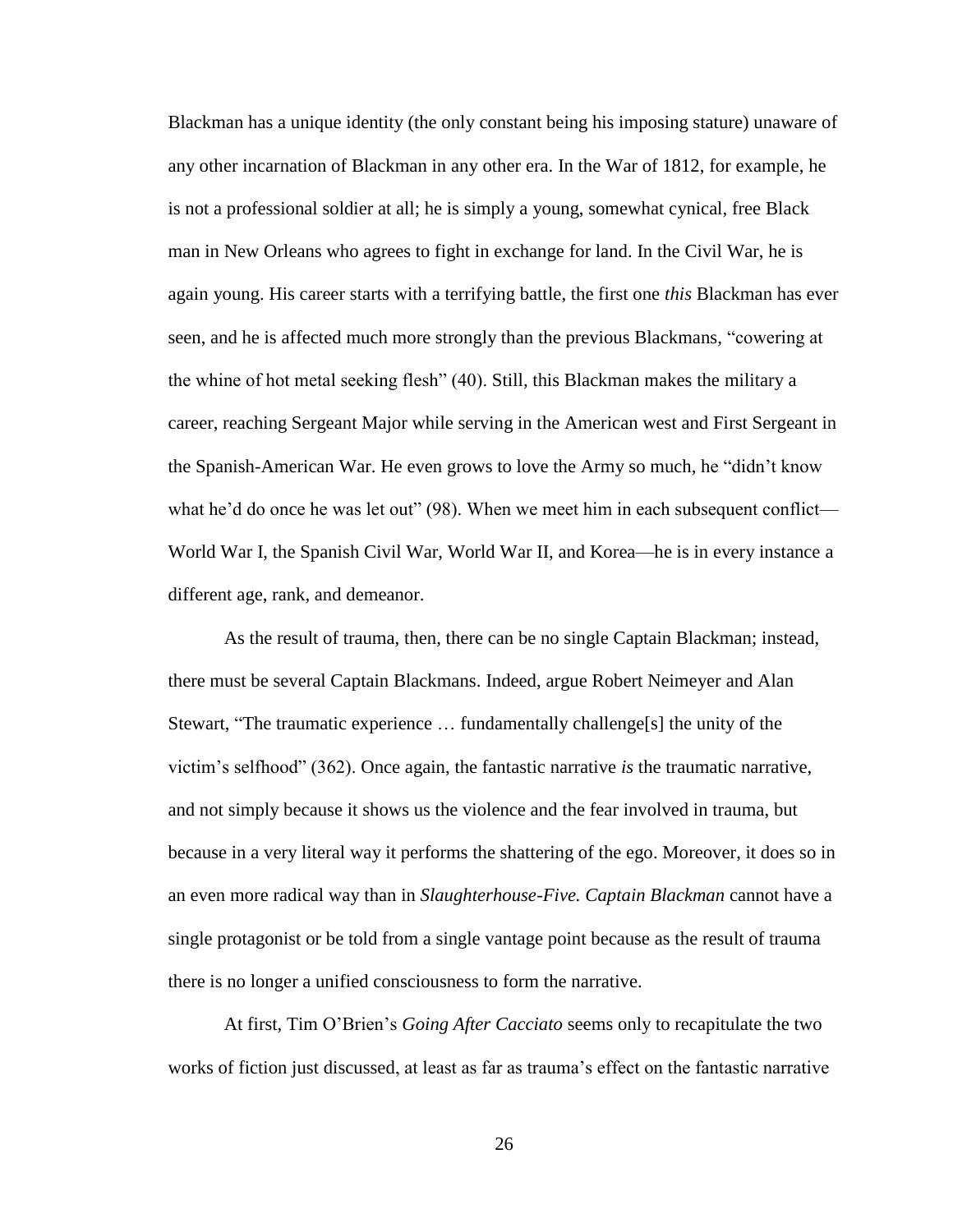is concerned. Like the other two texts, *Cacciato* is somewhat disjointed: it is comprised of three narrative threads that tend to blur into one another, one of which is presented out of chronological order. However, this apparent similarity is misleading because the fantastic narrative is not what confers the sense of fragmented-ness upon this particular novel. Indeed, the fantastic narrative is simply a story Army Specialist-Four Paul Berlin is telling himself while standing in a guard tower in Vietnam in November 1968. Between midnight and sunrise, he imagines what might have happened had his squad pursued Private Cacciato—a deserter whose name means "the hunted" in Italian—further than the Laotian border across which they let him escape. Although the tale is frequently interrupted by Berlin"s observations and reflections in the present as well as by memories of the war, it ultimately progresses rather straightforwardly from October 1968, when Cacciato actually went AWOL, into a hypothetical future culminating in April 1969. Instead, it is Berlin"s memories, written largely without fantastic amplification or distortion, that cause the novel to feel disordered. The text presents them as Berlin remembers them: short, often context-less scenes, incomplete and without explicit connections to one another. Or, when individual stories do come together to relate larger events, the order in which they are told disrupts the reader"s sense of linearity or causality: the squad avenges Pederson"s death before we are told how dies and, similarly, Bernie Lynn is killed retrieving Frenchie Tucker"s body before we hear the story of Frenchie Tucker"s demise. By comparison, the imagined international trek becomes quite easy to follow.

In fact, once the reader accepts Paul Berlin"s (and O"Brien"s) absurd premises that a soldier could walk away from Vietnam to reach the Paris Peace Accords, and that a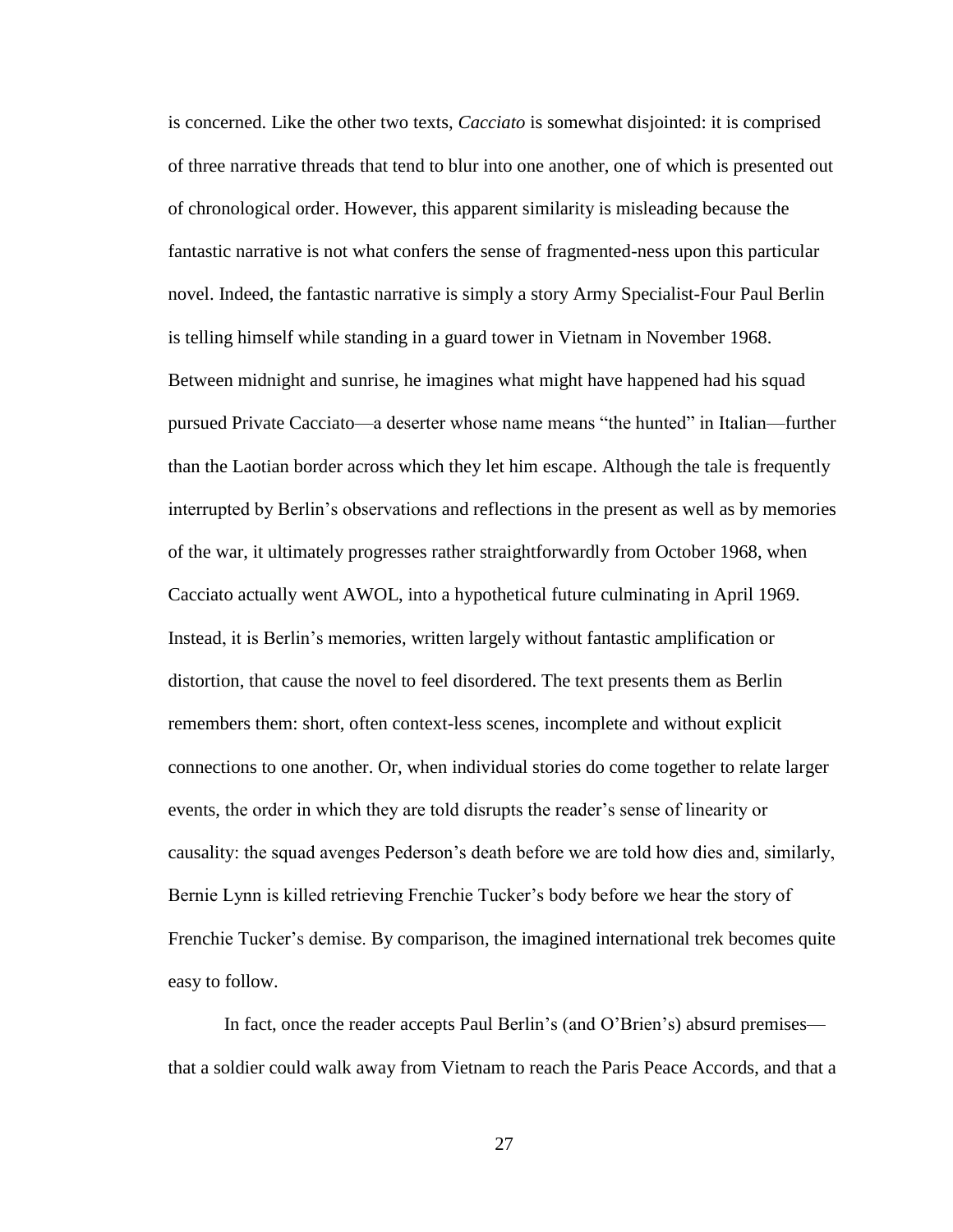squad would pursue him all the way to France to bring him back—there are very few incidents in the Cacciato chase that seem fantastic in themselves, even if they push the limits of physical possibility. Yet, the cumulative effect of these highly unlikely episodes *is* fantastic. Along the road to Paris, the squad meets Sarkin Aung Wan, a young Chinese girl who wishes to accompany them and just happens to speak perfect English and French; later, a North Vietnamese soldier who also speaks perfect English and lives inside a secret underground lair, where he has a banquet table prepared for their arrival; in Delhi, an Indian woman who loves the United States and eats beef; and a rather friendly, helpful member of SAVAK in Tehran. Additionally, the squad is rescued from an Iranian jail by Cacciato, whom they had not seen in some time and who provides them with a rifle and a 1964 Chevrolet Impala for their escape. Finally, all of the members of the squad survive an ambush during which they are bombarded from all sides by artillery and small arms fire, the Impala inexplicably materializing safely outside the roadblock. As the narrative continues, the reader becomes less and less willing to believe these events belong even to the realm of possibility, despite Berlin"s almost religious devotion to details (which serve to give it an air of reality) and his insistences that "it could truly be done" (48). Thus, although the tale remains generally rooted in the real world, the separate events become fantastic through their relationships to each other.

And it is precisely in these places, in these irruptions of the unreal into the real (or at least into that which Berlin puts forward as real), that his narrative bears the marks of trauma. As in the two other novels, the fantastic elements signify the breakdown of straightforwardly referential narrative. Paul Berlin cannot relate the story he wants to relate, "a smooth orderly arc from war to peace," because, according to the medic"s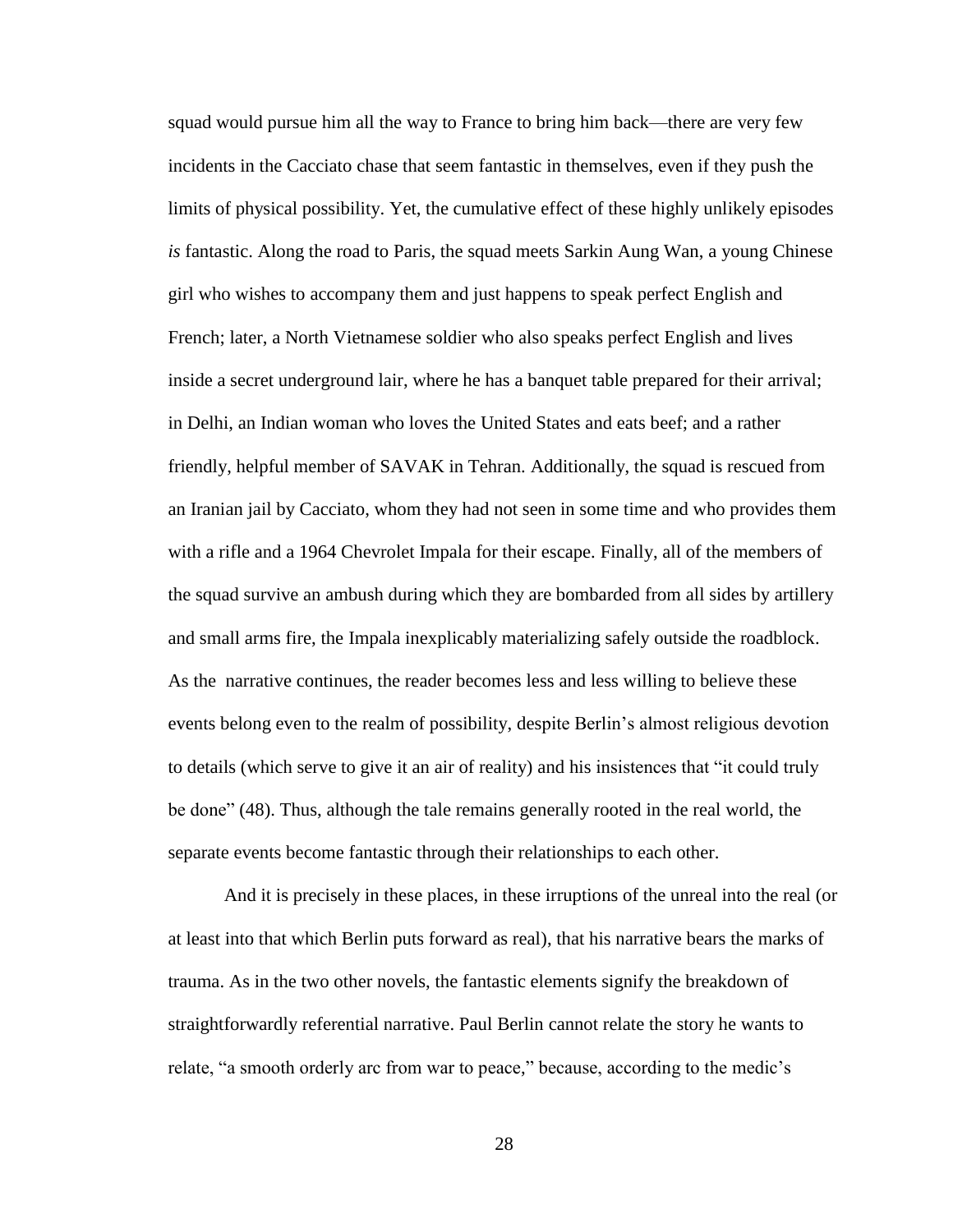diagnosis, his "biles are warping [his] sense of reality" (206, 28). Even though he is able to tell a more linear and unified story than Kurt Vonnegut and Billy Pilgrim or John A. Williams and Abraham Blackman, he *cannot* do so without introducing these impossible things. When he does try to tell a realistic story, one he could repeat as a "true" war story once he returns home, it stalls or threatens to end: either Sarkin Aung Wan must leave, or the squad loses track of Cacciato, or they get sentenced to death in an Iranian prison. Reality demands too much, so the fantastic must enter to keep the narrative moving forward. At the same time, those elements paradoxically disrupt the narrative, spinning it further out of control as it progresses: the descriptions become less precise, the logic less coherent, and the fantastic elements less tethered to reality. In this way, even the story which seems *not* to be directly about trauma is a symptom of trauma; it reflects how the traumatized mind constructs a narrative or, more specifically, how it can no longer articulate an orderly reality.

Paul Berlin"s tale is also doing something different, though. It is not *just* a story produced by a general breakdown of mimetic narrative. *Going After Cacciato* holds a special place in my study because it suggests in more direct way than *Slaughterhouse-Five* or *Captain Blackman* that the fantastic aspects of a story are not random, that particular fantastic elements enter a narrative as representations of specific traumatic events.<sup>14</sup> For example, we learn late in the novel that Sarkin Aung Wan is an analogue for a sick girl he once encountered in a Vietnamese village (Berlin does not admit this

 $14$  I do not mean that this mechanism is entirely absent from the other texts. As I suggested earlier in this chapter, Billy Pilgrim"s alien abduction can be read as a parallel to his capture by the Nazis (although it should not be reduced to this). Similarly, the hero in *Captain Blackman* survives a direct hit by a mortar round without a scratch, despite being mostly buried beneath the body parts of the men who were standing around him. This episode too, I think, can be read as a representation of any number of previous battle experiences. Still, neither of these novels foregrounds this transformation of traumatic event into fantastic element as explicitly as *Going After Cacciato* does.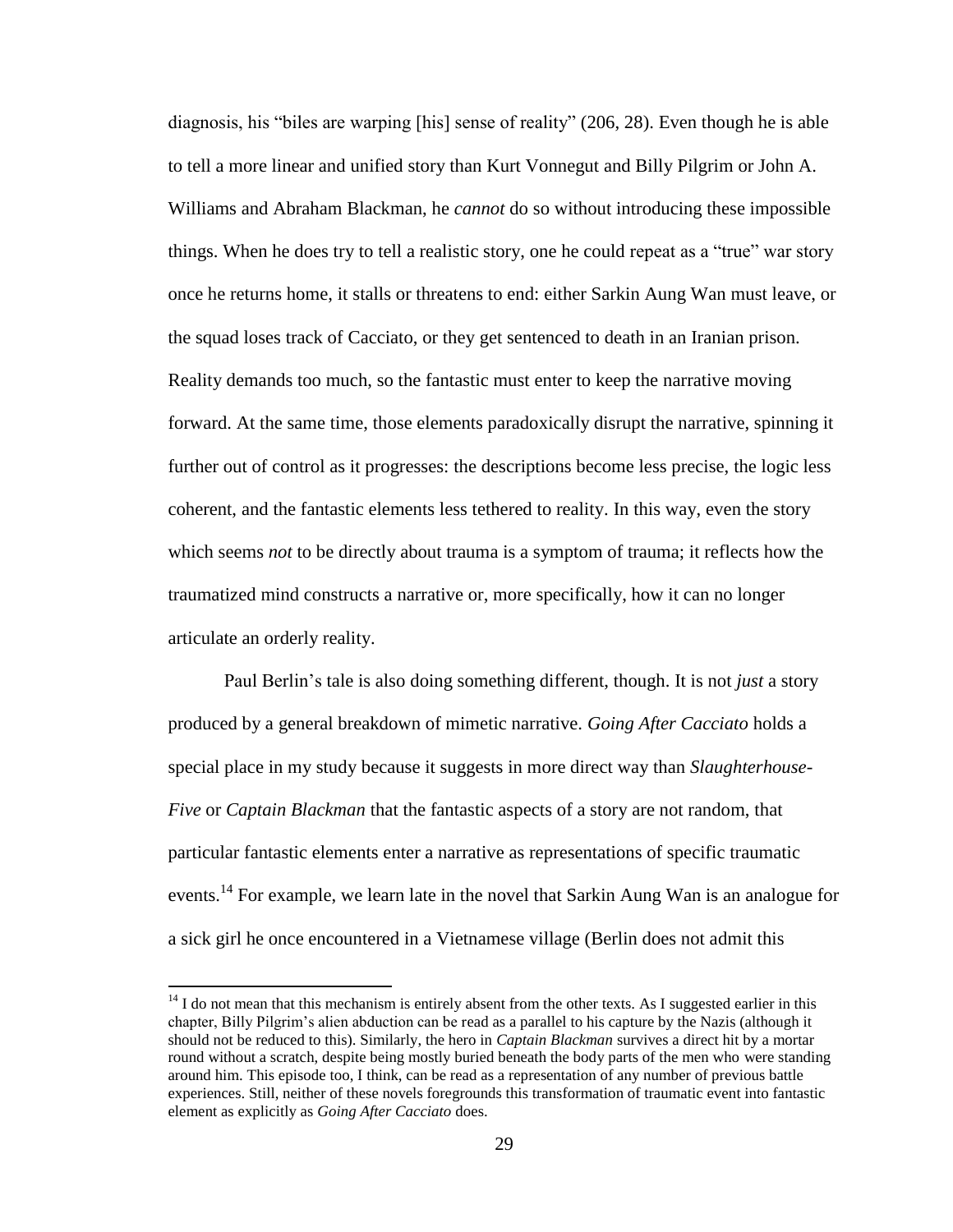connection during his observations, but the two girl"s physical descriptions are nearly identical, including their gold hoop earrings). When he first saw the unnamed girl, she awakened in him feelings of fear and guilt, inspiring him to want to tell her "that he felt no hate [and that] it was all a sad accident," that he did not want to fight or kill but did so out of necessity (261). In a way, then, she became for Berlin a symbol of all the violent acts he had seen or perpetrated but wished he had no part in. Correspondingly, Sarkin Aung Wan, by recalling the sick girl, also indirectly carries reminders of violence and guilt, as well as Berlin"s inability to articulate them, throughout his narrative. She thus exists in his fantastic narrative as an embodiment of the trauma caused by the war. Similarly, the ambush in Tehran stands as a fantastic representation of every battle he has fought in, the incomprehensibility of the squad"s escape mirroring Paul Berlin"s inability to understand having survived combat. Of course, not all of this narrative"s characters, objects, and events have direct antecedents in Berlin"s traumatic history. Such a reading is far too simplistic and tidy. Still, the number of them that *do* suggests trauma plays a formative role in the specific manifestations of the fantastic in a narrative.

The most significant intrusion into Berlin"s narrative, that is, the one most often written about and the one that departs the furthest from reality, is also the title of the tenth chapter: "A Hole in the Road to Paris." And it is exactly what it sounds like. In Laos, as the squad contemplates their next move in the pursuit of Cacciato, "the earth tore itself open" (75). After two chapters pertaining to the other matters, the fantastic narrative resumes with the chapter "Falling Through a Hole in the Road to Paris":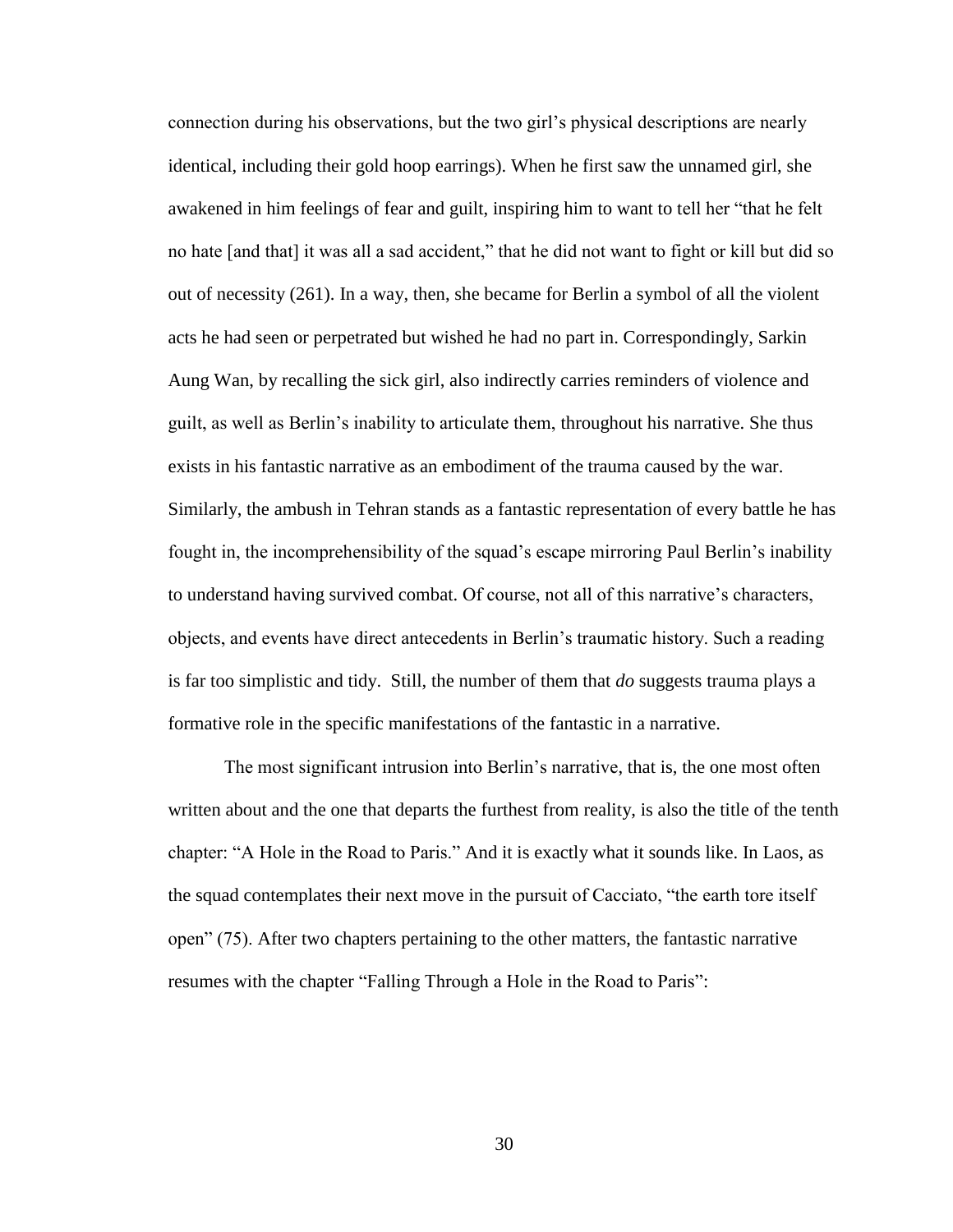So down and down, pinwheeling freestyle through the dark. Time only to yell a warning, time to snatch for his weapon and Sarkin Aung Wan"s hand, and then he was falling.

… The hole kept opening. Deep and narrow, lit by torches that sped past like shooting stars, red eyes twinkling along sheer rockface, down and down. (82)

The fall continues for almost two pages, during which time Berlin urinates on himself. But when they finally land in the complex tunnel system, they are completely unharmed.

Critics have interpreted this scene a number of ways. Many return to the trusty stand-by of escapism. Jack Slay Jr. offers a more meaningful reading. Observing that between "A Hole in the Road to Paris" and "Falling Through a Hole in the Road to Paris" comes a chapter titled "Fire in the Hole" which relates Paul Berlin"s memory of the bombing of Hoi An, Slay asserts that the hole serves as a reminder of "the firebombed village [which] becomes "a hole."" (81). Similarly, relying on the fact that the chapter immediately preceding "A Hole in the Road to Paris" tells the story of Bernie Lynn getting shot in an enemy tunnel, Mark Heberle claims that "Paul Berlin is … recapitulating Bernie Lynn"s trauma when the entire squad falls into the fantasized enemy tunnel." (134). Yet while both of these are productive readings, they also limit our understanding of the text by defining the originating event too narrowly.

If we want to answer the question of "why a giant hole?" then we should look at the full spectrum of traumatic events in Paul Berlin"s history. The strongest indicator that this moment is connected to trauma is that he wets his pants while falling down the hole; the only other times he does so is during combat and when he believes he is about to be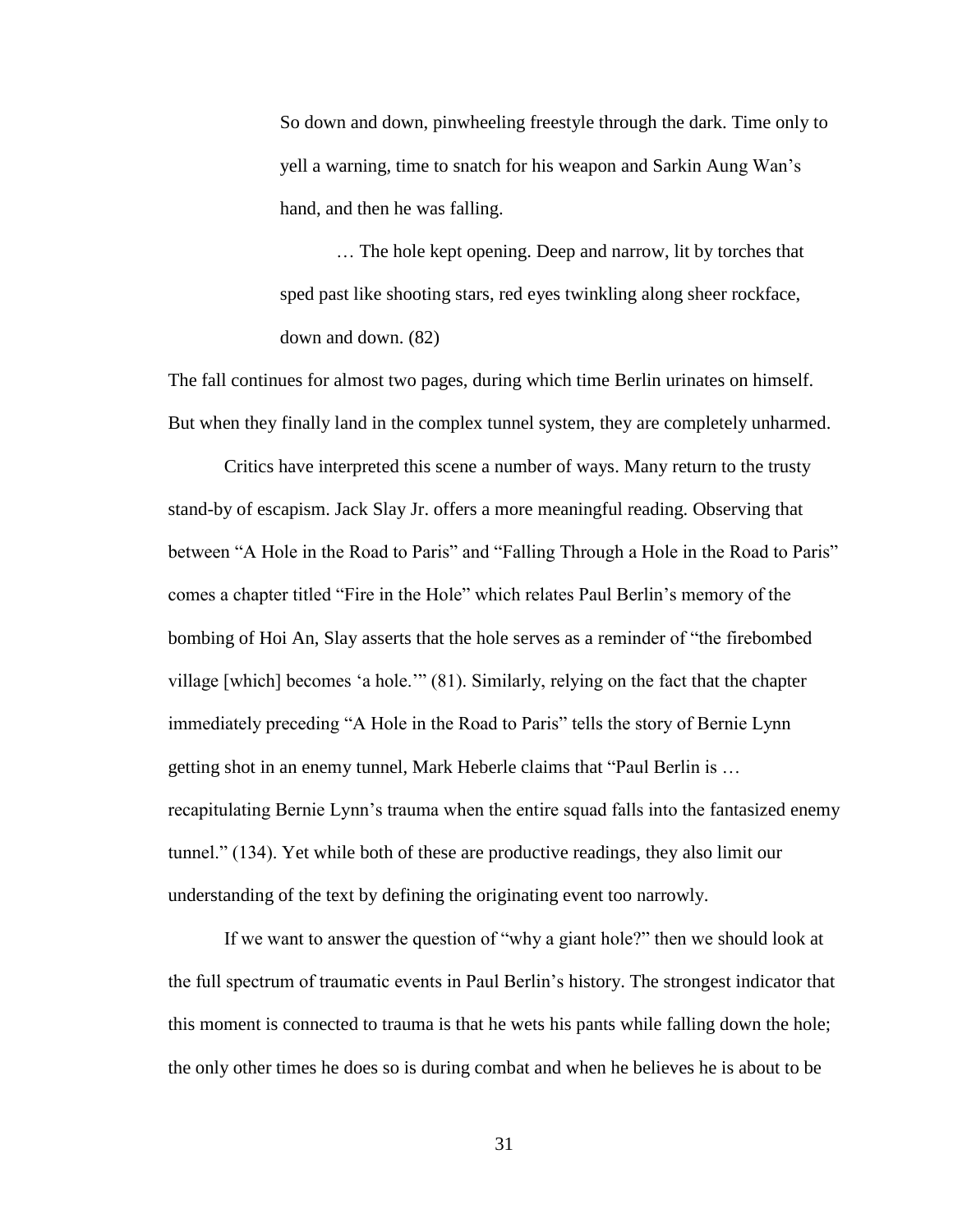killed by a landmine. Conspicuously, holes and tunnels form the core of many of Berlin"s traumatic memories. Before Frenchie Tucker got shot in the tunnel, Bernie Lynn was killed in that same tunnel. But before Frenchie Tucker went to retrieve Bernie Lynn, everyone was trying to dodge the duty, leaving Berlin the opportunity to go down the hole. Instead, Berlin simply "stood alone.... He was careful not to look at anyone" (90). In the narrative present, he regrets not volunteering, referring to the moment repeatedly as "almost winning the silver star." However, this memory represents more than a moment of regret. He did not only see a squad mate die but, had he been a quicker to act, he would have been the one killed. Thus, although Berlin lives, or more precisely, *because* he lives, he carries a double burden of survival: witnessing the death of comrade and having faced his own near-death. Moreover, the hole recalls the death of the squad"s previous commander, Lt. Sidney Martin, whom they fragged while he was in a tunnel. Although Berlin never tells who threw the grenade, he admits having agreed to the conspiracy, which nonetheless affects him in a profound way. The combination of these things, I would like to suggest, is the reason that such an enormous hole opens and that it stands as such a substantial deviation from the nature of Berlin"s narrative to this point. These traumatic memories compound until they produce the narrative"s most substantial irruption of the unreal into the real.<sup>15</sup>

Throughout this chapter, I have tried to illustrate that the fantastic elements in *Going After Cacciato*, *Captain Blackman*, and *Slaughterhouse-Five* can be read as responses to and manifestations of trauma. The traumatic memory shapes not only the plot or the representation of discrete events but the very structure of the narrative and the

<sup>&</sup>lt;sup>15</sup> Interestingly, though perhaps coincidentally, Dominic LaCapra claims, "Trauma is a disruptive experience that  $\ldots$  creates holes in existence" (41).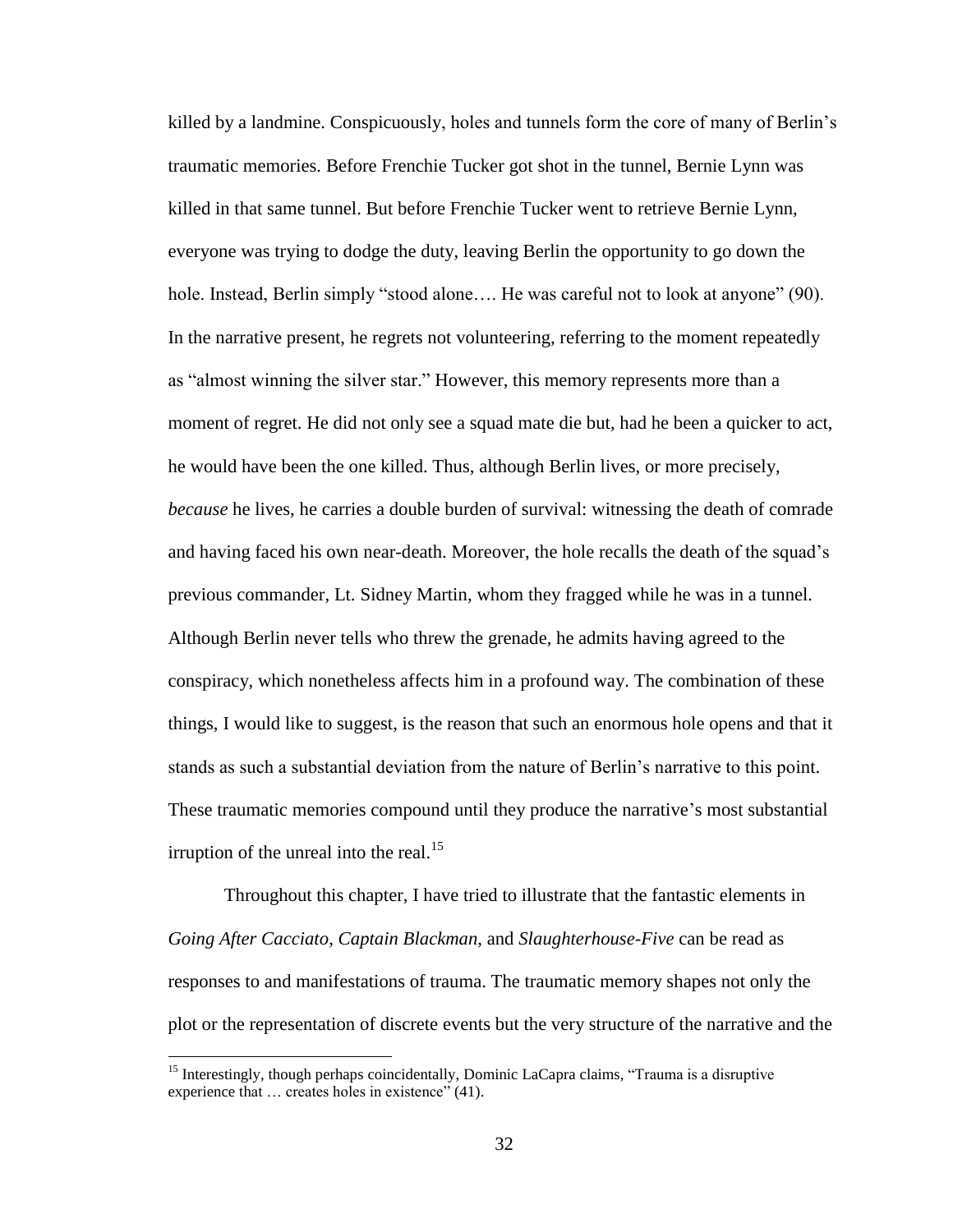perspective from which it gets told. It impacts the narrator"s ability to make sense of the world and therefore the way he constructs a story. However, that trauma disrupts narrative in these ways is not purely negative. The fantastic is not merely a wound or a symptom, nor are the stories revictimizing. Todorov maintains, "The fantastic permits us to cross certain frontiers that are [otherwise] inaccessible" (158). Similarly, Gerhard Hoffman writes that the fantastic "manifests that which has been excluded from rational knowledge, displaced by the ego" (229). Although neither theorist is intentionally or directly speaking about trauma, they are pointing towards a productive use for the fantastic in relation to it. Working through, that is, the process of healing, cannot begin until the victim can translate traumatic memory into narrative. By manifesting that which has been excluded, by giving victims access to previously unavailable memories, the fantastic can be useful in helping the victim face their histories and overcome their trauma. Nowhere is this more evident than in *Going After Cacciato*; so, in order to explore this more productive aspect of the fantastic, I will again take up O"Brien"s novel in the following chapter.

# **Chapter 2—Working Through: Recovering the Past**

"The main thing," Doc Peret once said, "is to find what works. That's real science—what works. Witchcraft, sorcery, I don"t care what name you give it, if it works, it"s good science."

*Tim O'Brien,* Going After Cacciato

If trauma gets turned into the fantastic in victims' narratives (whether or not those narratives are attempts to speak about the traumatizing event), then the fantastic must on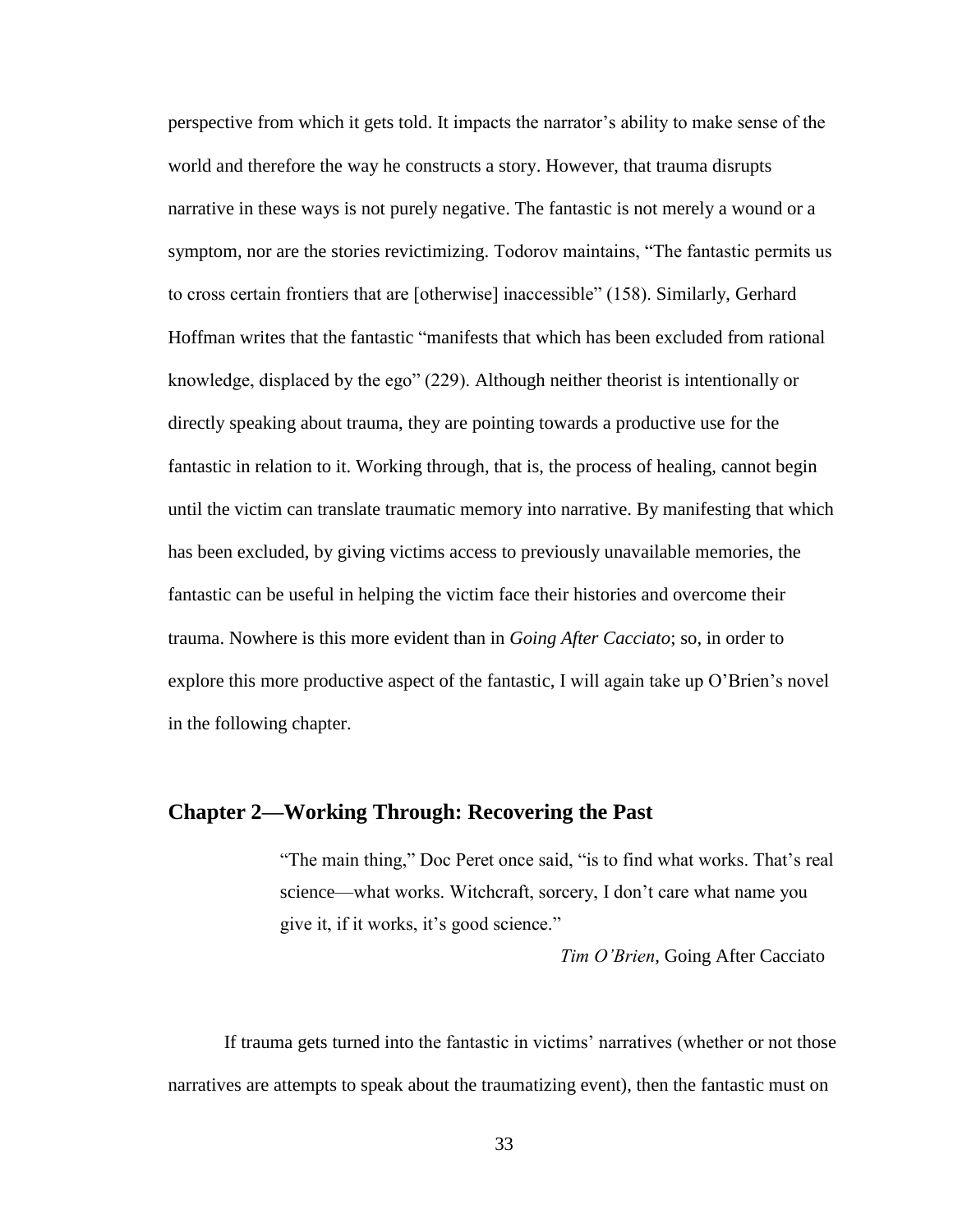some level be viewed as "acting out" or as a form of symbolic repetition. The fantastic elements are evidence, as Freud says of all manifestations of trauma, "not [of] a matter belonging to the past, but [of] a force operating in the present" ("Remembering"). However, a traumatic intrusion is never merely a symptom; rather, contends Cathy Caruth, it is an "attempt to master what was never fully grasped in the first place" (*Unclaimed* 62). At the same time that it points to the incomprehensibility of the occurrence and the inaccessibility of the memory to conscious recall, the intrusion (as dream, flashback, or other repetition) also represents the mind"s efforts to understand, to know what happened. The fantastic is therefore simultaneously a manifestation of trauma and a means of working through it.

Thus, *Slaughterhouse-Five*, *Captain Blackman*, and *Going After Cacciato* each participate in not only representing traumatic histories and memories but coming to terms with them. That coming to terms, however, does not entail working through trauma in order to forget it. Working through involves recovering the traumatic memory and translating it into something that can be integrated into the self, something other than an utterly incomprehensible event that constantly imposes itself upon the victim. It means, explains Dominick LaCapra, that "one is able to distinguish between past and present and to recognize something as having happened to one (or one"s people) back then which is related to, but not identical with, here and now" (66). And, as LaCapra, James Berger, and others insist, this is achieved through narrativization. The narrative need not (in fact, should not) make sense of everything, nor must it completely close the wounds. Rather, it begins the process of healing by providing some distance from the original event. It allows the victim to say, "Those things did happen to me then. They affect who I am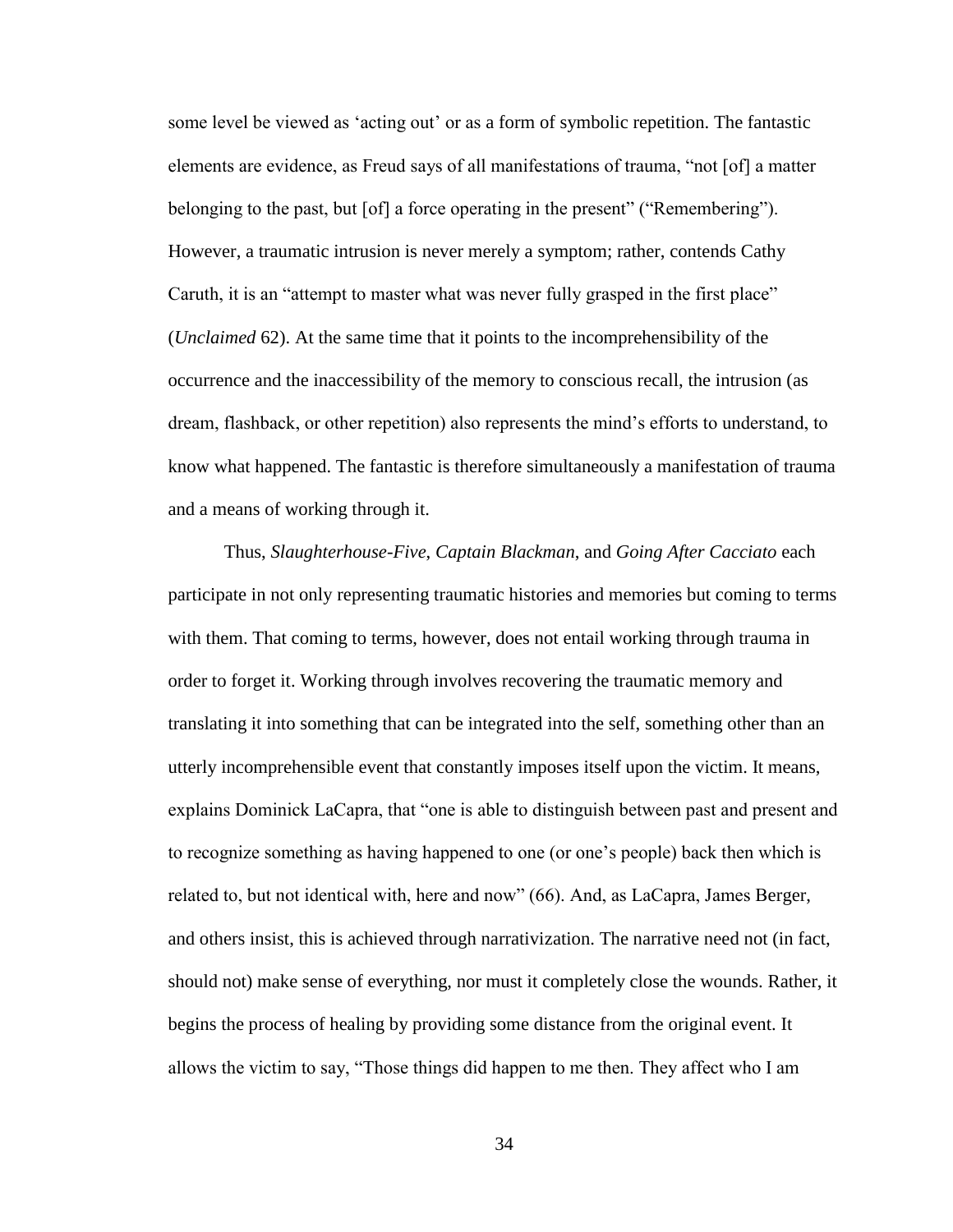now, but they are not still happening to me." As a result, the past can once again be confined to the past as memory instead of being relived in the present as traumatic intrusion, and the victim can finally begin to live more fully in the actual present.

*Going After Cacciato*, more so than the other two novels, demonstrates how the fantastic helps the victim to narrativize the traumatic past and integrate it into normal memory. Of course, *Slaughterhouse-Five* and *Captain Blackman* can be read as attempts to work through trauma as well; but because they act out more than work through they are also less successful attempts. Most significantly, neither Abraham Blackman nor Billy Pilgrim reaches a point where he is able to separate the past from the present. To be sure, *Captain Blackman* uses time travel to render historical traumas in a realistic mode, translating them into comprehensible narratives, thereby filling not only traumatic gaps in memory but also gaps in the historical record. Nonetheless, the novel"s temporal instability coupled with Blackman"s inability to maintain a single consciousness or identity imply that the traumas have not yet been worked through. Additionally, whether we take the narrative to be constructed by Blackman or the author, the novel"s conclusion—a revenge fantasy in which Blackman leads a takeover of the world"s nuclear facilities by Black American soldiers—can be read as still another symbolic manifestation of trauma and, moreover, a denial of the present. Similarly, Billy Pilgrim, like Blackman, is able to speak about his traumatizing event (even if he only describes the firebombing very briefly and in a detached manner), which perhaps suggests that the fantastic narrative has prepared him to face his past. However, that he continues to time travel after this point in the novel, taken together with his refusal to believe that people do indeed die (an idea given to him by the Tralfamadorians), signifies that he remains a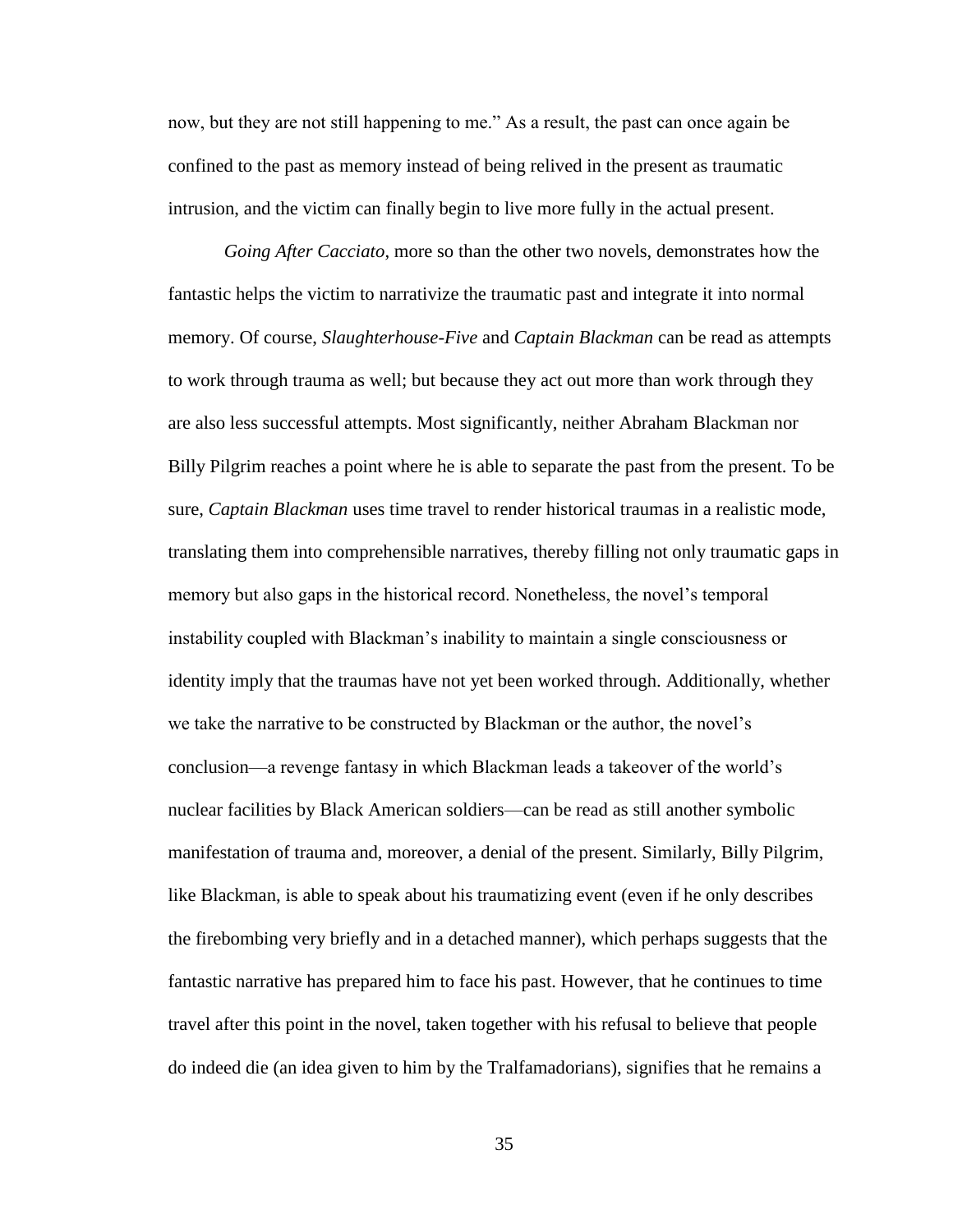severely traumatized individual. I am not implying that these conclusions denote any moral failures on the parts of the characters or the novels. They are expressions of trauma and demand our attention and empathy. Moreover, as LaCapra observes, "acting out may well be a necessary condition of working through," and these novels simply represent characters and narratives at different stages of the healing process (70). But because they are at those earlier stages, they do not illustrate how the fantastic can be a productive means of working through trauma as overtly or as completely as O'Brien's novel does.

Still, the question of whether Kurt Vonnegut-the-character is successfully working through his trauma in *Slaughterhouse-Five* is not quite so easily dismissed. Like Billy Pilgrim, he is only briefly able to face the historical event. And by putting the descriptions of it in Billy"s mouth, by doing so while Billy is time travelling, and by presenting them as Billy"s memories rather than direct experience, Vonnegut puts the destruction of Dresden at an even further remove than his protagonist does. Furthermore, although Vonnegut puts himself in Dresden—"Somebody behind him in the boxcar said, "Oz." That was I. That was me"—he cannot place himself in the scenes depicting the bombing or even those immediately before and after it (148). Together, these methods of distancing suggest that Vonnegut is unable to integrate the event into his own memory. The bombing remains something that happened, a historical fact, but not a personal experience.

In spite of this, it is significant that in the beginning of the novel he admits remembering nothing about the destruction of Dresden, even after discussing it with old war buddies. In an interview with David Standish, Vonnegut elaborates: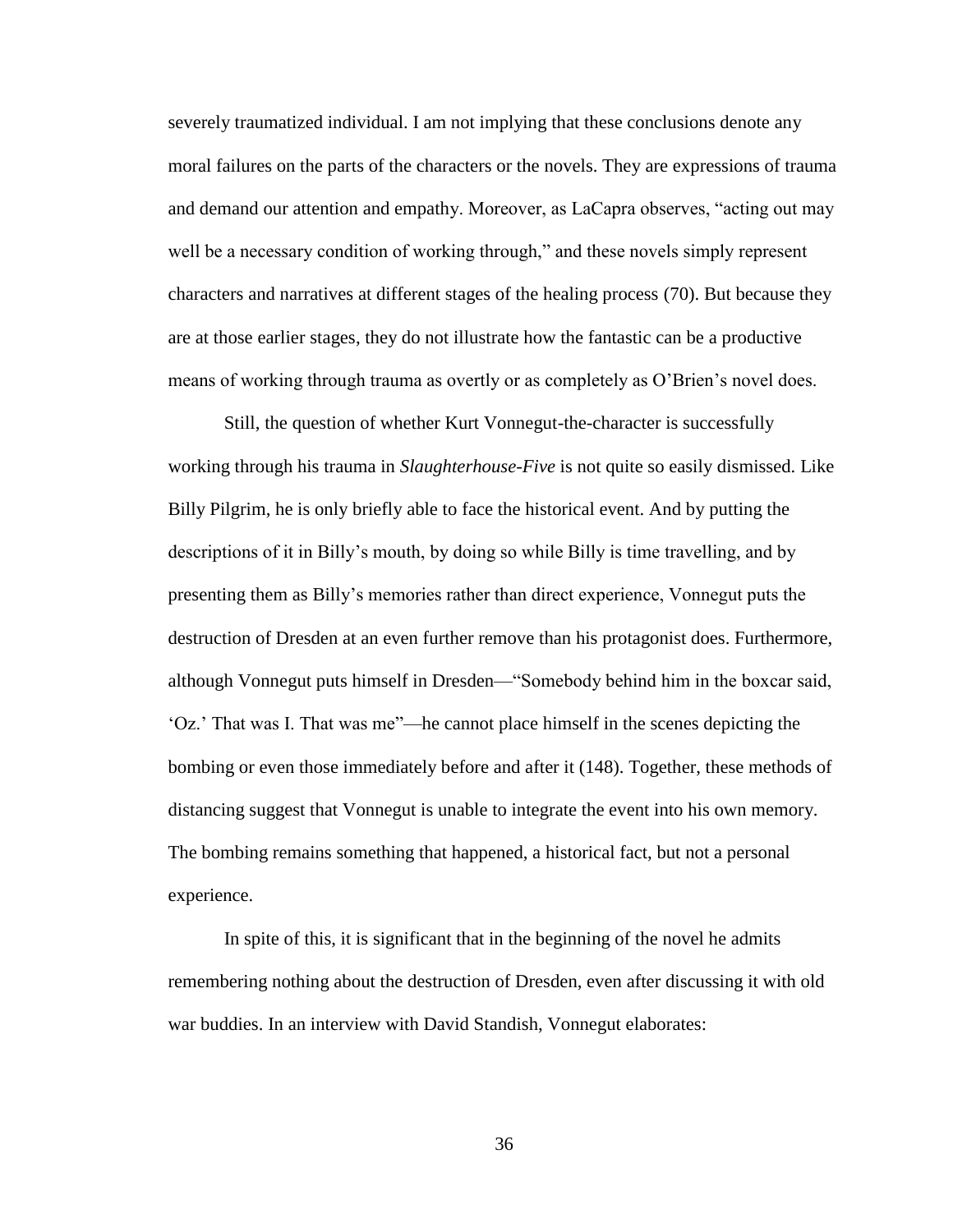The book was largely a found object. It was what was in my head, and I was able to get it out, but one of the characteristics of this object was that there was a complete blank where the bombing of Dresden took place, because I don"t remember. … There was a complete forgetting of what it was like. There were all kinds of information surrounding the event, but as far as my memory bank was concerned, the center had been pulled right out of the story. (94)

That he is able to narrativize the Dresden bombing at all, then, implies that some working through takes place. Vonnegut recovers *something*, even if he relates it through several layers of narration. I argued in my previous chapter that he could not do this through a straightforward, realist novel. He is only able to retrieve the traumatic event because he tells the story in the fantastic mode. It provides him with what he needs to not only transform the event into language but also to look at the event critically. For instance, the comical repetition of the phrase "So it goes," a Tralfamadorian saying which appears in the text over a hundred times, indicates that Vonnegut is actually rejecting Billy Pilgrim"s fatalism by highlighting the sad ridiculousness of it. Unlike Billy, he can see the event without being numbed or reduced to inaction; rather, he retains an identity not completely consumed by the event and achieves personal agency, most visibly in the 1967 trip to Dresden that bookends the novel, a physical return that seems to preempt traumatic reenactments and that stands in stark contrast to Billy Pilgrim"s unwished-for returns. My point is not whether Vonnegut does or does not overcome his trauma through the novel (although it is worth noting that he refers to writing as "therapy" [*Playboy* 109]). Instead, I merely want to show that the fantastic narrative allows him to *begin* the process of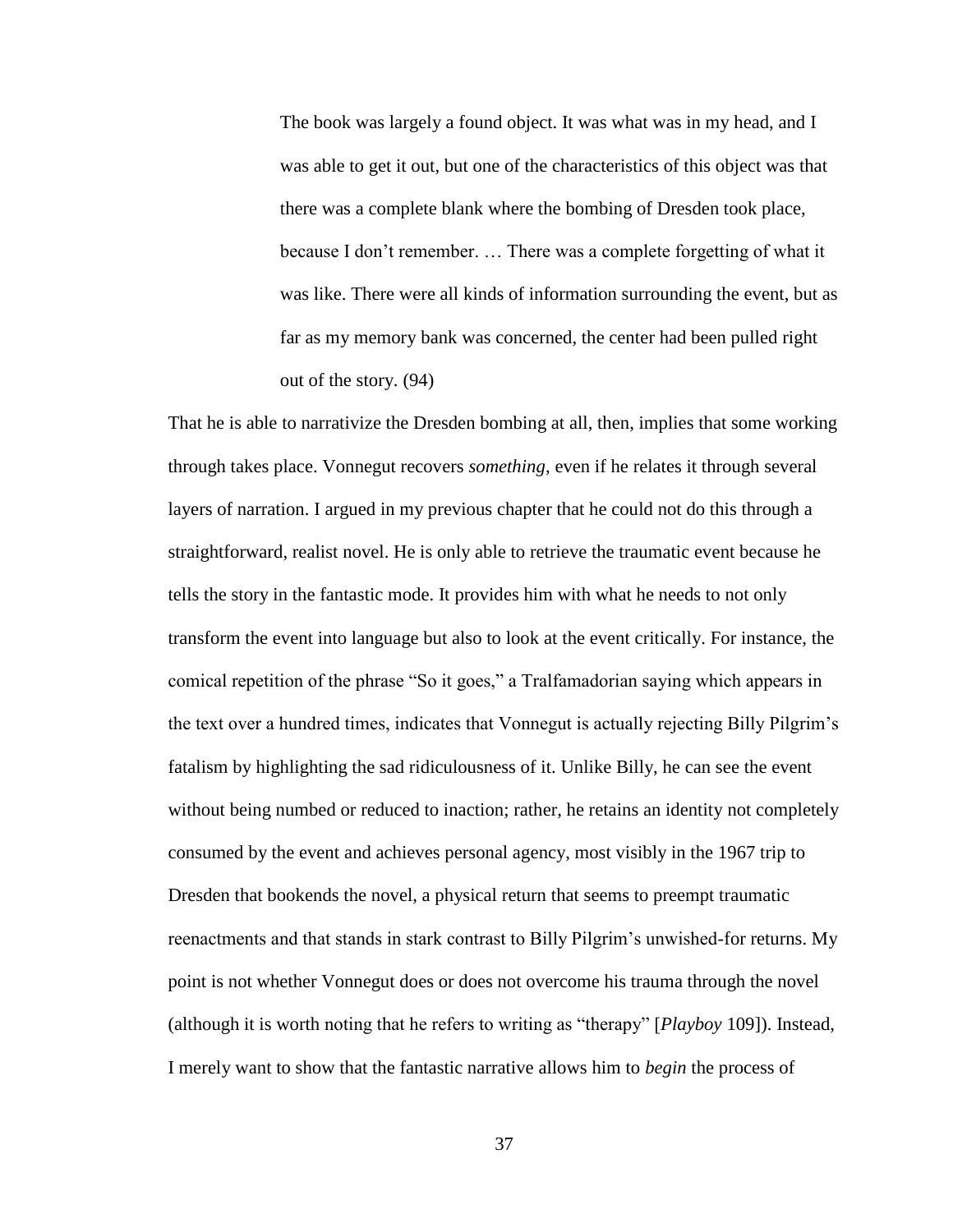working through. As Peter Freese notes, the "center of his novel is endlessly circumnavigated but never fully encountered" (221). Yet it is only through the endless circumnavigation, which is the fantastic narrative, that Vonnegut is able to narrativize the events at Dresden in any capacity.

Still, except to the extent that the construction of a fantastic narrative eventually leads to the narrator"s recounting of the traumatic event, *Slaughterhouse-Five* does not fully illustrate the process by which the fantastic aids in working through trauma. That is to say, the book first presents the reader with the fantastic narrative and then the bombing, without necessarily showing a causal relationship between the creations of the two. But *Going After Cacciato* does. The novel begins with Specialist-Four Paul Berlin listing the traumatic experiences of his first five months in the Vietnam War:

> It was a bad time. Billy Boy Watkins was dead, and so was Frenchie Tucker. Billy Boy had died of fright, scared to death on the field of battle, and Frenchie Tucker had been shot through the nose. Bernie Lynn and Lieutenant Sidney Martin had died in tunnels. Pederson was dead and Rudy Chassler was dead. Buff was dead. Ready Mix was dead. They were all among the dead. (1)

Here, Berlin is not yet able to verbalize the events in any way other than as bare fact. He can neither craft stories nor provide many details. For the last several men in the list, there are not even any action verbs. Pederson, Rudy Chassler, Buff, and Ready Mix are not *killed*; they are simply "dead." Furthermore, Berlin"s memories of the deaths are so fragmented that he cannot put them in chronological order or relate them to one another, apart from the observation that both Bernie Lynn and Lt. Martin die in tunnels. And even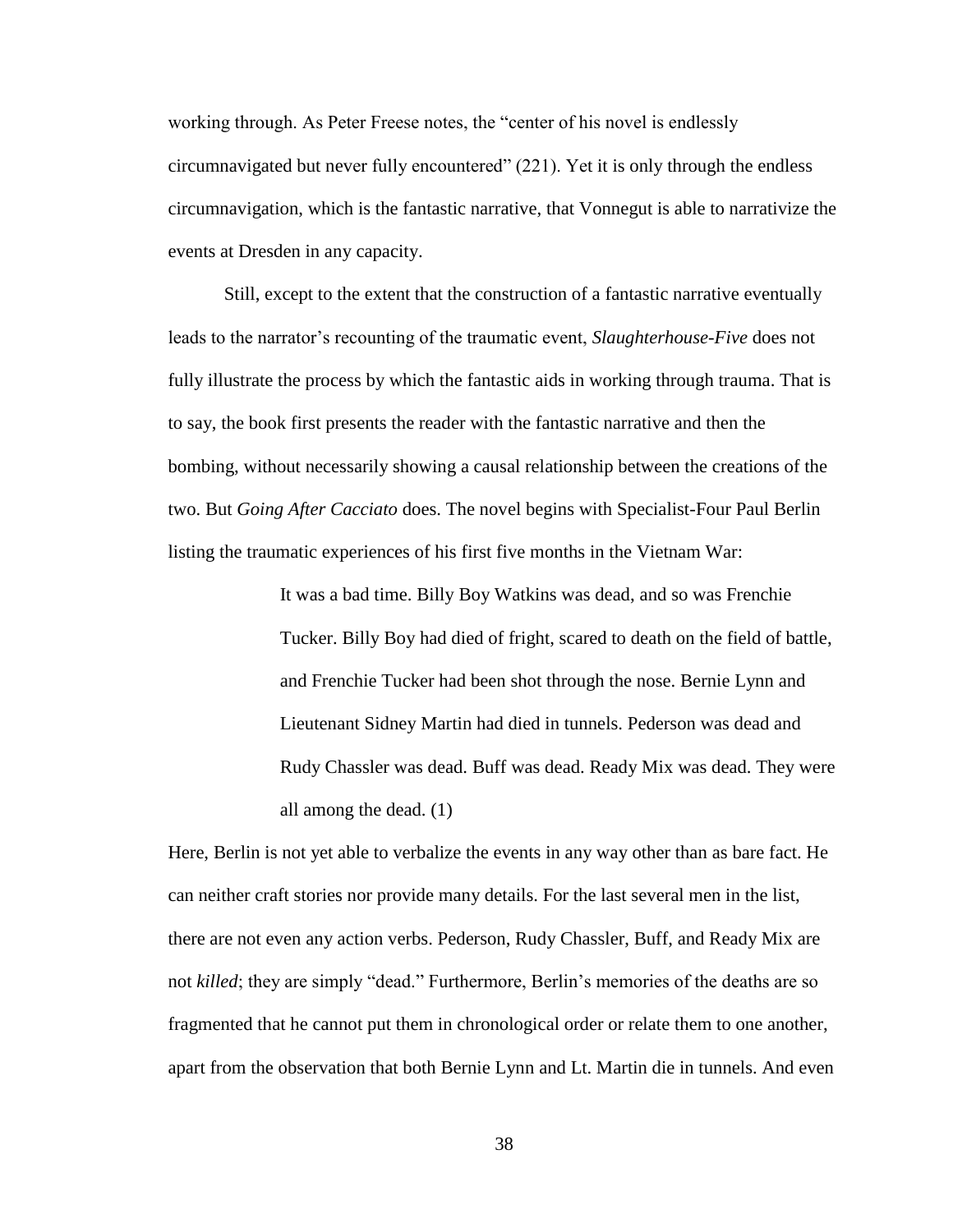this is factually wrong. According the later memory chapters, Martin and Frenchie Tucker are the ones who actually die in tunnels, whereas Bernie Lynn survives for a short while after being dragged out of one. Over the course of the novel, though, Berlin gains the ability to narrativize each of these events, except for the fragging of Lt. Martin. (It is the one memory too terrible and too powerful to deal with; the reader only learns that someone throws a grenade into a tunnel while Martin is searching it.) By working through his trauma, which happens largely in the fantastic narrative, Berlin is able to render the stories with a high degree of detail and to explain the circumstances of each occurrence, placing himself at the scenes of the events while maintaining some critical distance.

In trying to understand how or why this happens, it is important to return again to the general structure of the novel. Everything within the pages of *Going After Cacciato*  takes place while Paul Berlin is in a guard tower between midnight and sunrise. Although it always written in the third person, Paul Berlin is the focalizer. In other words, while he does not speak as if "I did this" or "I saw this," the entire book is told from Berlin"s point of view, filtered through his consciousness. In a sense, then, *Going After Cacciato*  happens entirely in his mind. We read the events in the order that he thinks about them. The eleven "Observation Post" chapters represent the narrative present; they depict his current actions (which are quite limited, being on guard duty) and provide commentary on the other two narrative threads. The Cacciato chase (the fantastic narrative) is imagined by Berlin while staying awake in the tower all night. The memory chapters depict Berlin"s real experiences since arriving in Vietnam, many of them traumatic. Although they seem to appear in a haphazard order, each of them—especially the ones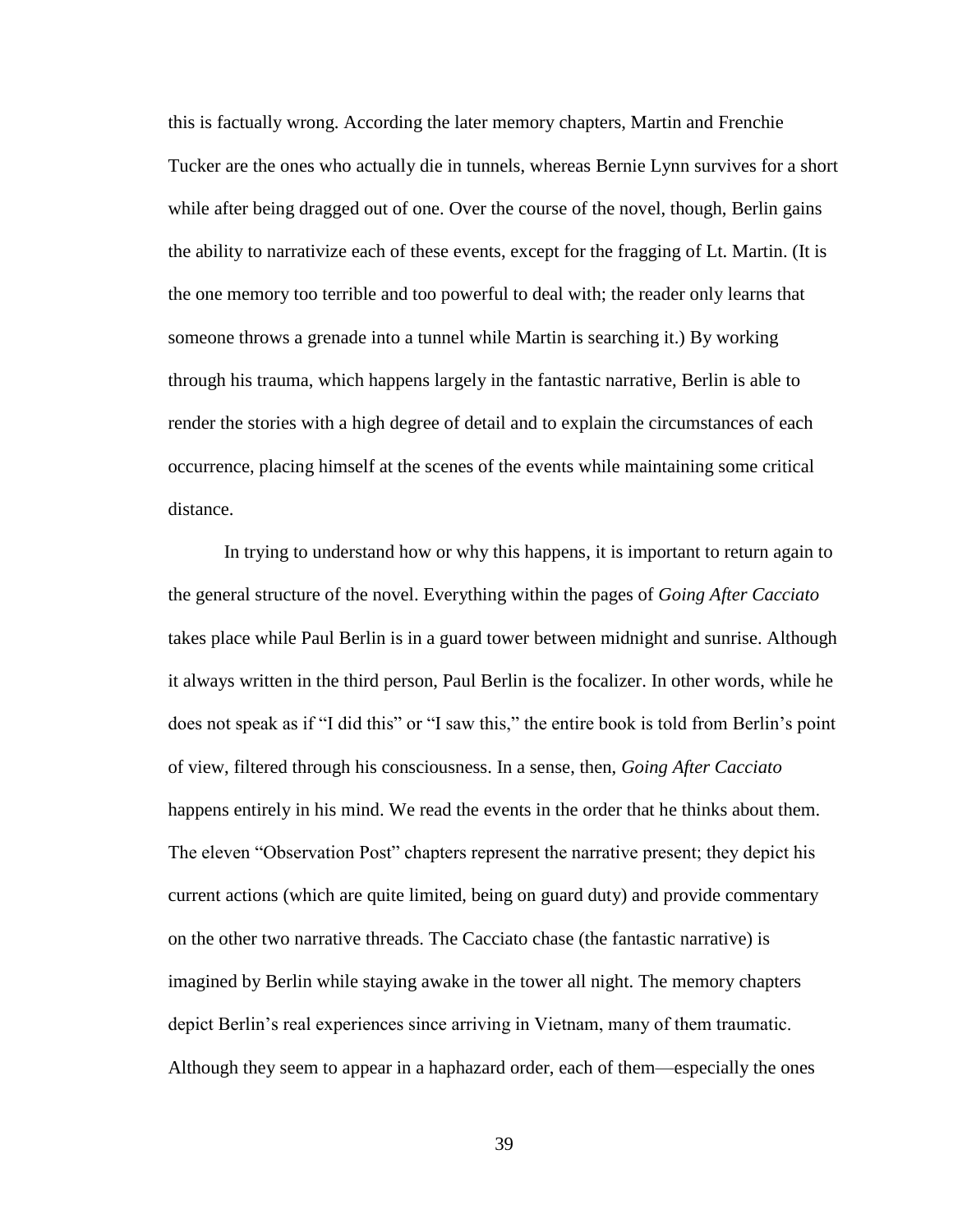depicting trauma—are prepared for by the fantastic narrative. The imagined Cacciato chase allows Berlin to look at the traumatic memories in less immediate, less direct ways that then enable him to confront and narrativize each *real* event. The order in which he presents the stories is critical, so the following outline is provided to show which narrative thread each chapter belongs to and what their major events are.<sup>16</sup>

| $\mathbf{1}$ | M             | Cacciato actually leaves        | 24 | M         | Call home during stand-down         |
|--------------|---------------|---------------------------------|----|-----------|-------------------------------------|
| 2            | <b>OP</b>     | Midnight                        | 25 | M         | Marching into battle                |
| 3            | CC            | Fantastic narrative begins      | 26 | CC        | Delhi                               |
| 4            | М             | Arrival in Vietnam              | 27 | CC        | Train to Ovissil (memory of Ready   |
| 5            | <b>OP</b>     |                                 |    |           | Mix's death)                        |
| 6            | CC            | Meet Sarkin Aung Wan,           | 28 | <b>OP</b> |                                     |
|              |               | Stink kills buffalo             | 29 | CC        | Tehran, sharing war stories         |
| $\tau$       | <b>CC</b>     | Laos                            | 30 | <b>OP</b> |                                     |
| 8            | <b>OP</b>     |                                 | 31 | M         | Billy Boy's death                   |
| 9            | М             | Bernie Lynn shot in tunnel      | 32 | <b>OP</b> |                                     |
| 10           | CC            | "A Hole in the Road"            | 33 | CC        | Tehran, sentenced to death          |
| 11           | M             | "Fire in the Hole," retaliation | 34 | M         | Plan to kill Lieutenant Martin      |
|              |               | for Pederson's death            | 35 | M         | "World's Greatest"                  |
| 12           | <b>OP</b>     |                                 | 36 | CC        | Escape, drive to Turkey             |
| 13           | <b>CC</b>     | "Falling Through a Hole"        | 37 | <b>OP</b> |                                     |
| 14           | M             | F. Tucker killed in tunnel      | 38 | CC        | Izmir to Athens                     |
| 15           | <sub>CC</sub> | "Tunneling Toward Paris"        | 39 | M         | Promotion board                     |
| 16           | M             | Rudy Chassler, land mine        | 40 | CC        | Athens to Luxembourg                |
| 17           | CC            | Mandalay                        | 41 | M         | Buff's death                        |
| 18           | CC            | Mandalay                        | 42 | <b>OP</b> |                                     |
| 19           | <b>OP</b>     |                                 | 43 | CC        | Luxembourg to Paris                 |
| 20           | M             | Pederson killed                 | 44 | CC        | Paris                               |
| 21           | CC            | "The Railroad to Paris"         | 45 | <b>OP</b> |                                     |
| 22           | M             | Several characters' histories   | 46 | CC        | Find Cacciato in Paris (real memory |
| 23           | CC            | Delhi                           |    |           | of his escape)                      |

Although Dennis Vannatta claims that "the recollected war chapters have no

ordering principle," this chart reveals that the traumatic memories do not emerge

<sup>&</sup>lt;sup>16</sup> This chart is adapted from Dean McWilliams' "Time in O'Brien's *Going After Cacciato*" with slight modifications to suit my purposes.  $M =$  Memory chapter.  $OP =$  Observation Post chapter.  $CC =$  Cacciato chase (fantastic narrative).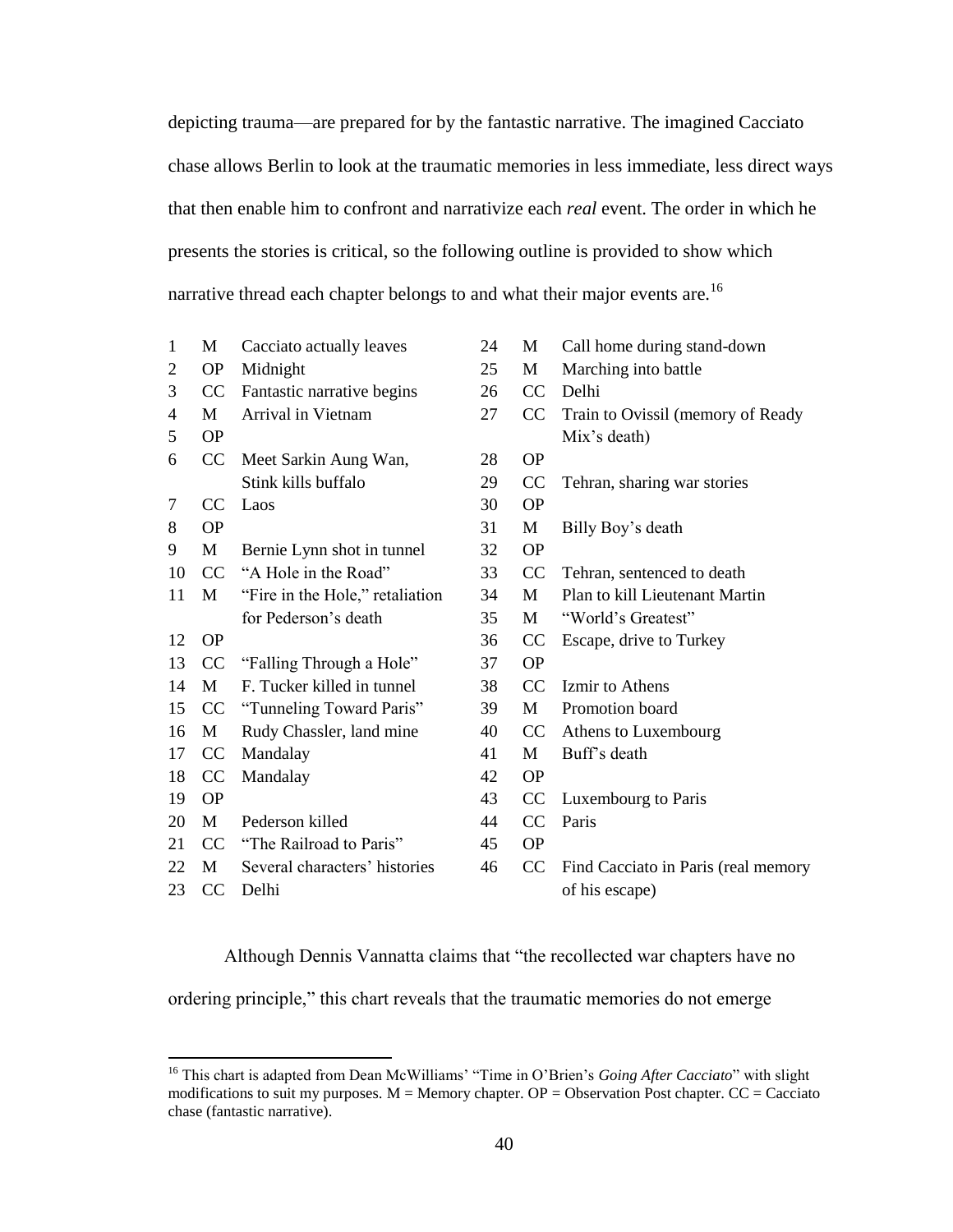randomly (243). All of the recollections involving tunnels or holes, with the exception of Lt. Martin"s murder, are centered around "A Hole in the Road to Paris." Additionally, the several most recent events—Ready Mix being shot, the plot to frag Lt. Martin, and finding Buff"s body—all come to Berlin in chronological order near the end of the night. The only memory in the entire second half of the novel that is not in its proper position is the one repeatedly referred to as "The Ultimate War Story": Billy Boy Watkins"s death. Billy Boy actually dies of shock after losing his foot to a landmine during Berlin"s first patrol, but the memory of it affects him so strongly that he must wait almost until sunrise before he can think about it. Thus, although it is not immediately apparent, Berlin is in fact deliberately structuring the episodes according to *some* logic. The memory chapters therefore cannot be "traumatic intrusions," as Mark Heberle insists, or "unbidden," as Vannatta argues; rather, Berlin"s managing of the traumatic intrusions *in the fantastic narrative* enables him to willfully recall the events as normal memories (135; 243).

The first traumatic memory that Berlin speaks about directly is "How Bernie Lynn Died After Frenchie Tucker." The chapter begins after both men have already been shot in the tunnel and subsequently pulled out of it by their squad mates, Frenchie Tucker dead already and Bernie Lynn going into shock, repeating over and over, "Just like that, *bang*!" (66-67). Berlin is composed enough in his narration to dedicate a significant amount of description to the dying soldier without being consumed by the moment. He also recounts the other men"s fear, Stink Harris" reluctance to help with Bernie Lynn"s IV, Lieutenant Martin"s insistence on looking up the codes to call for the medivac helicopter (instead of giving unencrypted coordinates over the radio), and Oscar's anger at the lieutenant. What this all suggests, then, is that this memory is being or has been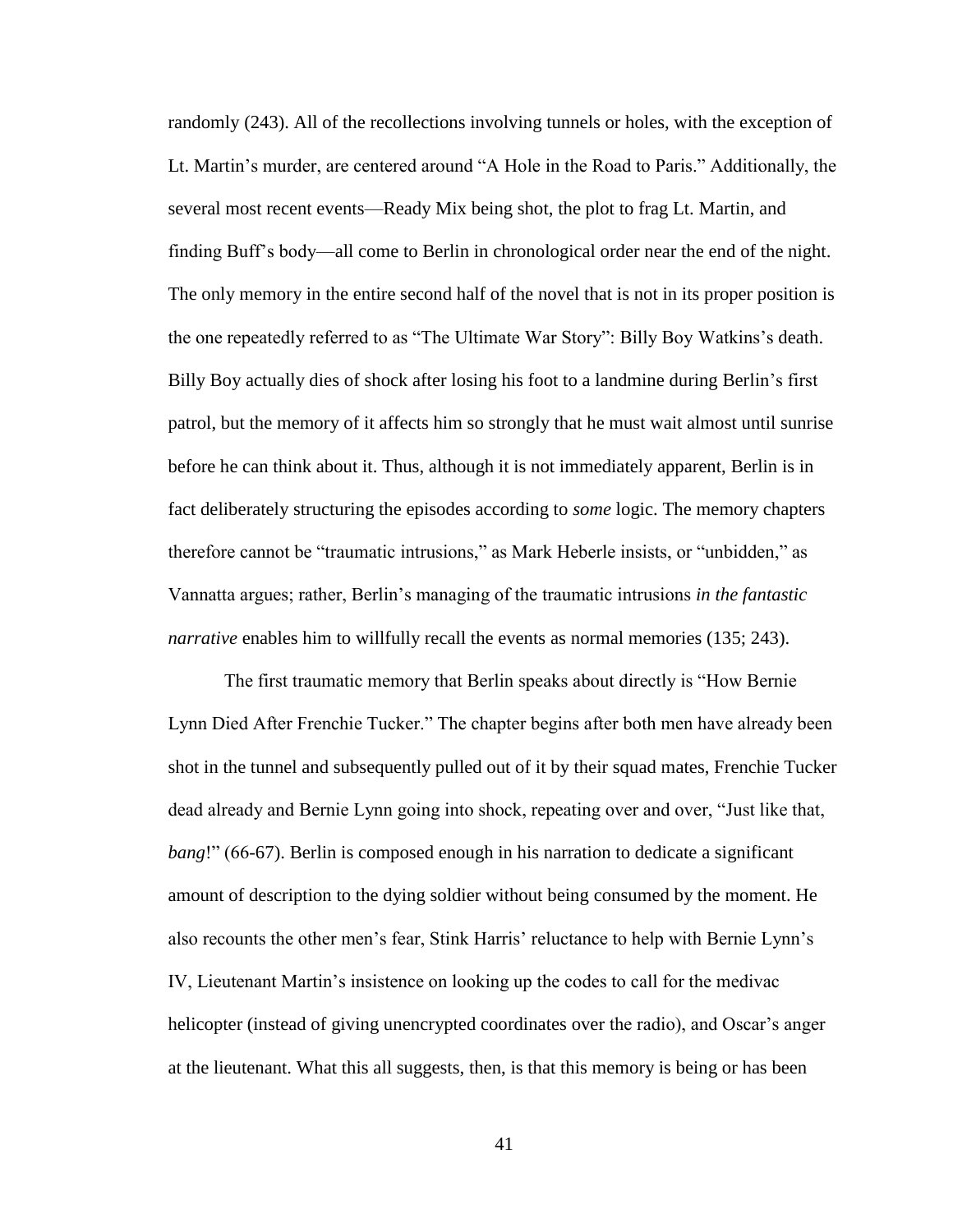worked through. Berlin does not confuse it with the present in the same way that he blurs the distinctions between the guard tower and the Cacciato chase narratives. "He was in control," he tells us, "he was calm" (63). The event remains squarely in the past, brought to the present only in language.

Berlin chooses to deal with this memory first because it is the least formidable. All of the others loom much more imposingly because they remind him that dying in war is often simply a case of "bad luck" and therefore that he is powerless to ensure his own survival (40). Rudy Chassler and Billy Boy Watkins are fine one minute, then step on landmines and die (The randomness of such events and a soldier"s complete inability to prepare for them is highlighted by a Heller-esque training scene early in the novel. Soldiers new to Vietnam walk through "a make-believe minefield" where the training officer simply yells "Boomo!" whenever he feels like it, declaring the trainee dead [38]). Likewise, it is purely by chance that Frenchie Tucker is the one assigned to search the tunnel with an enemy waiting inside. But in the case of Bernie Lynn"s death, everyone in the squad has a choice. Bernie Lynn chooses to retrieve Frenchie Tucker knowing that an armed enemy is waiting for him. Correspondingly, Paul Berlin is able to choose not to die. Of course, the event remains traumatic and Berlin remains full of guilt and regret for "almost winning a silver star." But, this particular memory becomes more manageable because nobody is robbed of their agency.

That the incident is more manageable psychologically does not imply that Berlin can tell the story without difficulty. He needs to be able to face violence, blood, and death before he can put Bernie Lynn"s demise into words. Two chapters earlier, the fantastic narrative helps him do precisely that when Stink Harris kills a water buffalo: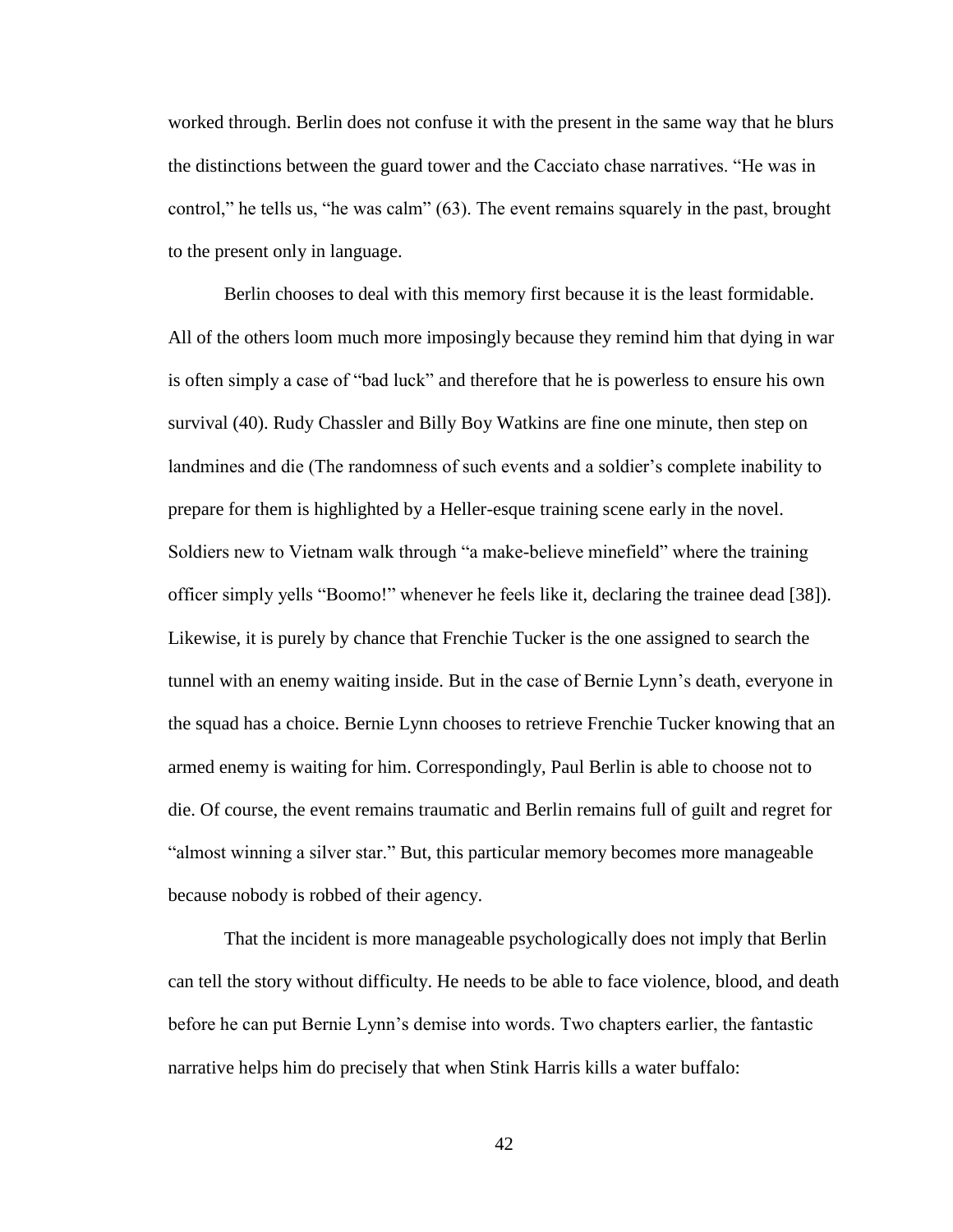The first shots struck the closest animal in the belly. There was a pause. The next burst caught the buffalo in the head, and it dropped.

That fast. Every time, that fast.

Someone was screaming for a cease-fire but Stink was on full automatic. He was smiling. Gobs of flesh jumped off the beast's flanks.

Paul Berlin, sprawled out now in the center of the road, had the rare courage to peek. (50-51)

The gunning down of an animal undoubtedly has a much different emotional impact than the death of a human being, but that is the point. Despite his tremendous attention to detail throughout all the narrative threads, Berlin rarely describes blood or gore. Indeed, he is only able to depict the scene in this way because the victim is *not* a person. More importantly, though, he is able to do so because it happens outside of a realistic context. The buffalo does not enter the story until the squad leaves Vietnam (a movement which also symbolizes the narrative"s break from reality) and is pulling the cart upon which Sarkin Aung Wan, the beautiful English- and French-speaking refugee, and her two moaning, ghostlike aunts ride. By translating this imagined occurrence into language, it prepares him speak about other bloody and violent occurrences, the ones that really happened. The fantastic narrative thus begins the process of working through by first letting Berlin narrativize episodes that share key characteristics with traumatic memories in a less intense context. Having "the rare courage to peek" at this atrocity gives him the courage to search his own memories for other events he previously could not face. The immediate result is that he can begin to speak about what happened to Bernie Lynn when he was shot in a tunnel. At the same time, as the first violent incident in the novel, it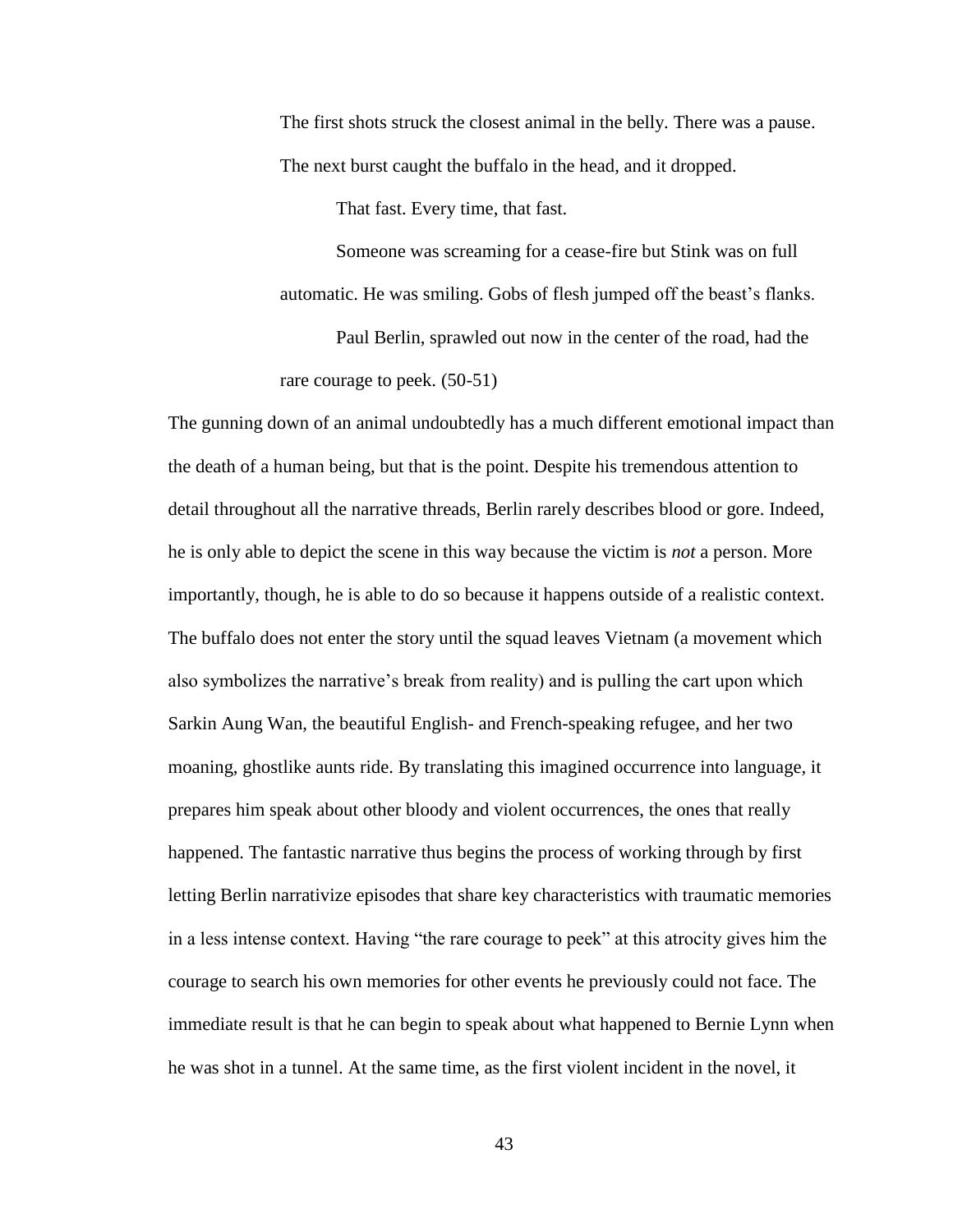provides an entryway for dealing with the other traumas that he will eventually work through by the book"s conclusion.

The episode that follows Berlin"s memory of Bernie Lynn"s death is "A Hole in the Road to Paris," which, as I indicated in the first section, is a manifestation of trauma. At the end of the chapter, the enormous hole spontaneously enters Berlin"s narrative, carrying with it memories of people killed in holes and tunnels and disrupting the logic of what had been to this point a generally realistic war story. In "Falling Through a Hole in the Road to Paris," the squad (predictably) begins a long, tumbling freefall. When they land safely on floor of deep chasm, the text continues:

> Mercifully, the roar in [Berlin's] ears ended. Succeeded by silence. Succeeded by the sound of someone laughing. It was an eerie, echoing sound. He sat up, shivering and hugging himself, looking for the source of the laughter.…

"It's okay," Doc whispered. "Quiet down, man. It's over now." But Paul Berlin couldn"t stop giggling. Like when Billy Boy took it, dead of fright. He couldn"t stop.

"Easy," Doc purred ... "Grab hold now. Up we go." (83-84) After a few more words of comfort from Doc Peret, Berlin gathers himself and the men begin their exploration of the tunnels. This response to falling down the hole mirrors several key moments in the memory chapters of the novel: twice during combat, Berlin falls on the ground and shakes uncontrollably; and the night after Billy Boy Watkins dies, Berlin is seized by a fit of laughter during which he loses awareness of the present, by turns retreating into more pleasurable memories, having flashbacks of Billy Boy"s bizarre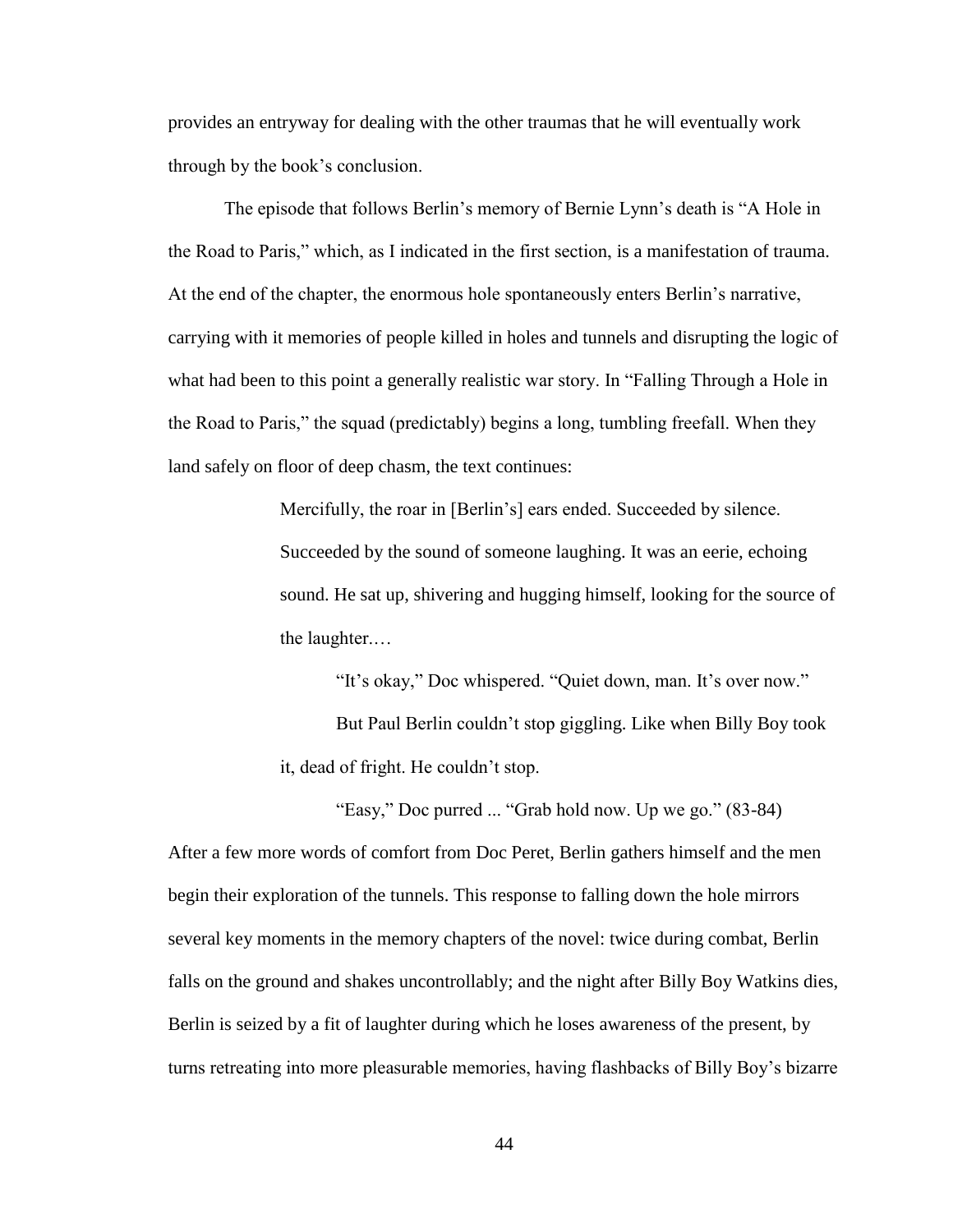reaction to the landmine, and imagining conversations with his father. The giggling here, it seems, signifies a similar loss of control. The hole affects Berlin in the fantastic narrative in the same way those traumatic events did when they actually happened. In this instance, though, Berlin is narrativizing the fit of laughter, not physically having one. Moreover, he stays in the moment: he sticks with the single narrative thread all the way through the freefall and its effect on him. In contrast to when Billy Boy died, Berlin does not retreat into happier memories or fantasies, nor does he experience any moment as a flashback. Rather, he asserts mastery over himself and the narrative by consciously controlling the loss of control.

On the subsequent page, the novel briefly returns to the guard tower, where Berlin says to himself, "The fear was gone." However, he is not only referring to the fear within the fantastic narrative. Beyond that, he is speaking about the fears related to everything the hole represents: the deaths of Bernie Lynn and Frenchie Tucker and the fact that he too would have died had he gone down the tunnel. (Moreover, I would like to suggest that this portion of the tale is also the first necessary step in coming to terms with his role in the death of Lieutenant Martin). By learning to deal with the hole in the fantastic narrative, by learning to translate the hole and his response to it into language, it helps him begin to do the same with the real traumatic events. As Dominick LaCapra writes, "When language functions to provide some measure of conscious control, critical distance, and perspective, one has begun the arduous process of working over and through trauma" (90). This is the reason that, in the following chapter, Berlin is able to tell a complete, coherent narrative that starts with Frenchie Tucker"s death, moves on to Berlin's decision not to retrieve Tucker's body, and finally concludes with Bernie Lynn's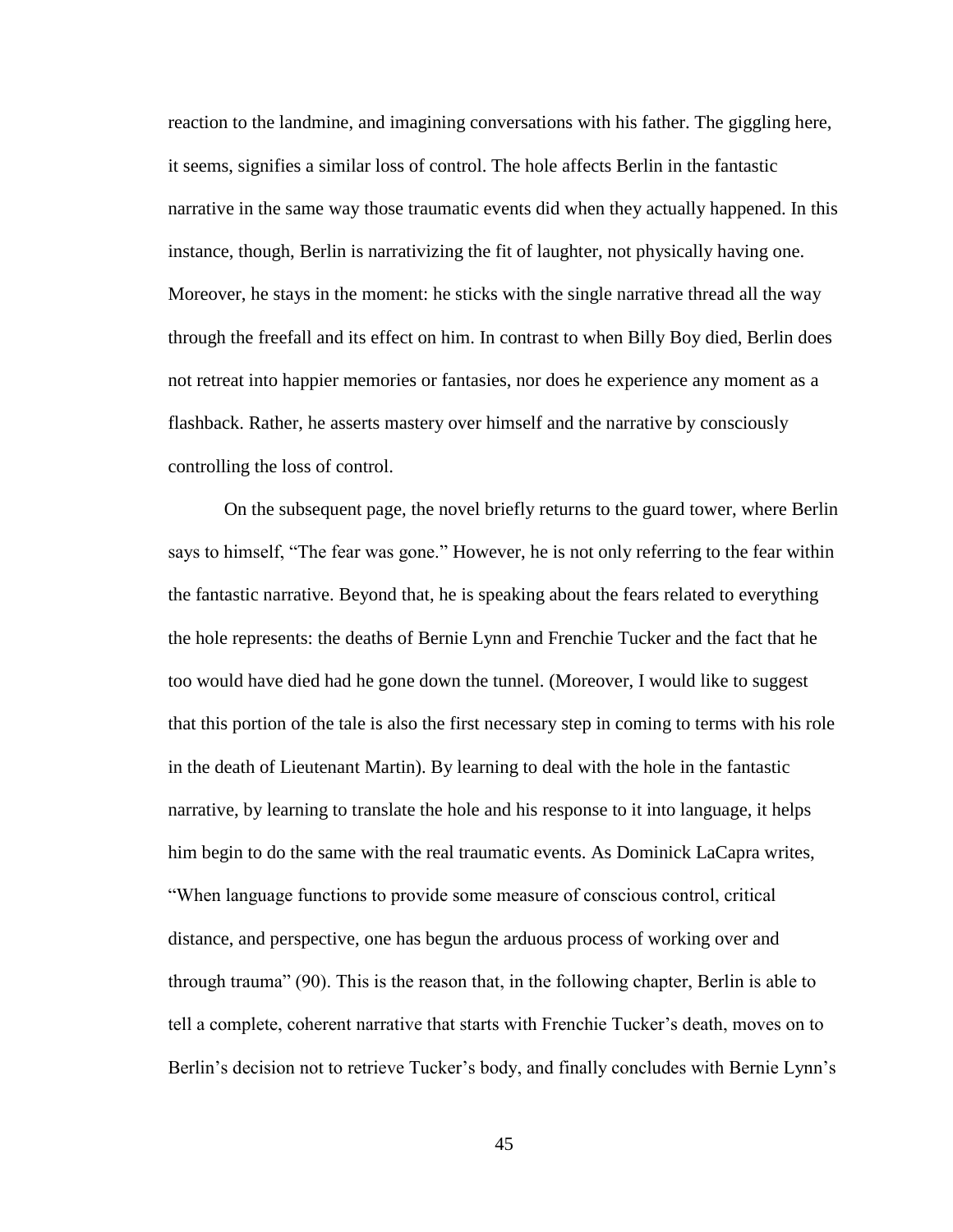entering the hole and hearing a bang. The very element of the story that entered his narrative as a traumatic intrusion is the same thing that allows him to begin the process of healing by bringing trauma to the consciousness as narrative.

The fantastic narrative prepares Berlin to face the other traumatic memories in parallel ways. Before he is finally able to turn Billy Boy Watkins" death into a complete story, the Cacciato chase must first go to Tehran, where he witnesses a beheading, and then to an Iranian discotheque (the most unlikely of settings for a novel ostensibly about the Vietnam War), where members of his squad swap stories about combat with a member of SAVAK. The combination of the two—the execution of a scared young Iranian soldier and the telling of war stories—then allows Berlin to tell himself "The Ultimate War Story," the story of how a young American soldier "died of fright on the field of battle" (217). Similarly, when in the fantastic narrative the squad is sentenced to beheading by the Iranian government, it gives Berlin a chance to contemplate, and therefore to work through, his role in the squad"s sentencing Lieutenant Martin to die. By dealing with the issues of the real traumatic memory in the fantastic narrative, which portrays the trauma indirectly and in a antirealistic context, Paul Berlin is able in the ensuing chapters to tell the story of how the men planned to frag Martin, even if he never quite gets to a point where he can really talk about the day the lieutenant was killed.

By the end of the novel, Berlin has told himself nearly all of the stories he could not face at the beginning, the ones that he could previously describe with no more than one or two simple words. To a certain extent, he has managed to establish a chronology as well: he begins to remember who was killed before whom and who died where and in which month. Yet the process of overcoming trauma is not quite so easy as he has (or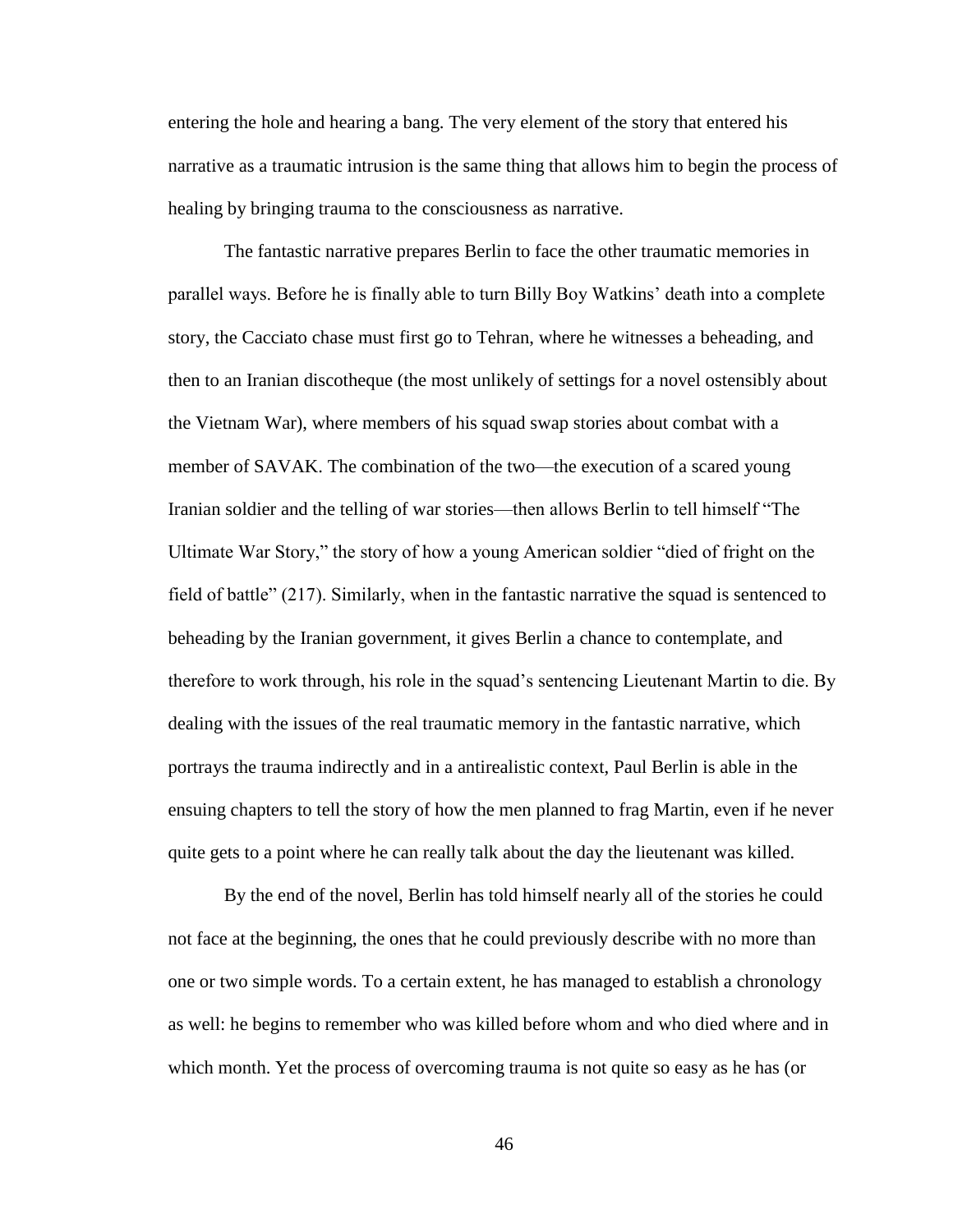perhaps I have) made it seem. As LaCapra notes, "The process of working over and through the past is itself repeated and subject to remission" (91). It is therefore probable that Specialist-Four Paul Berlin goes through some version of this routine often. Indeed, in the final Observation Post chapter, he declares, "Those were all facts, and he could face them squarely. The order of facts—which facts came first and which came last, the relations among the facts—here he had trouble, but it was not the trouble of facing facts" (323). At the end of the night, then, some of his work is already coming undone. The reader has already seen him make sense of what can be made sensible. Likewise, the reader has seen him put the events in order. But because of the nature and power of trauma, his working through must begin again. This return, however, is different than the disruptive traumatic return. It is not a going back to the point of origin or a complete reexperiencing. Each time Paul Berlin transforms a traumatic memory into narrative, he learns more about the experiences and, correspondingly, more about how to deal with them. These willed returns, LaCapra writes, "are crucial for laying ghosts to rest, distancing oneself from haunting revenants, renewing an interest in life, and being able to engage memory in more critically tested senses" (90). In other words, they stem "the compulsively repetitive, full reliving of the past" and place the victim in full possession of their life, little by little (LaCapra 91).

The fantastic, I must reiterate, is only one means among many that a person can work through trauma. Nonetheless, it is also a particularly interesting one because it is simultaneously bound up with the trauma itself. At the same time that the fantastic emerges in or restructures a victim"s narrative as a product of trauma, it provides the victim with a way of facing traumatic histories in new contexts and in less oppressive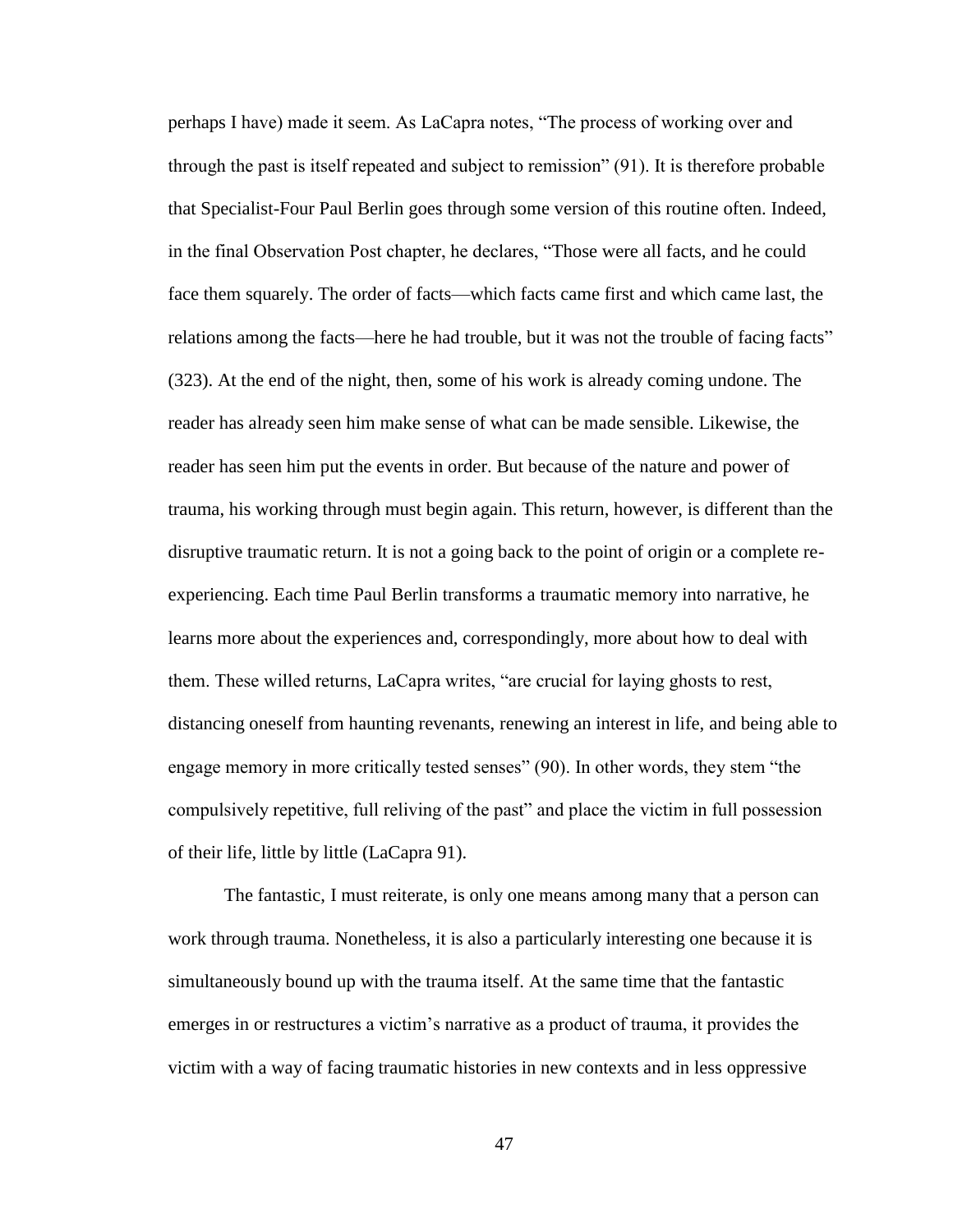scenarios, thus defusing some of the power of flashbacks and other intrusions that impose themselves upon victims as literal relivings. By enabling the victim to speak about their trauma at all, even if indirectly and in narratives that reject mimetic relationships to the real world, the fantastic helps them begin to gain critical distance from the event, convert it into narrative memory, and eventually make it a part of a more unified self. Yet, as traumatic memory is translated into narrative, a new difficulty arises, as Cathy Caruth puts it, "the unremitting problem of *how not to betray the past*" (27). Once a victim (or, for that matter, a novelist or historian) begins narrativizing a traumatic experience for others to read or listen to, the issue ceases to be finding the right words to tell a story. Rather, it becomes telling the right story in the right way, a way that does not betray loved ones or other victims or the sheer incomprehensibility of the event. In my closing chapter, I will more fully explore this problem and argue that the fantastic not only speaks trauma and facilitates working through, but finally that it allows both victims and non-victims to ethically bear witness to traumatic events without betraying the past.

### **Chapter 3—Bearing Witness: The Fantastic as History**

If the Greeks invented tragedy, the Romans the epistle, and the Renaissance the sonnet, our generation has invented a new literature, that of testimony. We have all been witnesses and we all feel we have to bear testimony for the future.

*Elie Wiesel,* "The Holocaust as Literary Inspiration"

Regardless of who constructs the narrative, giving an account of a traumatic event presents an array of problems. As Cathy Caruth asserts, a victim who is able to compose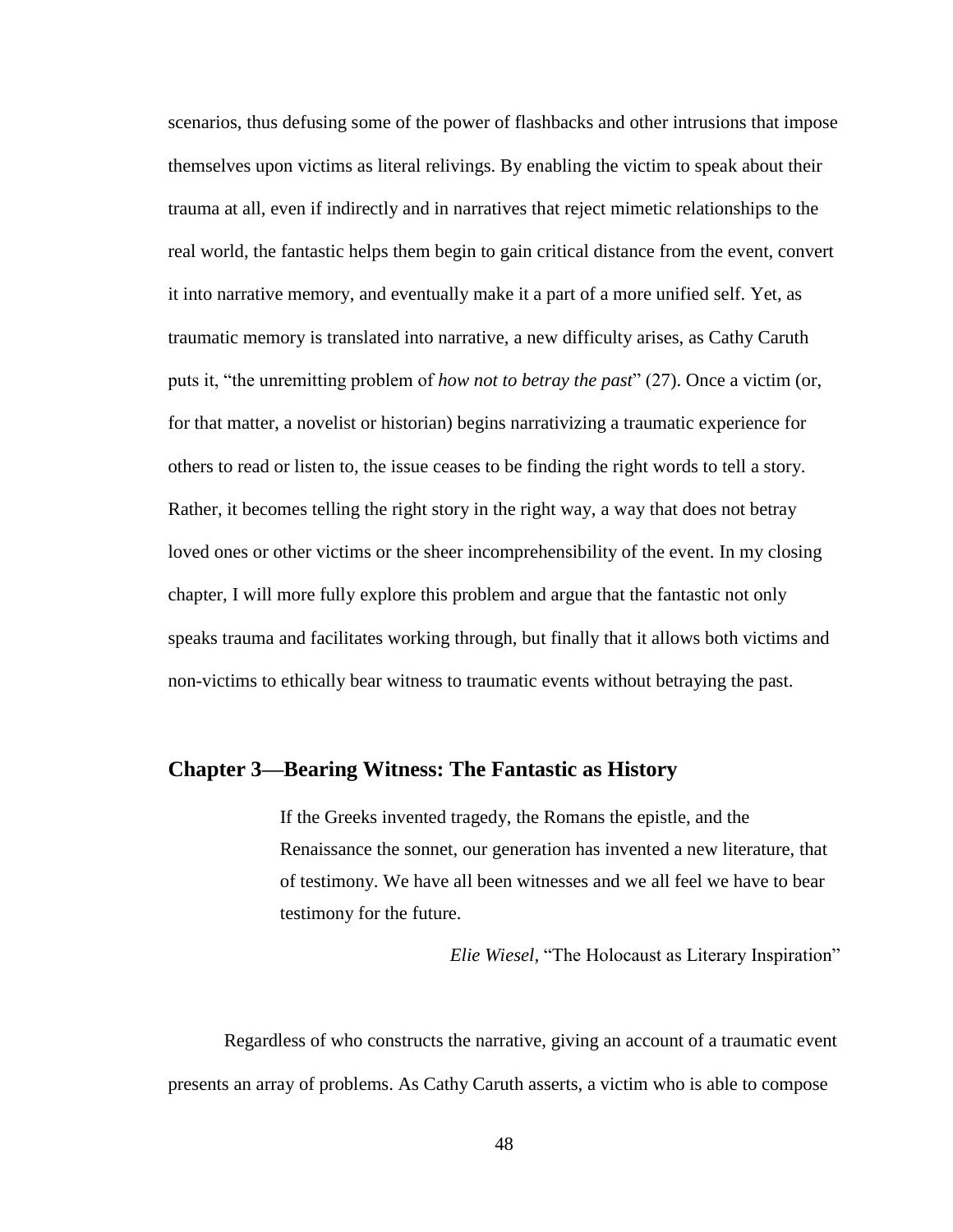such a narrative for himself may still be unwilling to relate it to others, as if it were "a betrayal of the one[s] who died, with the one who is alive and listens" (*Unclaimed* 27). Guilt and fear, as well as more complex feelings that words fail even to approximate the essence of the traumatic event, compound and disrupt the communication of the narrative. However, in *Testimony: Crises of Witnessing in Literature, Psychoanalysis, and History*, Dori Laub maintains that "it is essential for this narrative that *could not be articulated*, to be *told*, to be *transmitted*, to be *heard*" (85, emphasis in original). In order to move forward in the healing process, the victim needs to bear witness to the things he or she has seen or experienced, that is, not only to their trauma but to the historical events that triggered the traumatic response. Moreover, non-victims choose (or feel compelled) to bear witness as well—reporters, novelists, and historians all participate in making a traumatic history heard, whether they do so on the basis of research, interviews, or personal experience. The difficulty here arises from the public nature of their discourses: the manner in which members of these professions depict an event shapes how society comes to know it. Historian Dominick LaCapra thus argues, along with Laub, trauma scholar Shoshana Felman, and director Claude Lanzmann, that sensitive, responsible narratives of traumatic occurrences should *not* make complete sense of them. In reference to the Holocaust and his process of directing the documentary film *Shoah*, Claude Lanzmann writes, "There is an absolute obscenity in the very project of understanding…. I clung to this refusal of understanding as the only possible ethical and at the same time only possible operative attitude" (204). LaCapra echoes this sentiment, observing that "there is something dubious in the attempt to make certain problems easy or deceptively simple and accessible" (4). In writing about trauma, then, even style becomes an ethical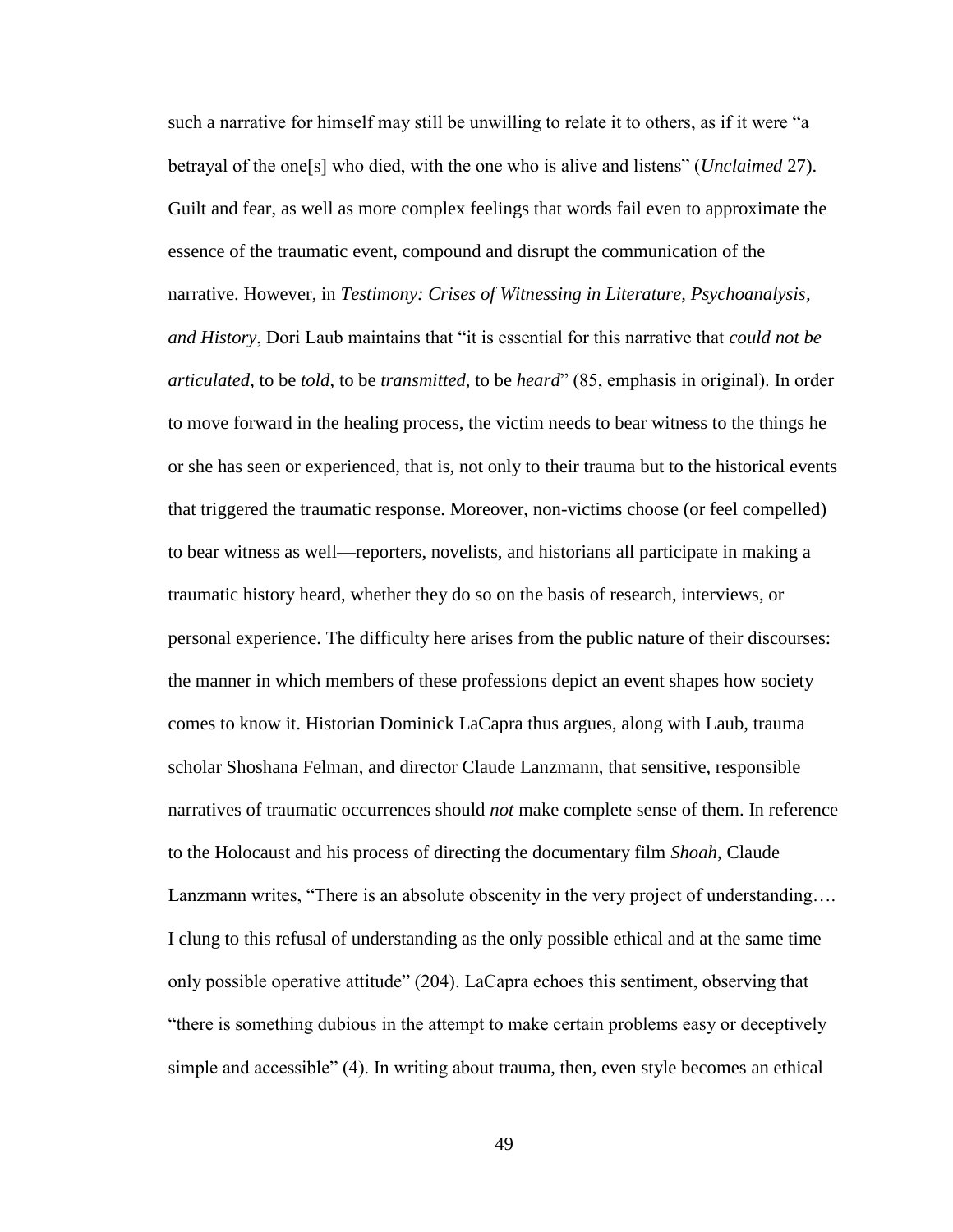dilemma. Additionally, he goes on to say, narratives relating traumatic histories should not seek to harmonize with or be incorporated into larger narratives, such as national narratives or myths of progress. The traumatic history certainly needs told, but in a way that allows it to be known only for itself and not as a part of something—or someone else. A narrative that represents the traumatic event as too easily explained, rationalized, or meaningful both betrays the victims and survivors and, as Tim O"Brien says in "How to Tell a True War Story," makes the listener "the victim of a very old and terrible lie"  $(68-69)$ .

I would like to conclude this study by arguing that the fantastic mode is an effective means for both victims and non-victims to overcome these difficulties and bear witness to the traumatic past. At the same time that the fantastic can be a form of acting out or a method of working through, even as it seems to depart from "real" events, it may tell a history. What this means is that when we hear or read accounts like those given by Kurt Vonnegut-the-character in *Slaughterhouse-Five* (the only character from the three novels who is consciously bearing witness to historical events for an audience) narrated by actual victims, we must not explain away everything as solely the products of a traumatized mind or the stepping stone to a more "real" narrative. Vonnegut-thecharacter"s narrative in *Slaughterhouse-Five* speaks his trauma, it is an attempt to work through that trauma, but it is also an account of the very real destruction of Dresden. It is true that such a narrative may include factual inaccuracies (in addition to the time travel and aliens). Vonnegut greatly overestimates the number of deaths in Dresden and may have misunderstood what the designation "Slaughterhouse Five" actually stood for.<sup>17</sup> But

<sup>&</sup>lt;sup>17</sup> While teaching English at the Technische Universität Dresden, Julie Hibbard wrote the essay "In Search of Slaughterhouse-Five" in which she chronicles her attempts to find the building where Vonnegut was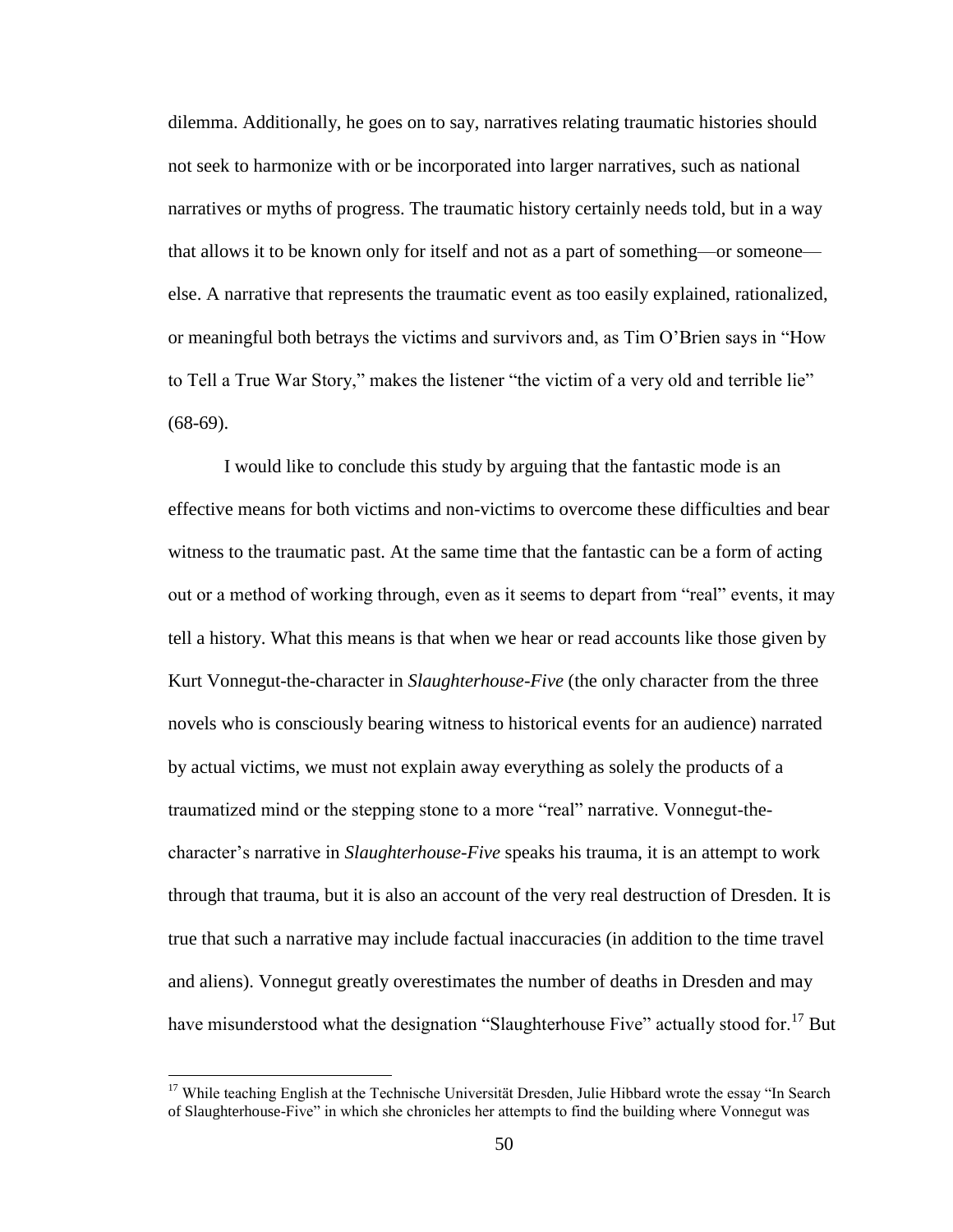as Laub says of an Auschwitz survivor whose story miscounted the number of chimneys blown up during an uprising, Vonnegut is testifying "not to the number … but to something else, more radical, more crucial: the reality of an unimaginable occurrence... The number mattered less than the fact of the occurrence…. [H]e testified to the breakage of a framework. That was the historical truth" (60). And because it does so indirectly, the fantastic narrative escapes many of the pitfalls victims face in straightforward narration. By telling a tale that seems barely "about" Dresden and by distancing Dresden itself through several layers of narration, Vonnegut-the-character avoids the guilt bound up with betraying the ones who died. He never supposes that his words can adequately tell their stories or that he can sufficiently represent them in language. And yet, the bombing always seems just beneath the surface of the text. His narrative is always telling us about Dresden, even when it tries not to, perhaps *because* it tries not to.

But more to the point, I contend that novels like *Going After Cacciato*, *Captain Blackman*, and *Slaughterhouse-Five*—those that employ elements of the fantastic—may be some of the best models for bearing witness to traumatic histories. Of course, that fiction conveys information about the past is by no means a new idea. Indeed, notes LaCapra,

> Narratives in fiction may … involve truth claims on a structural or general level by providing insight into phenomena such as slavery or the Holocaust, by offering a reading of a process or period, or by giving at least a plausible 'feel' for experience and emotion which may be difficult to arrive at through restricted documentary methods. (13)

held. However, the responses she got from living Dresdeners suggest that Slaughterhouse Five was a group of buildings, not one particular building (139).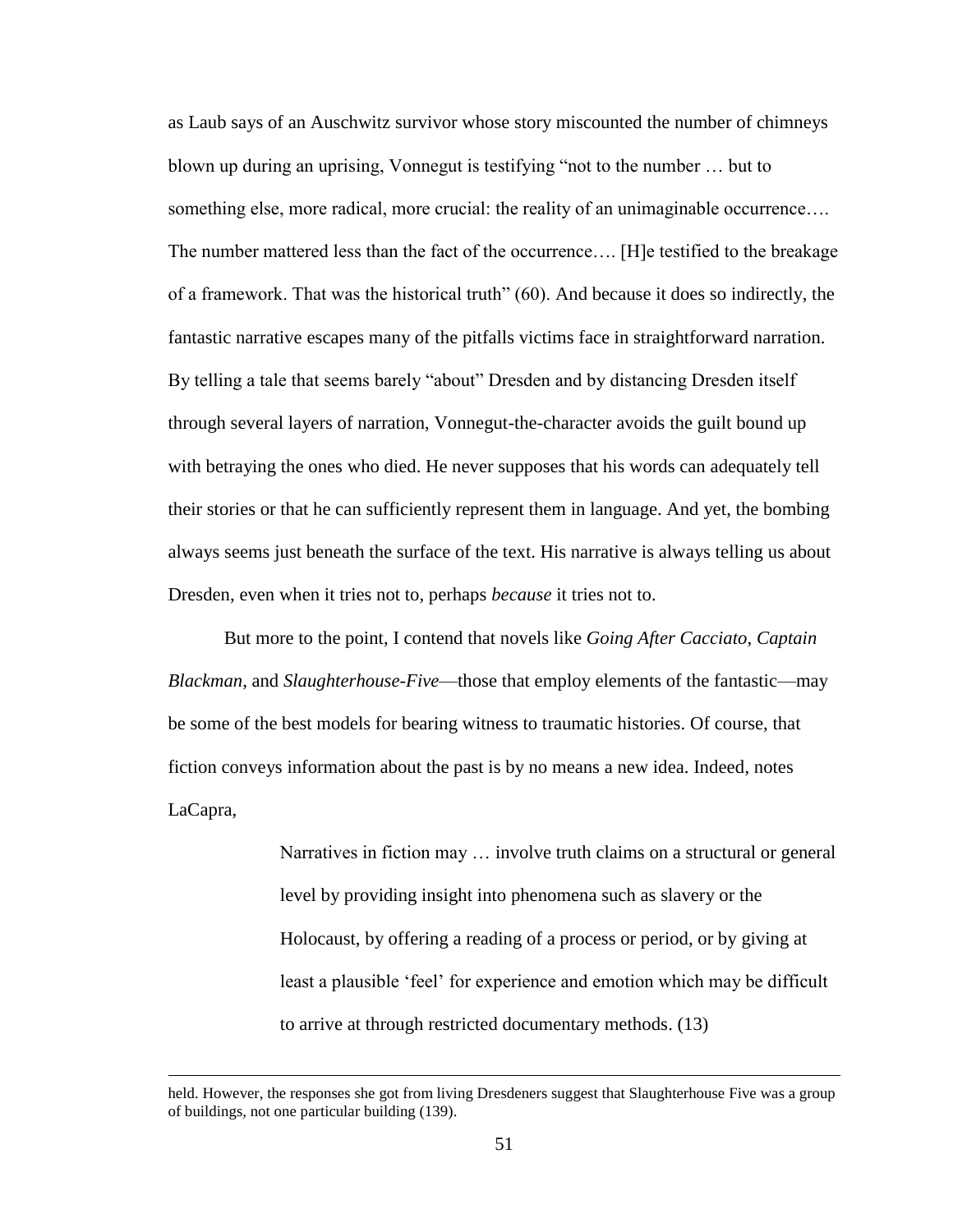The fantastic, however, is often regarded as a less serious literary form and is therefore generally excluded from being understood in this way. Its deliberate departures not only from documented occurrences but also from the rules that govern reality as we know it, taken together, seem to void any purchase it might have on history.

Yet, this assumption seems to be overlooking one of the central purposes of the fantastic in these novels. Authors make use of the fantastic, according to Rosemary Jackson, "as an art of estrangement, resisting closure, opening structures" (175). In other words, it is doing precisely what LaCapra and the others say responsible *history* should do. The inclusion of time travel, aliens, holes in the road, multiple selves, and Iranian discotheques is (obviously) not to posit these things as real, but to open up the narratives, to prevent them from making too much sense, to ensure they resist having meanings imposed upon them. The individual episodes in *Captain Blackman* still bear witness to the traumas suffered by Black soldiers throughout the history of the United States; but the fantastic narrative, the way the text refuses to explain that narrative as time travel, dreaming, or something else entirely, precludes a closed meaning for the novel.<sup>18</sup> *Going After Cacciato*"s insistence on keeping the reader uncertain "about what is present, past, and dreamed, what is the book"s fiction, and what is its reality" likewise disrupts the reader"s understanding of the narrative, even as it conveys truths about the combat experience in the Vietnam War (Bonn). Finally, as Todd Davis explains, "The time shifts in *Slaughterhouse-Five* are exactly what prevent the writer and the reader from developing causes and effects, from creating meaning based on a metanarrative; there is a staunch refusal to try to explain how the bombing of Dresden could be justified" (70).

<sup>&</sup>lt;sup>18</sup> For a similar argument on time travel in Octavia Butler's *Kindred*, see A. Timothy Spaulding's *Reforming the Past: History, the Fantastic, and the Postmodern Slave Narrative*, p. 43-44.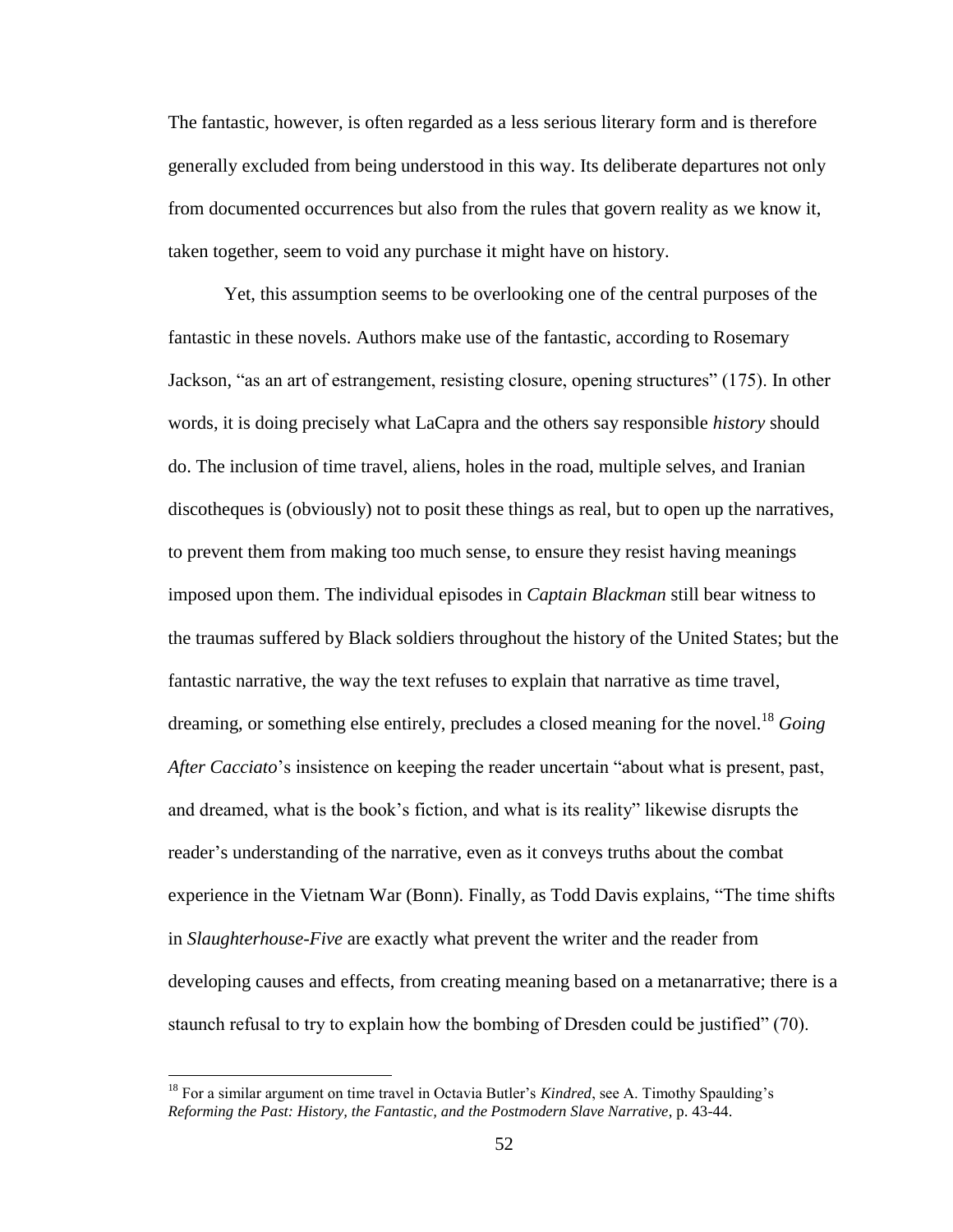The fantastic is in each of these cases a way of framing the historical knowledge to present it to the reader in the most effective and most ethically responsible manner.

What *Going After Cacciato*, *Captain Blackman*, and *Slaughterhouse-Five* show us through their representations of trauma is that the fantastic is far from being the escapist mode it has long been accused of being. Elements of the fantastic can speak a victim"s trauma, revealing much to us about his or her psychological life. Furthermore, the fantastic mode can serve as a means of working through, aiding a victim"s recovery by enabling the retrieval of the memories of the traumatizing experience. And finally, fantastic narratives can tell histories of traumatic events in appropriately intellectuallydisrupting ways. Once we as readers or listeners understand these things, we go a long way towards fostering open lines of communication through which victims of trauma can heal.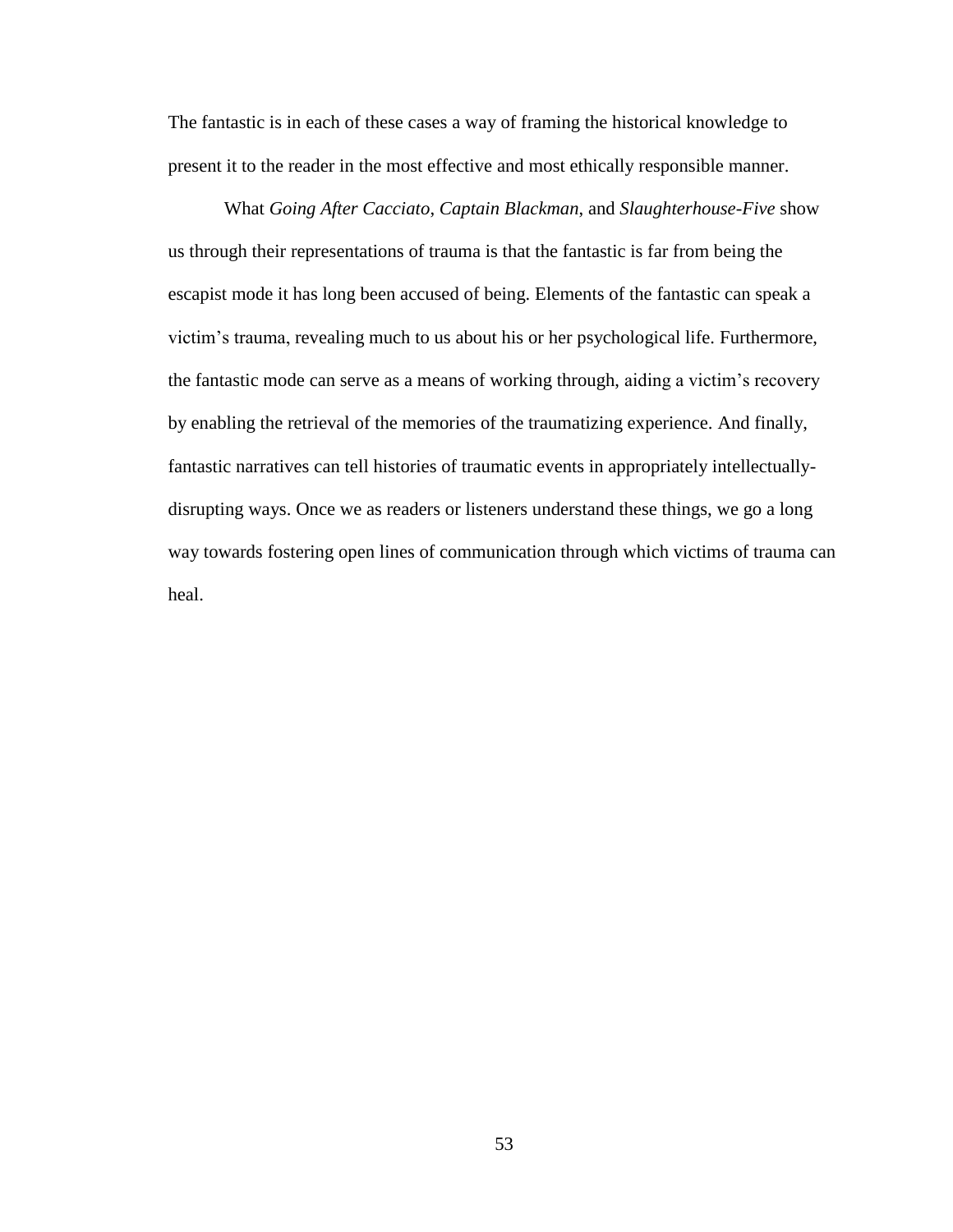### Works Cited

- Berger, James. *After the End: Representations of the Post-Apocalypse.* Minneapolis: U of Minnesota P, 1999. Print.
- Bonn, Maria S. "Can Stories Save Us? Tim O'Brien and the Efficacy of the Text." *Critique: Studies in Contemporary Fiction* 36.1 (1994): 2-15. Web.
- Broer, Lawrence. *Sanity Plea: Schizophrenia in the Novels of Kurt Vonnegut.* Ann Arbor: UMI Research Press, 1989. Print.
- Caruth, Cathy. *Unclaimed Experience: Trauma, Narrative, and History.* Baltimore: Johns Hopkins UP, 1996. Print.
- ---. Introductions. *Trauma: Exploration in Memory*. Ed. Cathy Caruth. Baltimore: Johns Hopkins UP, 1995. 3-11, 151-157. Print.
- Cash, Earl A. *John A. Williams: The Evolution of a Black Writer.* New York: The Third Press, 1975. Print.
- Cohen, Samuel. "Triumph and Trauma: *In the Lake of the Woods* and History." *Clio* 36.2 (2007): 219-236. Print.
- Davis, Todd F. *Kurt Vonnegut's Crusade, Or, How a Postmodern Harlequin Preached a New Kind of Humanism.* Albany, NY: SUNY Press, 2006. Print.
- "Dresden WWII toll put at 25,000." *BBC* 18 Mar. 2010. Web. 22 Mar. 2010.
- Felman, Shoshana, and Dori Laub. *Testimony: Crises of Witnessing in Literature, Psychoanalysis, and History*. New York: Routledge, 1992. Print.
- Ferenczi, Sándor, et al. *Psycho-analysis and the War Neuroses*. London: The International Psycho-analytical Press, 1921. Print.
- Freese, Peter. "Kurt Vonnegut's *Slaughterhouse-Five* or, How to Storify an Atrocity." *Historiographic Metafiction in Modern American and Canadian Literature*. Ed. Bernd Engler and Kurt Muller. Beitrage zur englischen und amerikanischen Literatur 13. Paderborn: Schoningh, 1994. 209-222.
- Freud, Sigmund. *Beyond the Pleasure Principle*. Trans. C. J. M. Hubback. London: The International Psycho-analytical Press, 1922. Print.
- ---. "Remembering, Repeating, and Working Through."*Beyond the Pleasure Principle and Other Writings.* Trans. John Reddick. Kindle Edition. New York: Penguin Classics. 2003. Web.
- ---. *The Psychopathology of Everyday Life*. Trans. Anthea Bell. New York: Penguin Classics, 2003. Print.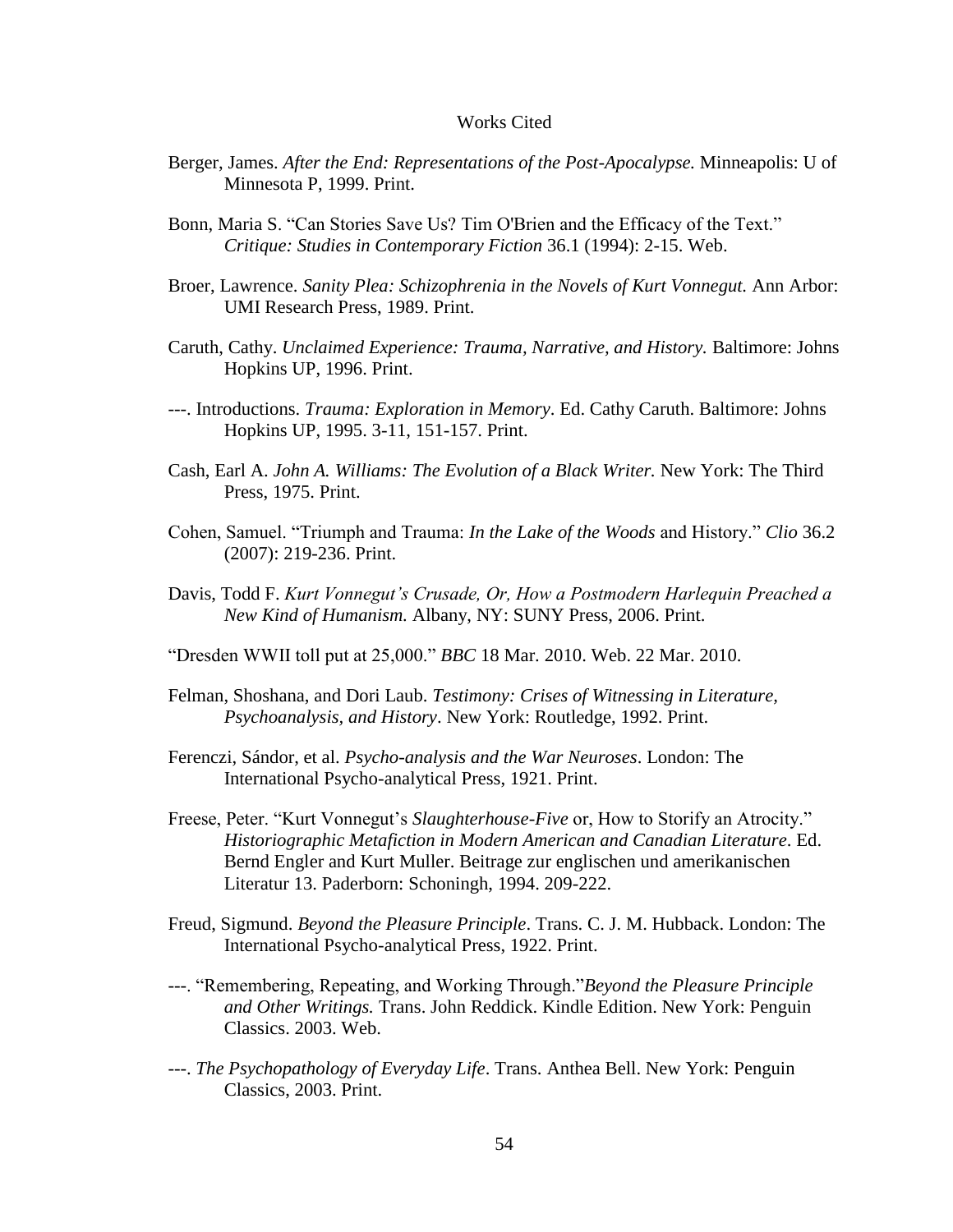- Gates, Robert M. *Mental Health Summit*. Department of Defense and Department of Veterans Affairs. Washington, DC. 26 Oct. 2009. Address.
- Hamblen, Jessica, "What is PTSD?"*VA.gov*. National Center for PTSD. PDF. 20 February 2010. <http://www.ptsd.va.gov/public/pages/handoutspdf/handout\_What\_is\_PTSD.pdf>.
- Harris, Charles B. "Truth, Uncertainty, and Kurt Vonnegut, Jr: A Reading of *Slaughterhouse-Five.*" *The Centennial Review* 20.3 (1976): 228-243. Print.
- Heberle, Mark A. *A Trauma Artist: Tim O'Brien and the Fiction of Vietnam.* Iowa City: U of Iowa P, 2001. Print.
- Hibbard, Julie. "In Search of Slaughterhouse-Five." *Kurt Vonnegut: Images and Representations.* Westport, CT: Greenwood Press, 2000. 135-146. Print.
- Hirsch, Marianne. "The Generation of Postmemory." *Poetics Today* 29.1 (2008): 103- 128. Web.
- Hoffman, Gerhard. *From Modernism to Postmodernism: Concepts and Strategies of Postmodern American Fiction.* New York: Rodopi, 2005. Print.
- Jackson, Rosemary. *Fantasy: The Discourse of Subversion.* London: Methuen, 1981. Print.
- Jakaitis, John M. "Two Versions of an Unfinished War: *Dispatches* and *Going After Cacciato*." *Cultural Critique* 3 (1986): 191 -210. Web.
- Klinkowitz, Jerome. *Slaughterhouse-Five: Reforming the Novel and the World*. Boston: Twayne Publishers, 1990. Print.
- LaCapra, Dominick. *Writing History, Writing Trauma.* Baltimore: Johns Hopkins UP, 2001. Print.
- Lerner, Paul. "Rationalizing the Therapeutic Arsenal: German Neuropsychiatry in World War I." *Medicine and Modernity: Public Health and Medical Care in Nineteenth- and Twentieth-Century Germany*. Eds. Manfred Berg and Geoffrey Cocks. Cambridge: Cambridge UP, 2002. 121-148. Print.
- Leys, Ruth. *Trauma: A Genealogy.* Chicago: U of Chicago P, 2000. Print.
- McNally, Richard J. *Remembering Trauma*. Cambridge: The Belknap Press of Harvard UP, 2003. Print.
- Muller, Gilbert H. *John A. Williams.* Boston: Twayne Publishers, 1984. Print.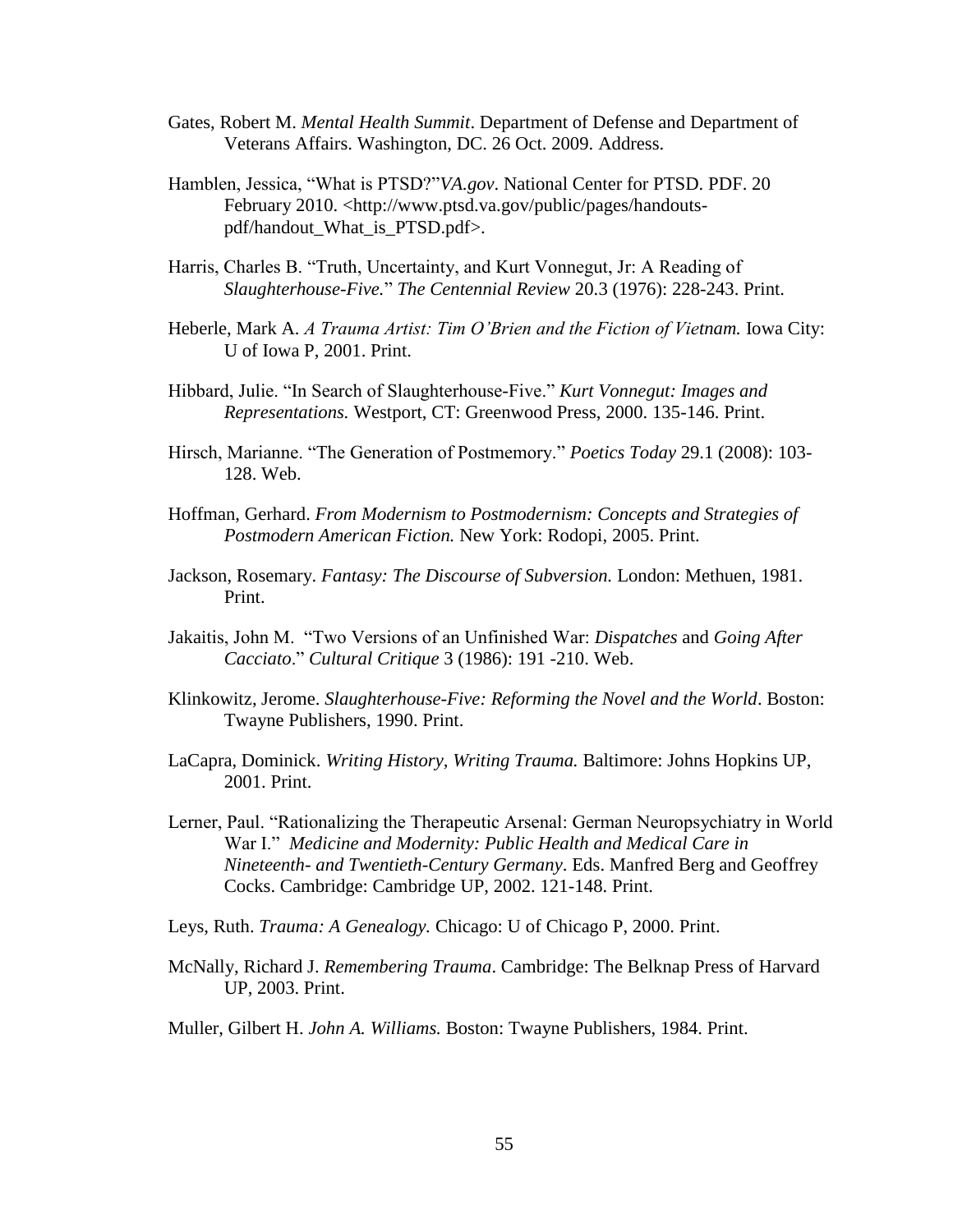- Neimeyer, Robert A. & Alan E. Stewart. "Trauma, Healing, and the Narrative Emplotment of Loss." *Families in Society: The Journal of Contemporary Human Services* 77.6 (1996): 360-375. Web.
- O"Brien, Tim. *Going After Cacciato.* 1978. New York: Broadway Books, 1999. Print.
- ---. *The Things They Carried.* 1990. New York: Broadway Books, 1998. Print.
- Pate, Alexs. Introduction. *Captain Blackman.* By John A Williams. Minneapolis: Coffee House Press, 2000. Print.
- "PTSD." *APA.org*. American Psychological Association. Web. 20 February 2010. <http://www.apa.org/topics/ptsd/index.aspx>.
- RAND Corporation. *Invisible Wounds of War: Psychological and Cognitive Injuries, Their Consequences, and Services to Assist Recovery*. Eds. Terri Tanielian and Lisa H. Jaycox. Santa Monica, CA: RAND Corporation, 2008. PDF.
- Reed, Peter J. "Hurting "Til It Laughs: The Painful-Comic Science Fiction Stories of Kurt Vonnegut." *Kurt Vonnegut: Images and Representations.* Ed. Marc Leeds and Peter J. Reed. Westport, CT: Greenwood Press, 2000. 19-38. Print.
- *Restrepo.* Dir. Sebastian Junger and Tim Hetherington. Outpost Films, 2010. Film.
- Slay, Jack, Jr, "A Rumor of War: Another Look at the Observation Post in Tim O'Brien's *Going after Cacciato*." *Critique: Studies in Contemporary Fiction* 41.1 (1999): 79-85. Web.
- Spaulding, A. Timothy. *Re-Forming the Past: History, the Fantastic, and the Postmodern Slave Narrative*. Columbus: Ohio State UP, 2005. Print.
- "Trauma." *APA.org*. American Psychological Association. Web. 20 February 2010. <http://www.apa.org/topics/trauma/index.aspx>.
- Todorov, Tzvetan. *The Fantastic: A Structural Approach to a Literary Genre.* Trans. Richard Howard. Cleveland: Press of Case Western Reserve University, 1973. Print.
- Van der Kolk, Bessel, and Otto Van der Hart. "The Intrusive Past: The Flexibility of Memory and the Engraving of Trauma." *Trauma: Exploration in Memory*. Ed. Cathy Caruth. Baltimore: Johns Hopkins UP, 1995. 158-182. Print.
- Vannatta, Dennis. "Theme and Structure in Tim O"Brien"s *Going After Cacciato*." *Modern Fiction Studies* 28.2 (1982): 242-246. Print.
- Vickroy, Laurie. *Trauma and Survival in Contemporary Fiction.* Charlottesville: U of Virginia P, 2002. Print.